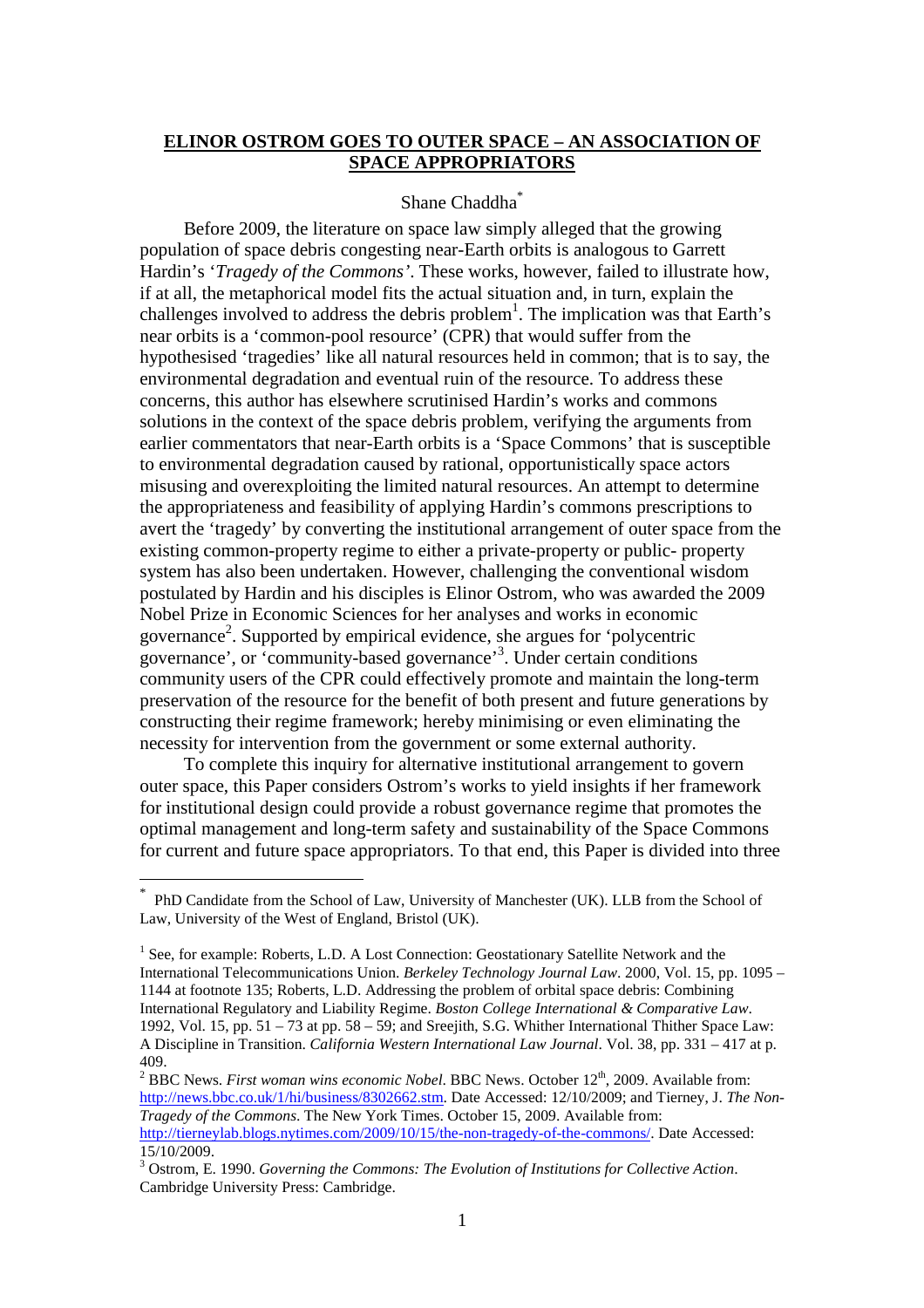parts. Parts One and Two, respectively, scrutinise Hardin's '*Tragedy of the Commons*' and Ostrom's 'design principles'. They examine the strengths and weaknesses of each author's institutional solutions to control resource users from acting and behaving opportunistically in their utility of the commons and appropriation of its limited resource units in order to avert the environmental degradation and possible ruin of small-scale natural resources. Part Two also considers the reasons why many commentators since 1990 have departed from the conventional wisdom under the Hardinian model to find Ostrom's institutional arrangement of "community-based governance" as a compelling alternative to Hardin's prescriptions for robust and sustainable CPR regimes. Part Three applies Ostrom's design principles to the Earth's near orbits and the debris problem, determining the appropriateness and feasibility of adopting Ostrom's framework to provide an alternative governance regime for the Space Commons.

# **1. Part One – A Scrutiny of Hardin's** *'Tragedy of the Commons'*

#### **1.1. The Hardinian Model**

 $\overline{a}$ 

In his hypothetical thesis of the '*Tragedy of the Commons*', Garrett Hardin argued that communities sharing land-based common resources are interlocked into an inevitable 'tragedy' that would lead to the ruin of all users as well as the environmental destruction of that commons. Instead of wealth for all; there would be wealth for none. The 'tragedy' occurs because the institutional arrangement for that resource is a common-property regime. Hardin postulates that such governance system permits rational actors to act and behave individualistically for their own short-term interests to the detriment of the long-term collective interests of the remaining resources users. These selfish actors lack the incentives to contribute to the creation and maintenance of the resource and, as a consequence, act in ways which not only leads to the depletion of the limited resources units but also the degradation of that commons. As a result, all members of the community are left with outcomes which are suboptimal to what they could have obtained by acting and behaving in a cooperative manner. According to Hardin, the possibility of users accepting voluntary constraints to limit their appropriating activities of the resource units is not feasible: 'With distribution systems, as with individual morality, good intentions are no substitute for good performance<sup> $4$ </sup>. He claims that the long-term reliance of such restraint mechanisms is susceptible to the problem of 'free-riding', and would be selfeliminating<sup>5</sup>. An individual user, who is attracted to the moral plea to limit his exploitative activities in order to minimise the effects of environmental deterioration on the CPR, would later discover that his conservative actions does not confer him with any benefits. Instead, the increase in the availability of the resource units rewards self-interested users while the externalities from their overuse are still borne by him. The endeavours of that single actor to preserve the commons resource for the collective interest of the present and future community is thereby frustrated<sup>6</sup>. Freeriders shall continue to exercise their communal rights and behave opportunistically

<sup>4</sup> Hardin, G. Commentary: *Living on a Lifeboat*. *BioScience*. 1974, Vol. 24(10), pp. 561 - 588 at p. 562.

<sup>5</sup> Hardin, G. The Tragedy of the Commons. *Science*. 1968, Vol. 162, pp. 1243 – 1248 at pp. 1246 – 1247; and Soroos, M.S. *Garrett Hardin and tragedies of a global commons*. In: Dauvergne, P (ed).

<sup>2006.</sup> Handbook of global environmental politics. Edward Elgar Publishing Limited: Chichester, pp. 35 – 50 at p. 36.

<sup>6</sup> *The Tragedy of the Commons*. *Supra*, note 5 at p. 1246; and Soroos. *Supra*, note 5 at p. 36.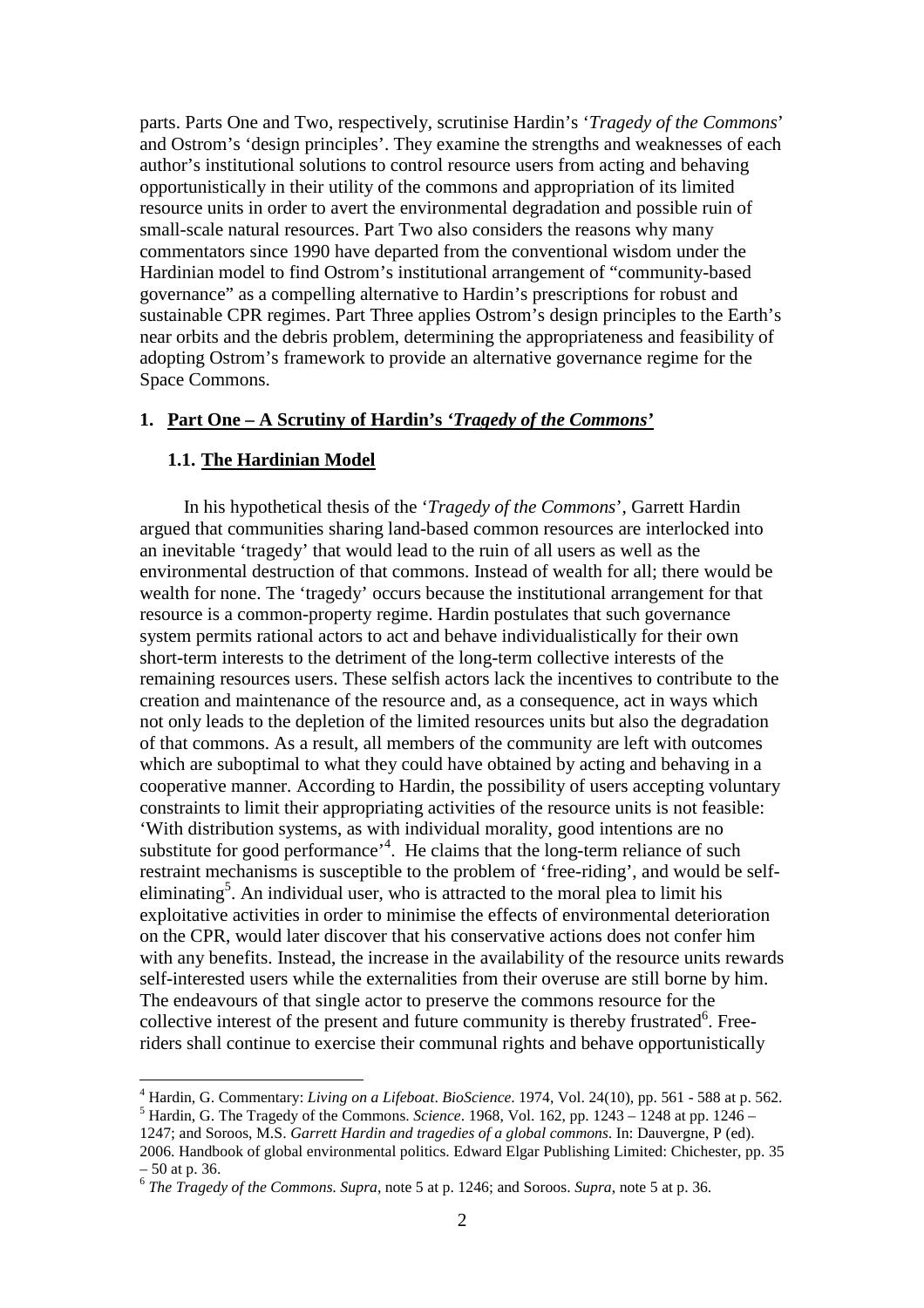when exploiting the resource system<sup>7</sup>; both sets of actors shall suffer a relative fall in their respective incomes, however<sup>8</sup>. To save the commons and avert the tragedy, Hardin prescribes that the institutional arrangement of that resource must undergo a transformation. The common-property regime must be restructured to either a privateproperty or public-property arrangement.

For 40 years after its publication in 1968, the Hardinian 'tragedy' has often been labelled by the academic community has 'seminal' and required reading for all $\degree$ . Hardin's article has been anthologised in over one hundred books, making it one of the most reprinted article to appear in any scientific article<sup>10</sup>. Economics, sociologists, philosophers and theologians have devoted entire books to explore the meaning and implications of the '*Tragedy of the Commons'<sup>11</sup>*. The 'tragedy of the commons' has been used to describe a number of diverse problems including famine in overpopulated countries, urban crime, government's inability to craft effective fiscal budgets and limit their overspending, and problems of international cooperation<sup>12</sup>. By in large, Hardin's article "has been embraced as a sacred text by scholars and professionals in the practice of designing futures for others and imposing their own economic and environmental rationality on other social systems of which they have incomplete understanding and knowledge"<sup>13</sup>. Although regarded as authoritative and seminal text, Hardin's *'Tragedy of the Commons'* suffers from many inaccuracies and related-weaknesses. This section examines some of these criticisms justifying why the model has received less favour in contemporary commons literature, and political scientists are avoiding Hardin's commons prescriptions to find alternative solutions to manage CPRs and potential environmental dilemmas.

#### **1.1.1. Is the 'tragedy'** *inevitable***?**

In his article, as aforesaid, Hardin argued that shared terrestrial-based resources would result to overexploitation and misuse by self-interested users and thus its ultimate environmental destruction<sup>14</sup>. Such outcome, or 'tragedy', is 'inevitable' (emphasis added), and is by virtue of the common-property arrangement governing and managing that resource. Hardin based his thesis on a parable, urging the reader to imagine a pasture in medieval English that is "*held in common*" <sup>15</sup>. The italicised expression should not be interpreted in its plain, ordinary meaning. In his essay, Hardin followed the erroneous understanding contained in the literature that commonproperty is the same as open access<sup>16</sup>. However, Hardin corrected his omission. In his

 $\overline{a}$ 

<sup>13</sup> Dr. G.N. Appell cited by Augus. See: Augus. *Supra,* note 10.

<sup>14</sup> Ostrom, E. *The Oxford Companion to Global Change: The Commons*. In: Cuff, D and A. Goudie (eds). 2009. Oxford Reference Online: Oxford University Press. Available from:

http://www.oxfordreference.com/views/ENTRY.html?subview=Main&entry=t265.e47 (via Manchester Library & Information Service). Date Accessed: 23/10/2009.

<sup>15</sup> *The Tragedy of the Commons*. *Supra*, note 5.

<sup>7</sup> *Ibid*; and Alchian, A.A. and Demsetz, H. The Property Rights Paradigm. *The Journal of Economic History*. 1973, Vol. 33(1), The Task Economic History, pp. 16 – 27 at p. 20.

<sup>8</sup> Soroos. *Supra*, note 21 at p. 36.

<sup>9</sup> *Governing the Commons: The Evolution of Institutions for Collective Action*. *Supra*, note 4 at p. 7; and Cox, S.J.B. No Tragedy on the Commons. *Environmental Ethics*. 1985, Vol. 7, pp. 49 – 61 at p. 50. <sup>10</sup> Augus, I. *Debunking the 'Tragedy of the Commons*. Links International Journal of Socialist Renewal*.* 

August 24, 2008. Available from: http://links.org.au/node/595. Date Accessed: 30/13/2012.

 $11$  Cox. *Supra*, note 9 at p. 50.

<sup>12</sup> *Governing the Commons: The Evolution of Institutions for Collective Action*. *Supra*, note 4 at p. 3.

<sup>&</sup>lt;sup>16</sup> Feeny, D., F. Berkes., B.J. McCay., and Acheson, J.M. The Tragedy of the Commons: Twenty-Two Later. *Human Ecology*. 1990. Vol. 18(1), pp. 1 – 19 at p. 5.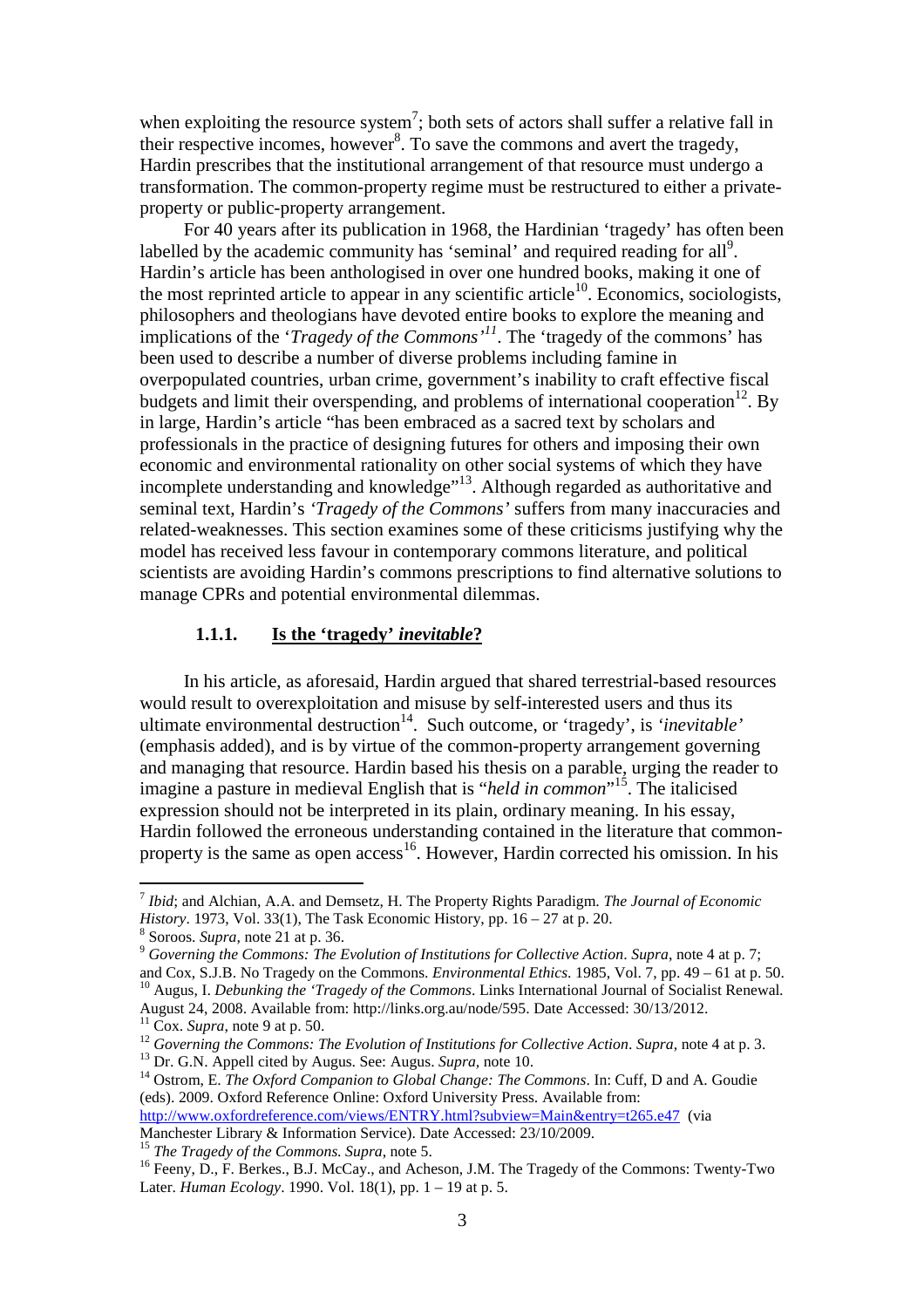later work entitled "*Extension of 'The Tragedy of the Commons'*", Hardin writes: 'To judge from the critical literature, the weightiest mistake in my synthesizing paper was the omission of the modifying adjective "unmanaged." In correcting this omission, one can generalize the practical conclusion in this way: "A 'managed commons' describes either socialism or the privatism of free enterprise. Either one may work; either one may fail: 'The devil is in the details.' But with an unmanaged commons, you can forget about the devil: As overuse of resources reduces carrying capacity, ruin is inevitable"'<sup>17</sup>. In his original essay in 1968, Hardin was accordingly describing an *open access* pasture. In other words, there were no well-defined property rights controlling access to and use of the pasture. It was owned by no one, and was free and open to all graze their cattle and generate an income thereon<sup>18</sup>. He assumed that commons in rural England had no enforceable rules or some other restraints from the number of cattle each resident is permitted to keep on the common pasture<sup>19</sup>. Taking the view that each herdsman would try to keep as many cattle as possible, Hardin then examined when the 'tragedy' falls on this common land from the point of view of a rational, yet self-interested, herder. Each resident is motivated to maximise his gain for profit and such benefit by adding more cattle on the commons. That user receives all of the proceeds from the sale of each additional cattle, and suffers a fraction of the cost from the environmental decline caused from the increased grazing. Motivated by the short-term financial benefit from the sale of the additional cattle than the longterm sustainable use of the grazing lands<sup>20</sup>, the rational herdsman therefore concludes 'that the only sensible course for him to pursue is to add another animal to his herd. And another; and another  $\dots$ <sup>21</sup>. This decision and behaviour by that single herder is shared and repeated by each and every actor using that pastures. The process of adding more cattle continues until the pasture's grazing availability is exhausted; thus, leading to the destruction of the very land the resident depend<sup>22</sup> which becomes of little or no further use to anyone<sup>23</sup>. Therein lies the tragedy', Hardin concludes that: 'Each man is locked into a system that compels him to increase his herd without limits – in a world that is limited. Ruin is the destination toward which all men rush, each pursing his own best interest in a society that believes in the freedom of the commons. Freedom in a commons brings ruin to all $^{24}$ .

Notwithstanding the claim that the 'tragedy' is inevitable, Hardin provides no empirical evidence to substantiate his conclusions. He misapplied the fable and misunderstood conditions of medieval English commons. During the 1970s and 1980s, many historians and anthropologists have criticised Hardin's historical descriptions for being historical inaccurate<sup>25</sup>. Prior to 1968, many scholars such Friedrich Engles had empirical studies of community-based regimes in parts of pre-

<sup>&</sup>lt;sup>17</sup> Hardin, G. Extension of 'The Tragedy of the Commons'. *Science*. May 1, 1998. Vol. 280(5364), pp. 682 – 683.

<sup>&</sup>lt;sup>18</sup> Soroos. *Supra*, note 5 at pp.  $35 - 50$  at p. 36.

<sup>&</sup>lt;sup>19</sup> *Ibid*; and Vogler, J. *Studying the global commons: governance without politics?* In: Dauvergne, P (ed). 2006. Handbook of global environmental politics. Edward Elgar Publishing Limited: Chichester, pp. 51 – 63 at p. 51.

<sup>20</sup> *Studying the global commons: governance without politics? Ibid*.

<sup>21</sup> *The Tragedy of the Commons*. *Supra*, note 5 at p. 1244.

<sup>22</sup> *Ibid*.

<sup>23</sup> Soroos. *Supra*, note 5 at p. 51.

<sup>24</sup> *The Tragedy of the Commons*. *Supra*, note 5 at p. 1244.

<sup>&</sup>lt;sup>25</sup> Augus, I. Once again on 'The myth of the Tragedy of the Commons': a reply to criticisms and questions. *Links International Journal of Socialist Renewal*. November 3<sup>rd</sup>, 2008. Available from: http://links.org.au/node/725. Date Accessed: 30/13/2012.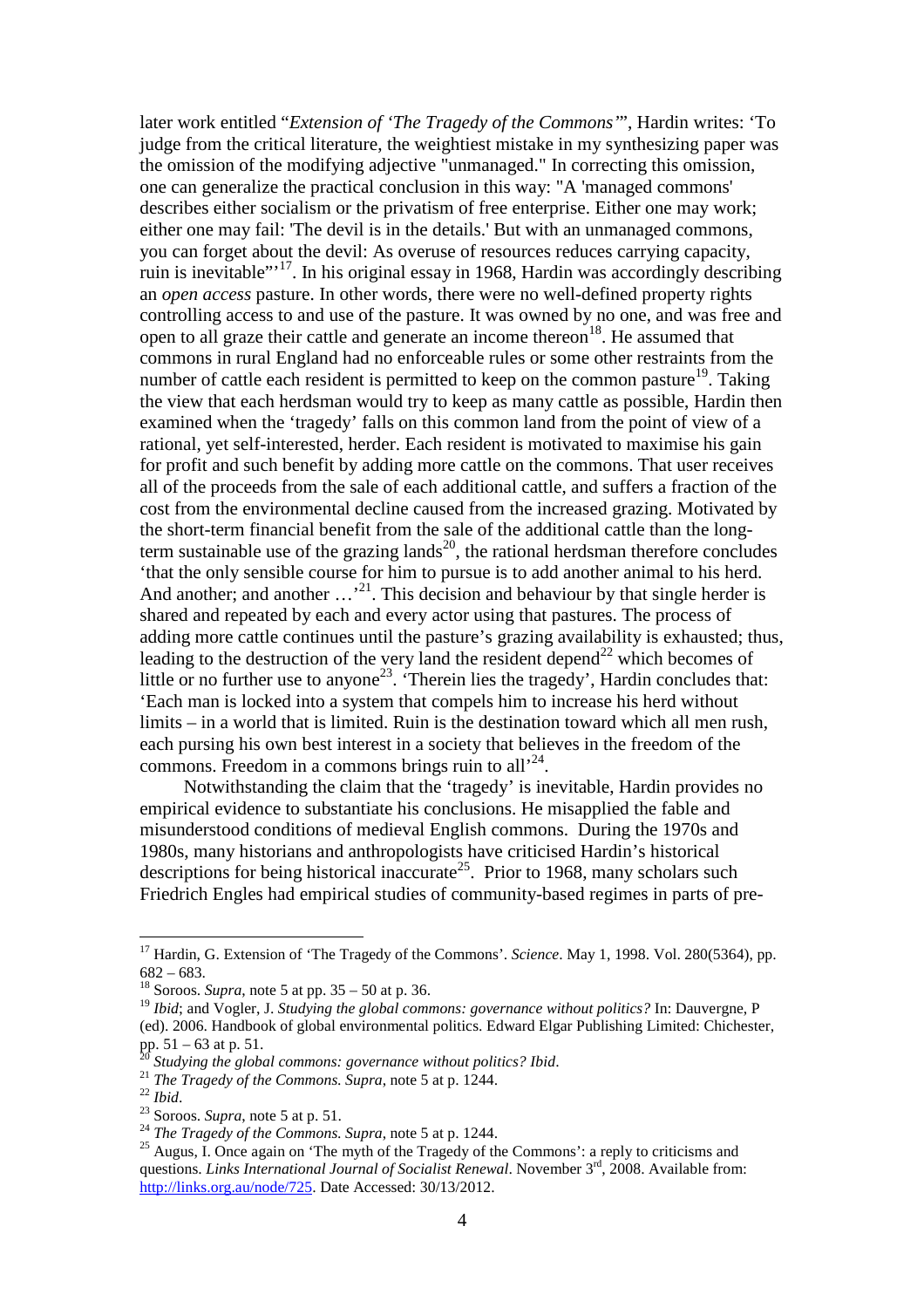capitalist Germany where resources users successfully managed and controlled potential environmental problems through the implementation of appropriate and viable rules<sup>26</sup>. Engles' findings of successful self-regulation by resource members themselves were later supported by the academic community. Cox, for example, writes: '[W]hat existed in fact was not a 'tragedy of the commons' but rather a triumph: that for hundreds of years — and perhaps thousands, although written records do not exist to prove the longer era — land was managed successfully by communities'<sup>27</sup>. She argues that Hardin's fable of an English commons were significantly different to that in modern times. The English commons was not 'openaccess' for individuals belonging to the general public but the rights of access and use were limited to those who inherited or were granted such rights. Furthermore, the English commons was not unregulated. There are accounts of commons users developing and enforcing rules – known as "stinting" – which restricted the number of cattle the herdsman's could keep and graze on the pasture and were based on the limited holding capacity of the resource. Abuse of the commons usually took in the form of a private-property regime, whereby wealthier landowners deliberately put too many animals onto the pasture to the detriment of the poorer commoners, who could do little to provide winter feed, as a means of weakening their position in disputes over the enclosed common lands in order to evict them<sup>28</sup>. From her findings,  $Cox$ concludes that the environmental decline of medieval English commons were not the result of unlimited access as postulated by Hardin, but rather the result of the historical forces of the industrial revolution, agrarian reform, and improved agricultural practices<sup>29</sup>.

### **1.1.2. Are human beings selfish and unchanging?**

Hardin's application of applied behavioural economic theory and theoretical game theory has led to another mistaken assumption that human beings are selfish and unchanging; that their self-interest would mean that individuals would act and behave in a manner that advances or maximises their own benefit with little to no regard to the impact their outcomes produces on society as a whole<sup>30</sup>. In his fable, Hardin asserts that it is the aim of every herdsman to expand their cattle on the pasture: 'It is to be expected that each herdsman will try to keep as many cattle as possible on the commons. … As a rational being, each herdsman seeks to maximize his gain'. Hardin's assertion that commons users would inevitably act and behave individualistically is unmerited. It goes against empirical findings showing that humans are social beings. Although humans act and behave selfishly when as an individual, they can yet act altruistically and for the common good when acting as a collective unit<sup>31</sup>. Furthermore, there would have been practical limitations inhibiting the herdsman to behave in the manner Hardin described: he could not have done so unless certain conditions existed. As Augus writes, '[t]here would have to be a market for the cattle, and he would have to be focused on producing for that market, not for local consumption. He would have to have enough capital to buy the additional cattle

<sup>26</sup> *The Myth of the Tragedy of the Commons*. *Supra* note 25.

<sup>27</sup> Cox. *Supra*, note 9 at p. 50.

<sup>28</sup> Cox. *Supra*, note 9 at pp. 56 – 59; and *The Myth of the Tragedy of the Commons*. *Supra*, note 24

<sup>29</sup> Cox. *Supra*, note 9 at p. 50.

<sup>30</sup> *The Myth of the Tragedy of the Commons*. *Supra*, note 25.

<sup>31</sup> Habito, C.F. *Ostroms Nobel: Shedding paradigms*. Philippine Daily Inquirer. October 29, 2009. Section: Business Page: 2.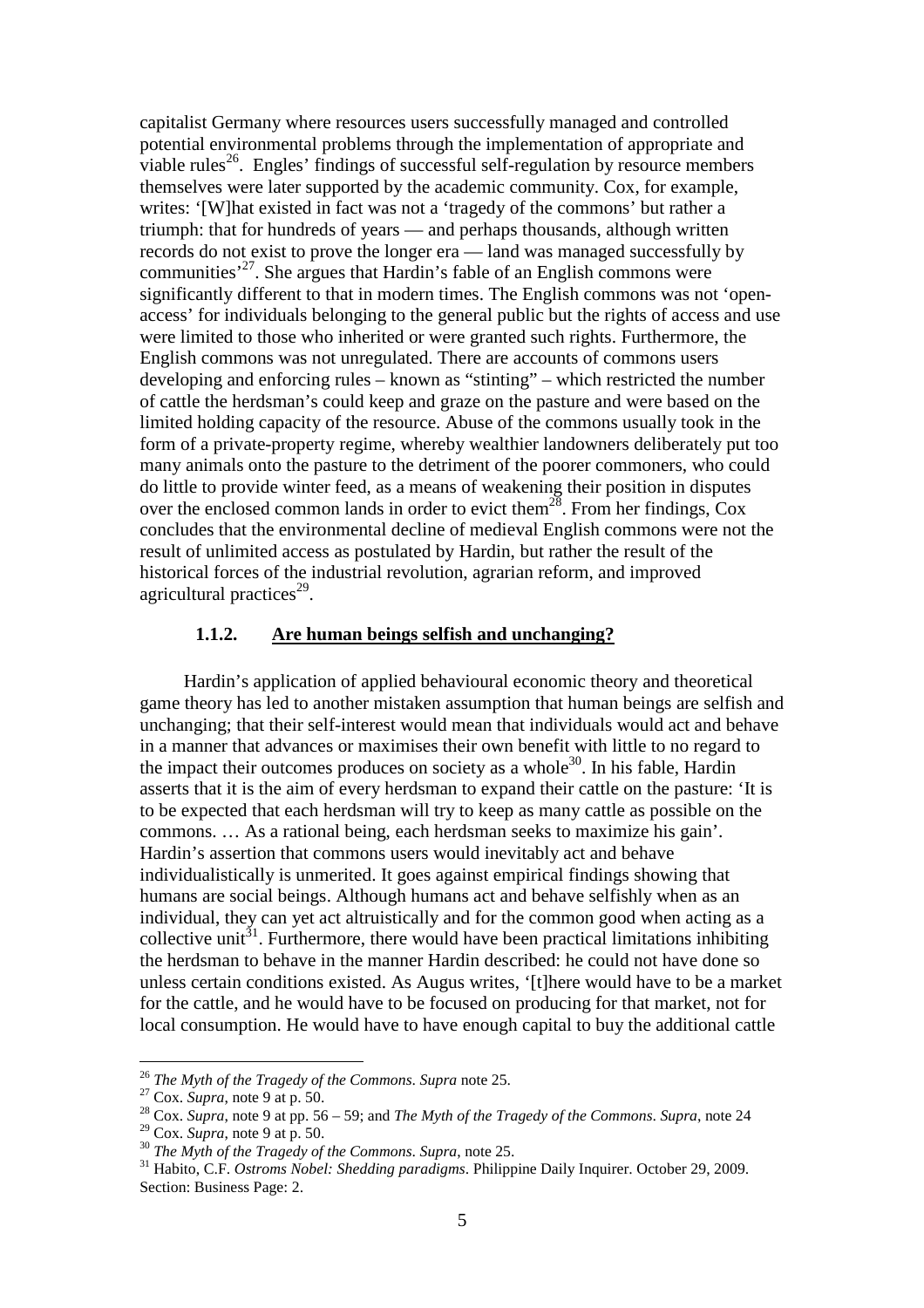and the fodder they would need in winter. He would have to be able to hire workers to care for the larger herd, build bigger barns, etc. And his desire for profit would have to outweigh his interest in the long-term survival of his community<sup>32</sup>.

# **1.1.3. 'Tragedies' of Hardin's Commons Solutions**

Another weakness concerns the solutions Hardin prescribes in order to save the commons and avert the 'tragedy'. He presents them as though they are panaceas to save the resource system from environmental destruction, and excludes the possibility that alternative institutional arrangements exist and can successfully manage the commons. From a scrutiny of his article, it is apparent that Hardin provides no evidence to support his claim that environmental ruin of the shared resources is *inevitable* under a CPR arrangement. As seen above, empirical research dated before the publication of the *'Tragedy of the Commons'* have described situations where community members of scale-small resources have successfully established selfgoverning institutions that were robust and constrained the behaviour of resources actors from acting opportunistically through their consumptive appropriation of the available resource units, which in turn averted the 'tragedy of the commons', and promoted the long-term sustainability of the resources. Furthermore, there is no objective reasoning explaining how either a private property or public property system would avoid the tragedy. Hardin simply writes: 'We must admit that our legal system of private property plus inheritance is unjust — but we put up with it because we are not convinced, at the moment, that anyone has invented a better system. The alternative of the commons is too horrifying to contemplate. Injustice is preferable to total ruin'<sup>33</sup>. He further states that change of the existing common-property arrangement must be instituted by 'whatever force may be required to make the change stick'<sup>34</sup>. In other words, 'if ruin is to be avoided in a crowded world, people must be responsive to a coercive force outside their individual psyches, a "Leviathan", to use Hobbes' terms'<sup>35</sup>. As a disciple of the 'Prisoners' Dilemma' and the 'Rational Choice Theory' which influenced his hypothesis, Hardin blindly follows the conventional wisdom that a '*Leviathan'*, or 'coercive force', through an external entity is necessary to internalise the environmental costs produced by the overexploitation and misuse of the commons from its rational, yet selfish users $^{36}$ . Albeit he concedes that such third-party regulatory control can be suboptimal, Hardin takes the view that such shortcomings should be tolerated since the alternative outcome under a common-property regime is 'too horrifying to contemplate'<sup>37</sup>. The logic of Hardin's commons solutions is the policy prescription that privatisation or nationalisation can provide a robust institutional regime that successfully manages and promotes the sustainability of the resource. According to the Hardinian school of thought, these property-rights systems provide incentives for private owners and regulatory agencies to internalise the externalities generated from the exploitation of

<sup>32</sup> *The Myth of the Tragedy of the Commons*. *Supra*, note 25.

<sup>33</sup> *The Tragedy of the Commons*. *Supra*, note 5 at p. 1247.

<sup>34</sup> Hardin, G. *Political requirements for the preserving our common heritage*. In: Brokaw, H.P. (ed.) Wildlife and America. Council on Environmental Quality: Washington, D.C., pp. 310 – 317 at p. 314.

<sup>35</sup> *Political requirements for the preserving our common heritage*. *Ibid*, p. 314.

<sup>&</sup>lt;sup>36</sup> Young, O.R. Land use, environmental change, and sustainable development: the role of institutional diagnostics. *Supra,* 36 at p. 68 – 76.

<sup>37</sup> *The Tragedy of the Commons*. *Supra*, note 5 at p. 1247.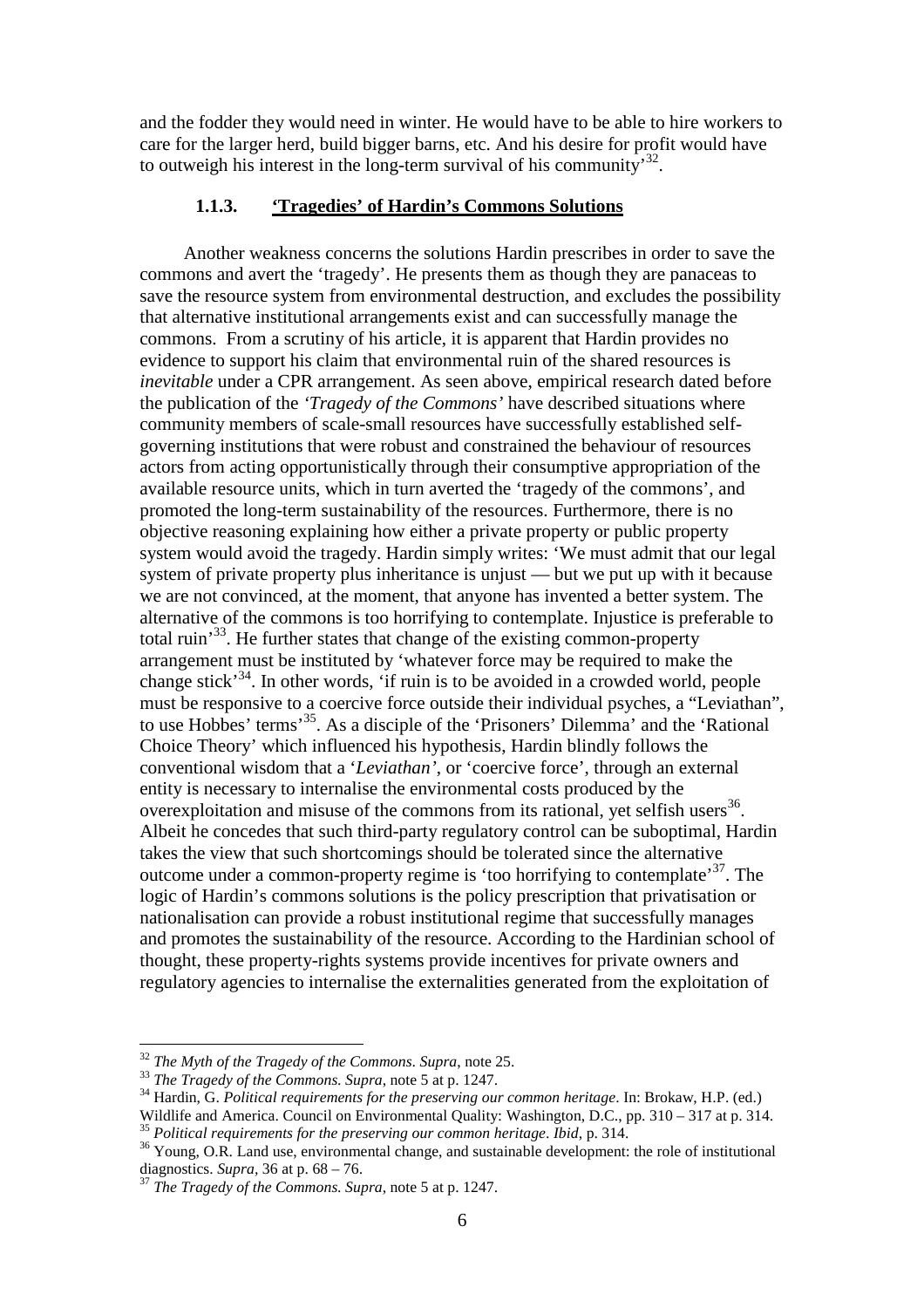the resource by prescribing rules restraining accessibility and utility<sup>38</sup>. Proponents of private property regimes take the view that the allocation of ownership rights over areas to individual actors would instil 'intrinsic responsibility', which in turn would lead to sustainable choice-making outcomes being made by those users<sup>39</sup>. In other words, being solely accountable for those externalities from the overexploitation and misuse over the assigned area should encourage the private owner to exercise good decision-making choices. In order to preserve the allocated region for his future generations, the actor would behave conservatively and act efficiently by ensuring that his appropriation acts are within the holding and regenerative capabilities of his enclosed area<sup>40</sup>. Private rights, therefore, could be a catalyst promoting 'environmental behavioural reform', where a rational private owner would behave conversably over his vested property and act according to his long-term economic interest for the long-term benefits. The net return for this behavioural change is the sustainable management, and the owner's future generations' enjoyment in the use, of the enclosed area. Proponent of the public property system, on the hand, would argue that the government or some public agency should hold the shared resources on trust, acting as a trustee that is vested the authority to manage the system, to regulate access and govern operational use and the activities undertaken by users in order to ensure its environmental preservation for current and future beneficiaries. The rationale for public management is the presumption that rational actors cannot be trusted to constraint their own appropriation activities, and to cooperatively behave and act for the mutual benefit of the remaining users for long-term environmental sustainability of the shared resource. An external actor is necessary to develop a system of rules and decision-making procedures to regulate access and oversee use, and to protect actors themselves from their own destructive behaviours and actions<sup>41</sup>. However, an underlying assumption in Hardin's hypothesis is that these incentives would be absent or weak for other property-rights regimes $42$ . Extensive empirical studies have, however, unequivocally found that the proposed policy prescriptions would not always lead to the sustainable management of the resource<sup>43</sup>. An appraisal of Young's works shall show that, paradoxically, such systems of private property or public property can generate their own 'tragedies' which have been known to be equally severe to the 'tragedy of the commons', and be accountable for the number of environmental resource systems that have been ruined following the privatising or nationalising the commons<sup>44</sup>.

### **1.1.3.1. 'The Tragedy of Private Property'**

In his works, Young takes the view that the perceived benefits of privatisation of the commons are not quite as simple as the literature of natural resources would

<sup>38</sup> Feeny *et al*. *Supra*, note 16 at p. 15.

<sup>&</sup>lt;sup>39</sup> Soroos, M.S. The Commons and Lifeboat as Guides for International Ecological Policy.

*International Studies Quarterly*. Special Issue on International Politics of Scarcity. 1977, Vol. 21(4), pp.  $647 - 674$  at p. 650.

<sup>&</sup>lt;sup>5</sup> The Commons and Lifeboat as Guides for International Ecological Policy. *Supra*, note 44 at pp. 650 and 668.

 $41$  Land use, environmental change, and sustainable development: the role of institutional diagnostics. *Supra* note 36 at p. 73.

<sup>42</sup> Feeny et al. *Supra*, note 16 at p. 12.

<sup>&</sup>lt;sup>43</sup> See, for example: Feeny et al. *Supra*, note 16.

<sup>&</sup>lt;sup>44</sup> Land use, environmental change, and sustainable development: the role of institutional diagnostics. *Supra*, note 36 at p. 71.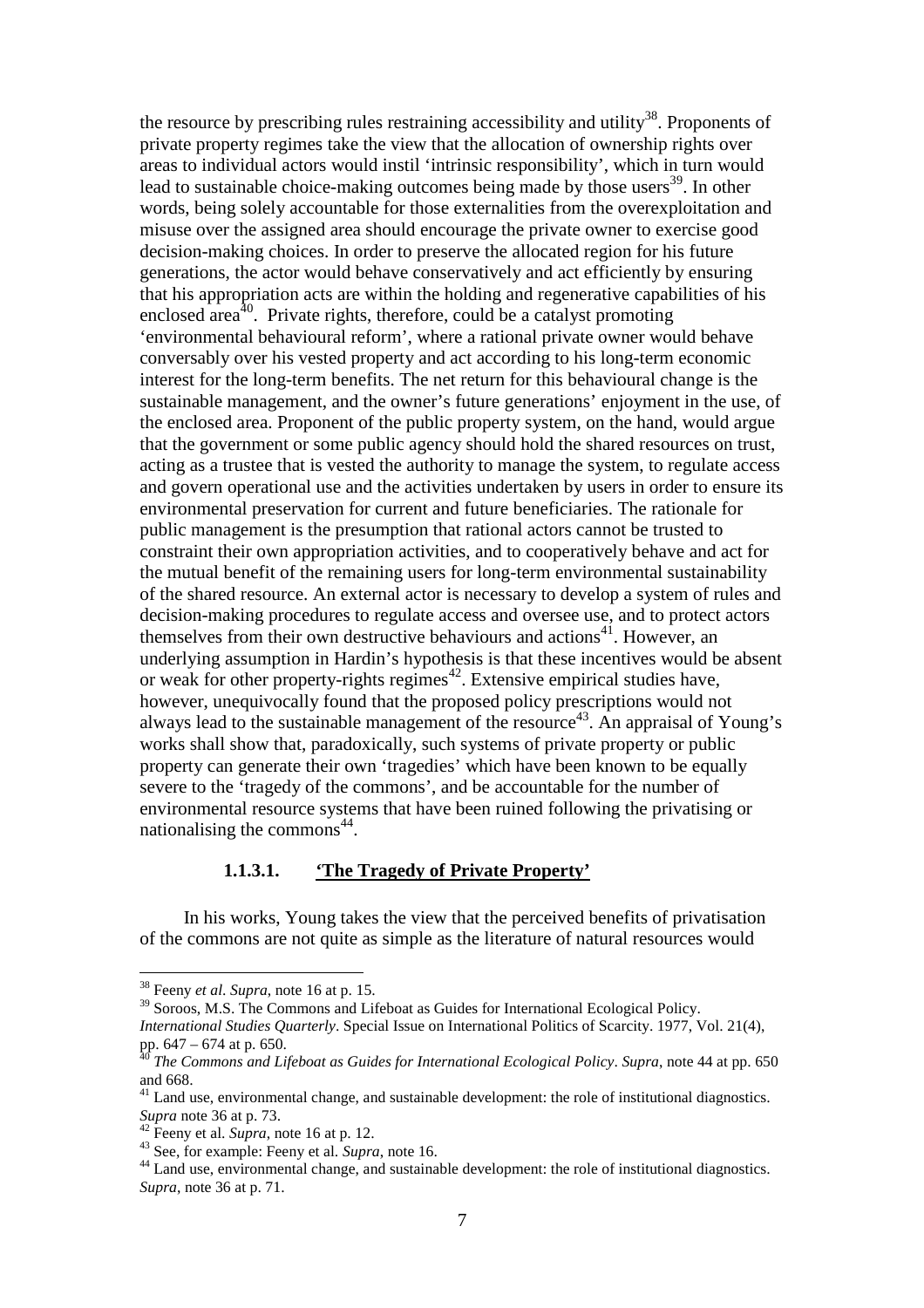convey. He argues that there are three pertinent problems which, if taken together, can lead to the 'tragedy' of the private property that are just worrisome from societal perspective as the tragedy of commons'<sup>45</sup>. The first mechanism is what Young calls: 'killing the goose that lays the golden the golden egg'. Here, rational private owners of the enclosed area have short-time horizon and no intention to confer the rights over the property to a later generation. They attribute less value to the benefits they expect to receive in the distant future and more value on the benefits in the immediate future<sup>46</sup>. Under such conditions, these actors would have the incentive to consume the entire resource of its units, invest the proceeds in some alternative goods or services sector that has a higher rate of return, and then sell the land that they have been allocated for some other purpose than originally used. According to Young, this type of strategic behaviour would particularly be appealing in settings '…where the resources in question grow or develop slowly, the owner has a high rate of discount with respect to time, there are investment options that seem likely to produce higher rates of return, and there are few if any public regulations regarding the destruction of the resource itself<sup> $147$ </sup>.

Young's second criticism is that private property regimes fail to consider nonmarket values, favouring those values which only can be commodified or made marketable relatively easily and inexpensively. Many resources systems can be used for wide range of purposes. Conventional use of the resource units may have welldeveloped markets and so the goods and services produced can be easily quantified. The different range of goods and services produced because of alternative uses of the resource, on the other hand, may be harder to commodify and therefore subject to the market forces of supply and demand than products generated from the conventional use. Under such private property- arrangements, owners are incentivised to consumptively use the resource. They are encouraged to favour some uses of the resource which have market value at the expenses of others uses that are nonconsumptive and in turn less profitable and readily marketable. As Young explains, '[t]he result, again, is a practice that is costly to society, even though it makes sense from the perspective of the rational owner<sup>, 48</sup>.

The third problem that Young identifies is the unintended side effects which are a by-product following the institution of a private property system. He writes: 'Whereas commodification is about the choices that owners make regarding alternative uses of their own resources, unintended side effects or externalities have to do with impacts on the welfare of others flowing from choices about the use of resources<sup> $49$ </sup>. Such externalities generated from the appropriation activities on smallscale resource systems can contribute to the environmental consequences at a largerscale, and thus the environmental costs shared by members of society are destined to become even more costly. For example, the destruction of forests can attribute the increase of carbon dioxide emitted into the atmosphere and therefore contribute to global climate change. To address the problem of transboundary pollution, public regulations that impose restrictions on the behaviour of owners or users of private property are required. As Young provides, 'No one likes regulations that are introduced specifically to constrain or limit their activities. But so long as private

<sup>45</sup> *Governing the Commons: The Evolution of Institutions for Collective Action*. *Supra*, note 4 at p. 34. <sup>46</sup> *Ibid*.

<sup>&</sup>lt;sup>47</sup> Land use, environmental change, and sustainable development: the role of institutional diagnostics. *Supra*, note 36 at p. 71.

 $48$  *Ibid*, pp. 71 – 72.

<sup>49</sup> *Ibid*, p. 72.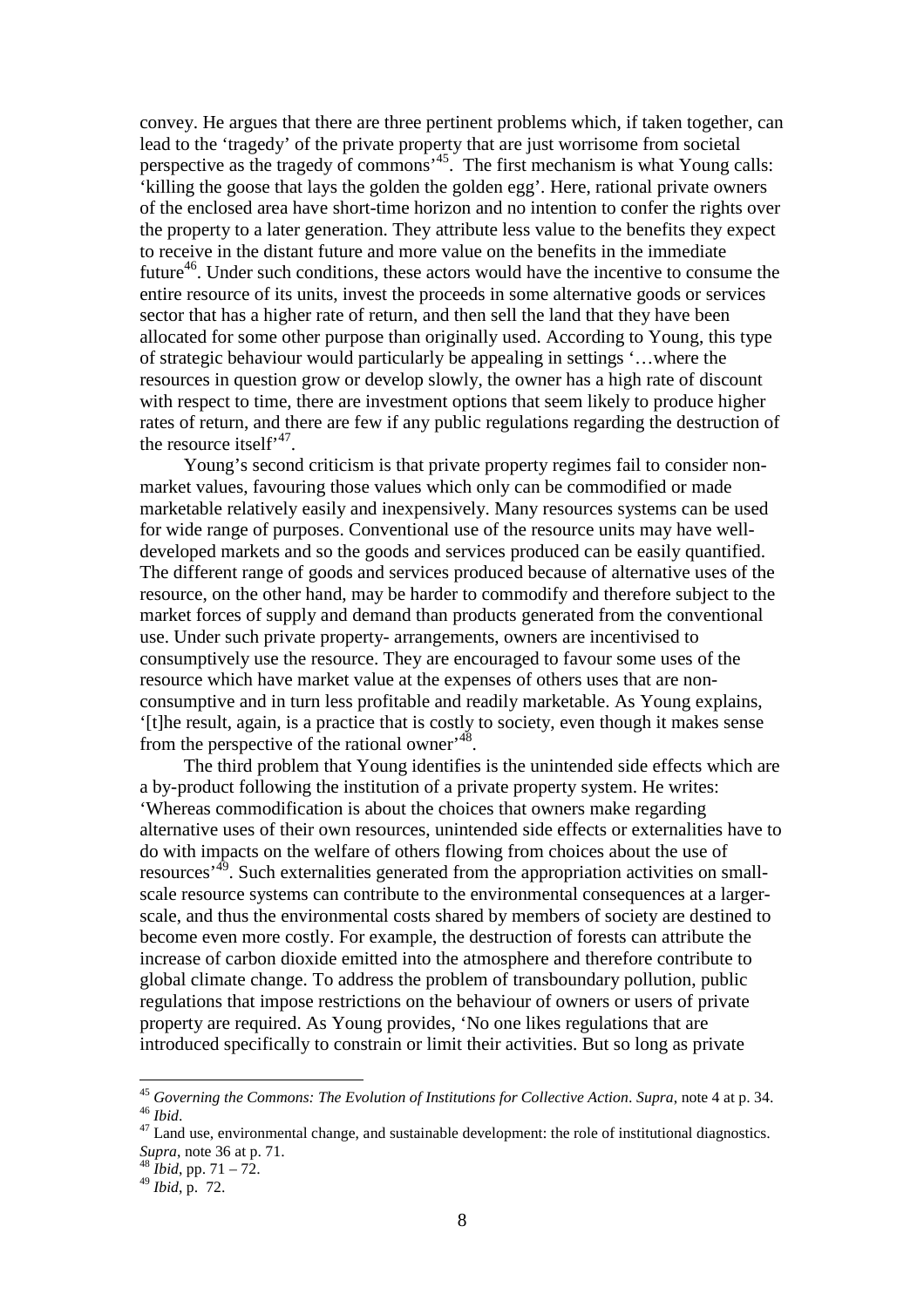property remains a widespread system of rights governing human–environment relations, rising interdependencies among the members of society will dictate the need to find ways to impose increasingly restrictive rules limiting the freedom of owners of private property to do as they please regarding the use of their property<sup>50</sup>. This reinforces the argument that privatisation alone does not provide a clear-cut solution to deal with collection-action problems and environmental dilemmas affecting natural resource systems.

From the commons literature, another closely-associated side effect with the privatisation of the commons is the 'tragedy of dispossession'. Historical accounts of local commons being privatised illustrate that a large collection of users, who previously enjoyed access to that resource system and appropriation rights of the consumable resource units, were dispossessed<sup>51</sup>. For those who were subsequently excluded, many resource users were better off by deriving greater benefits under the initial CPR regime. As Vogler writes, "[f]or those villagers that did, enclosure solution frequently resulted in destitution and to increasing disparities of wealth, but the effects were offloaded onto the local parish or resulted in bands of 'sturdy beggars' who roamed Elizabethan England"<sup>52</sup>.

#### **1.1.3.2. 'The Tragedy of Public Property'**

In his works, Young postulates that there is a tragedy of public property that parallels and is equally severe to the tragedies of the commons and private property. The environmental ruin of natural resources under the management of an external actor is the result of government failures. Young identifies three types of government failures that are most relevant to the tragedy of public property. The first form is referred to as 'gridlock' which occurs in all political systems, and is the result of a breakdown during the policy-making procedures that later manifests in either paralysis or complicated compromises. Paralysis can result at both the legislative level and the executive level where many influential actors or coalitions consisting of influential actors are able to form blocking coalitions but few are in a position to form winning coalitions. The most common outcome in these situations is the strong preference to preserve the status quo; whether such course of action promotes the sustainability of the resource is immaterial. An example of gridlock that Young provides is the inability of the U.S. Senate to ratify the UN Convention on the Law of Sea  $1982^{53}$ , even though it has had received the support of both the Republican and Democratic presidents and was favoured by the majority of senators<sup>54</sup>. Gridlock may also arise in cases where the development of complicated compromises that work in a political sense but generate consequences which are problematic for the successful governance of human activities on resources<sup>55</sup>.

Another type of government failure that may lead to the tragedy of public domain is corruption. Corruption in this sense means that policies formed provide preferential treatment such as subsidises, reduce tax rates and other benefits which are

<sup>50</sup> *Ibid*, p. 72.

<sup>&</sup>lt;sup>51</sup> Vogler, J. 2002. *The Global Commons: Environmental and Technological Governance*. 2<sup>nd</sup> ed. John and Sons Ltd: Chichester at p. 13.

<sup>52</sup> *Ibid*.

<sup>53</sup> United Nations Convention on the Law of Sea 1982. A/CONF.62/122. October 7, 1982.

<sup>&</sup>lt;sup>54</sup> Land use, environmental change, and sustainable development: the role of institutional diagnostics. *Supra*, note 36 at p. 74.

<sup>55</sup> *Ibid*, p. 74.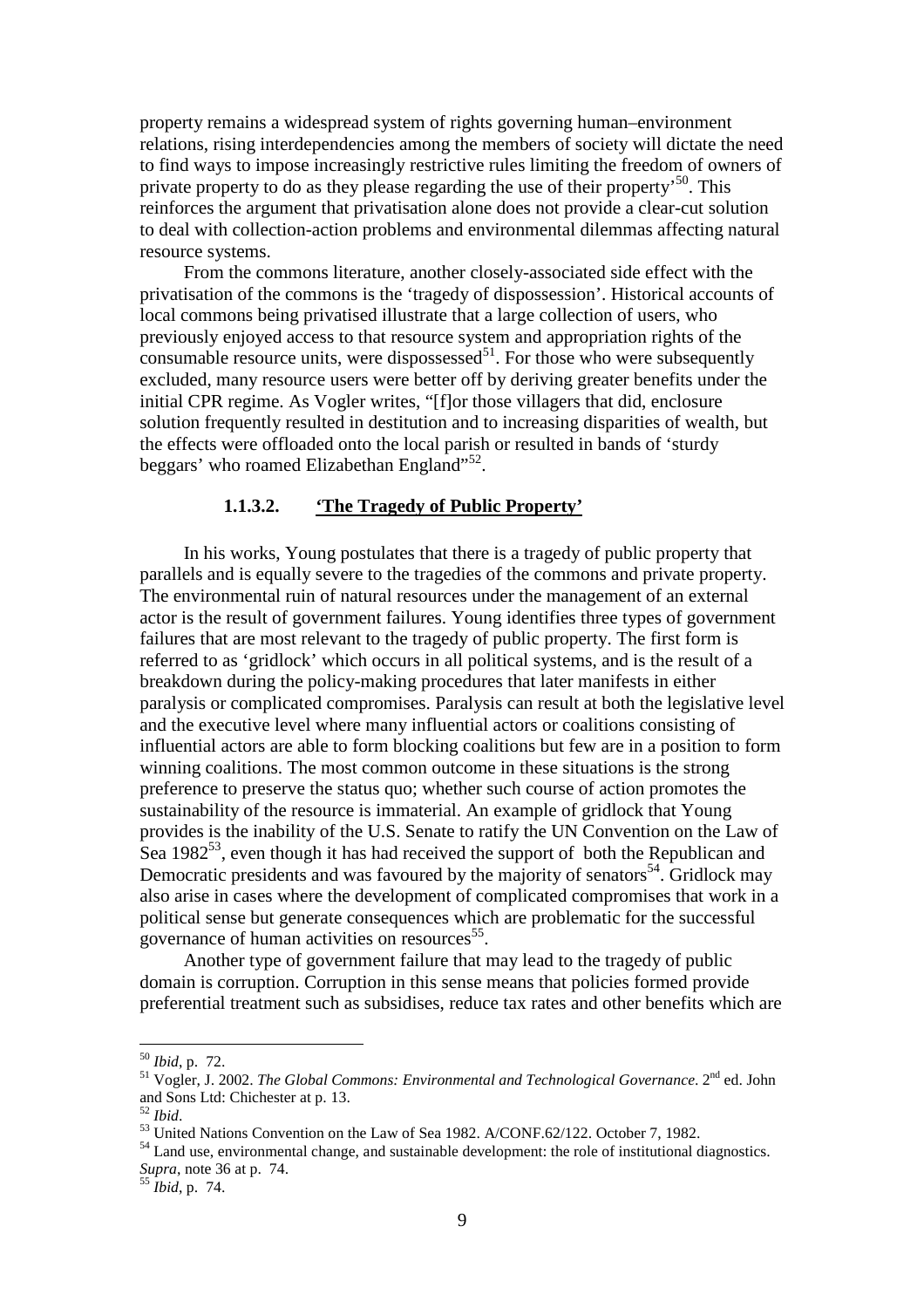in the interest of influential stakeholders who desire to the use of the resource. In exchange, these certain group of users would provide lasting and mutually supportive relationships to executive bodies through lobbies, for example. Such relationships can however pose as a substantial barrier towards sustainability, increasing the difficulty for legislators to change the course of policies which regarded as outdated and inappropriate for effective governance of the resource<sup>56</sup>.

The third type of government failure identified by Young is what he calls 'institutional arthritis'. He explains: 'Unlike gridlock, which results from the inability to create winning coalitions, arthritis results from the entrenchment of defenders of the status quo in legislative settings and the ossification of bureaucracies responsible for the implementation of policies. The result is a form of path dependency leading to the perpetuation of the status quo regardless of the consequences for sustainability<sup>57</sup>. In other words, the emergence of institutional arthritis, if left unaddressed, gradually results to the declining capacity of public regulators to respond to abrupt changes in a nimble fashion, to engage in 'adaptive governance' to accordingly deal with those problems, and to address longer-term issues affecting the resource in a timely  $manner^{58}$ .

# **1.1.4. Hardin's Metaphor – Pseudo-Science and Its Harmful Use in Real-world Situations**

An appraisal of Young's works shows that systems of private property-rights or public property-rights can generate their own 'tragedies' which parallels to the 'tragedy of the commons'. Though each has different conditions which would trigger such its respective occurrence, '….the tragedies of private property and the public domain are every bit as worrisome from the perspective of social welfare as the tragedy of the commons, especially as we endeavour to achieve sustainability in an era of globalization and global environmental change'<sup>59</sup>. Accordingly, Hardin's conclusion that 'freedom in the commons brings ruin to all', including his commons solutions that privatisation or nationalisation of a shared terrestrial resources, would lead to its optimal management are unsafe. Empirical evidence demonstrates that such policy recommendations are not universally compatible to real-world situations. There are complex interactions between and among many factors which affect the robustness and effectiveness of institutional arrangements to govern and regulate a natural resource successfully. Such factors include the peculiar physical characteristics of the resource; the prevailing customary norms affecting access and operational use; and the socio-economic conditions. Feeny *et al.*'s research, for example, illustrates that success in the governance of resource access and uses and actors themselves is not universally contingent with any particular type of propertyrights regime. Common-property, private property, and public property have all been associated both with success and failure<sup>60</sup>. Moreover, it should not be presumed that a 'monocentric regime'; that is a singular institutional arrangement, must be instituted in order to achieve the optimal management of the land-based resource concerned. For such success to be achieved, it might be necessary to develop and implement a 'polycentric regime'; that is a multi-layered governance structure that emerges two or

<sup>56</sup> *Ibid*, p. 74.

<sup>57</sup> *Ibid*, p. 74.

<sup>58</sup> *Ibid*, p. 75.

<sup>59</sup> *Ibid*, p. 68.

<sup>60</sup> Feeny et al. *Supra*, note 16 at p. 12.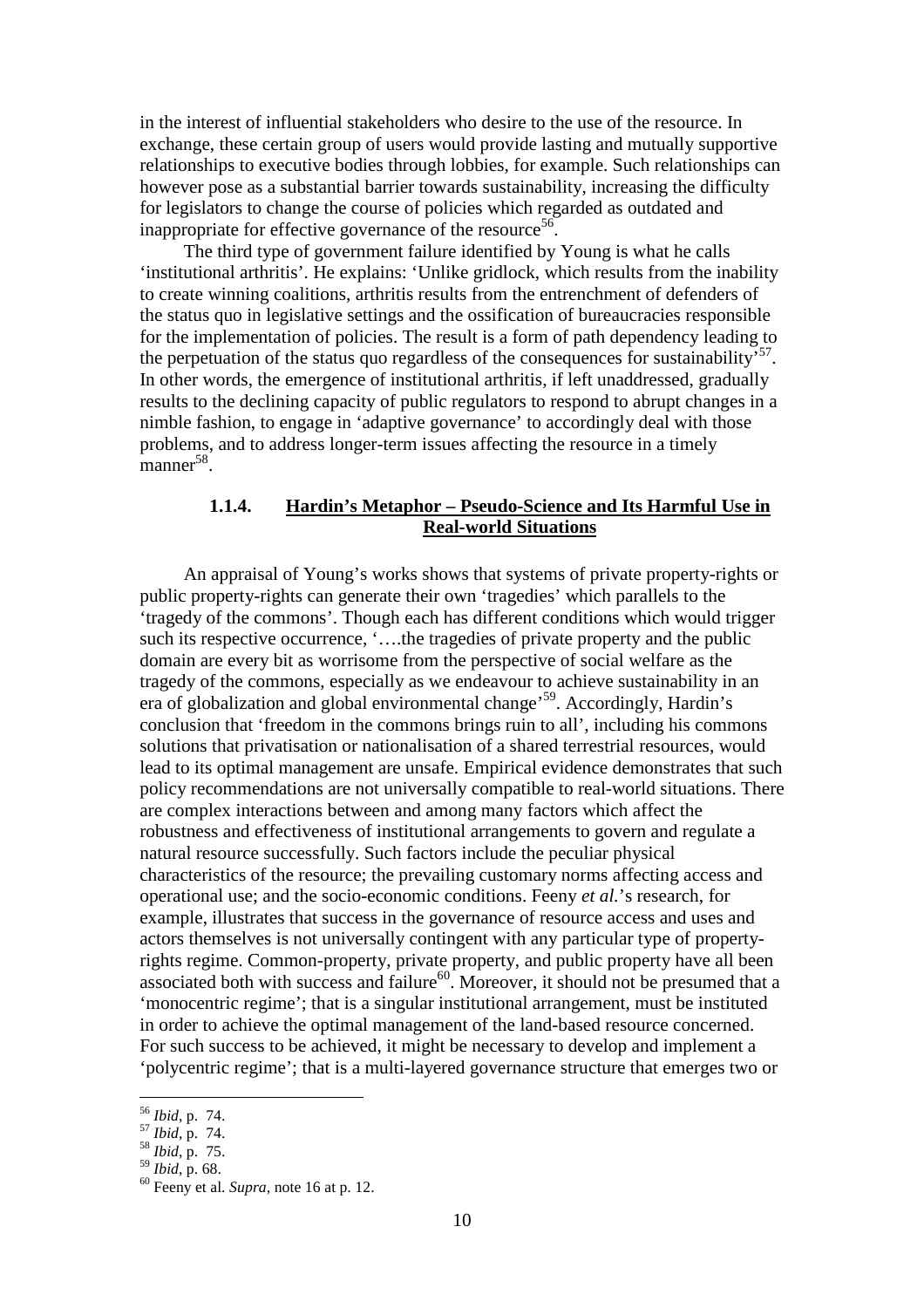more of the conventional property-rights systems discussed, especially where the resource in question is a complex, multi-level system such as a global commons with a complex, multi-level problem<sup>61</sup>. Such institutional approach fosters a comanagement arrangement whereby authority over regulating access and use of the commons resource is vested to more than one entity, and does not exclude resource stakeholders like individuals, communities and non-governmental organisations from working cooperatively with regional authorities and national governments to tackle overexploitation and misuse.

Contrary to some members of the scholarly community, it can be argued that Hardin's thought-experiment is not science *per se* but pseudo-science<sup>62</sup>. The model is insightful but incomplete. The conclusion that 'freedom in the commons brings ruin to all' and thus lead to the environmental ruin and destruction of natural resources is contingent on a number of unproved assumptions. Hardin's hypothetical metaphor is therefore overly-simplistic. It overlooks the importance on the capacity of institutional arrangements to exclude unauthorised actors accessing and using the resource, and regulate authorised actors' appropriation activities. The model moreover neglects the implications of socio-economic, political and cultural factors on the decision-making choices and the patterns of behaviour and actions resource users exhibit in their dayto-day operational use. From the commons literature, empirical studies have found that a positive correlation in terms of the property-rights regime governing the resources and the resulting outcomes that Hardin argues– that is, the self-serving behaviour of rational actors to overexploit and misuse the resource and the inevitable consequence of the 'tragedy of the commons'– cannot be drawn. The Hardinian hypothesis accordingly breaks down in real-world situations – 'no single metaphor can tell the full story'<sup>63</sup>. Despite this, the *'Tragedy of the Commons'* is taken as the starting point in institutional approaches to deal with collective-action problems. Consequently, the commons solutions proposed by Hardin are still used today and adopted by policy-makers ranging from national governments, regional authorities through to international organisations like the United Nations in order to support the private ownership and nationalisation of land-based resource systems.

According to post-Hardinian and related political science literature, an underpinning reason why there is still uncritical acceptance with theories of collective action like the *'Tragedy of Commons'* and the *'Prisoner's Dilemma'* in decisionmaking outcomes can be attributable to the persuasive effects metaphors generate when they are used as models<sup>64</sup>. Lakoff and Johnson take the view that metaphors are '…one of the important tools for trying to comprehend partially what cannot be comprehend totally: our feelings, aesthetic experiences, moral practices, and spiritual

 $\overline{a}$ 

<sup>64</sup> For example, *Governing the Commons: The Evolution of Institutions for Collective Action*. Supra, note 2 at pp. 7 – 8; Dowding, K. Model or Metaphor? A Critical Review of Policy Network Approach. 1995. Political Studies, Vol. XLIII, pp. 136 – 158; van. Hulst, M.J. *The Heart of the Matter: Decision Making Caught in Metaphors*. 2005 ECPR Joint Session of Workshops. Paper for Workshops on Metaphors in Political Science. 14-19 April. Granada, Spain. Available from: http://eis.bris.ac.uk/~potfc/Granada/Papers/Vanhulst.pdf. Date Accessed: 06/02/2013; and Yanow, D.

<sup>61</sup> Ostrom, E. 2009. *A Polycentric Approach for Coping with Climate Change*. Background paper to the 2010 World Development Report. Policy Research Working Paper 5095.

<sup>62</sup> Feeny et al. *Supra*, note 16 at p. 2.

<sup>63</sup>*Ibid*, pp. 12 – 14.

*Cognitive Meets Action: Metaphors as Models of and Models for*. 2005 ECPR Joint Session of Workshops. Paper for Workshops on Metaphors in Political Science. 14-19 April. Granada, Spain. Available from: http://eis.bris.ac.uk/~potfc/Granada/Papers/Yanow.pdf. Date Accessed: 06/02/2013.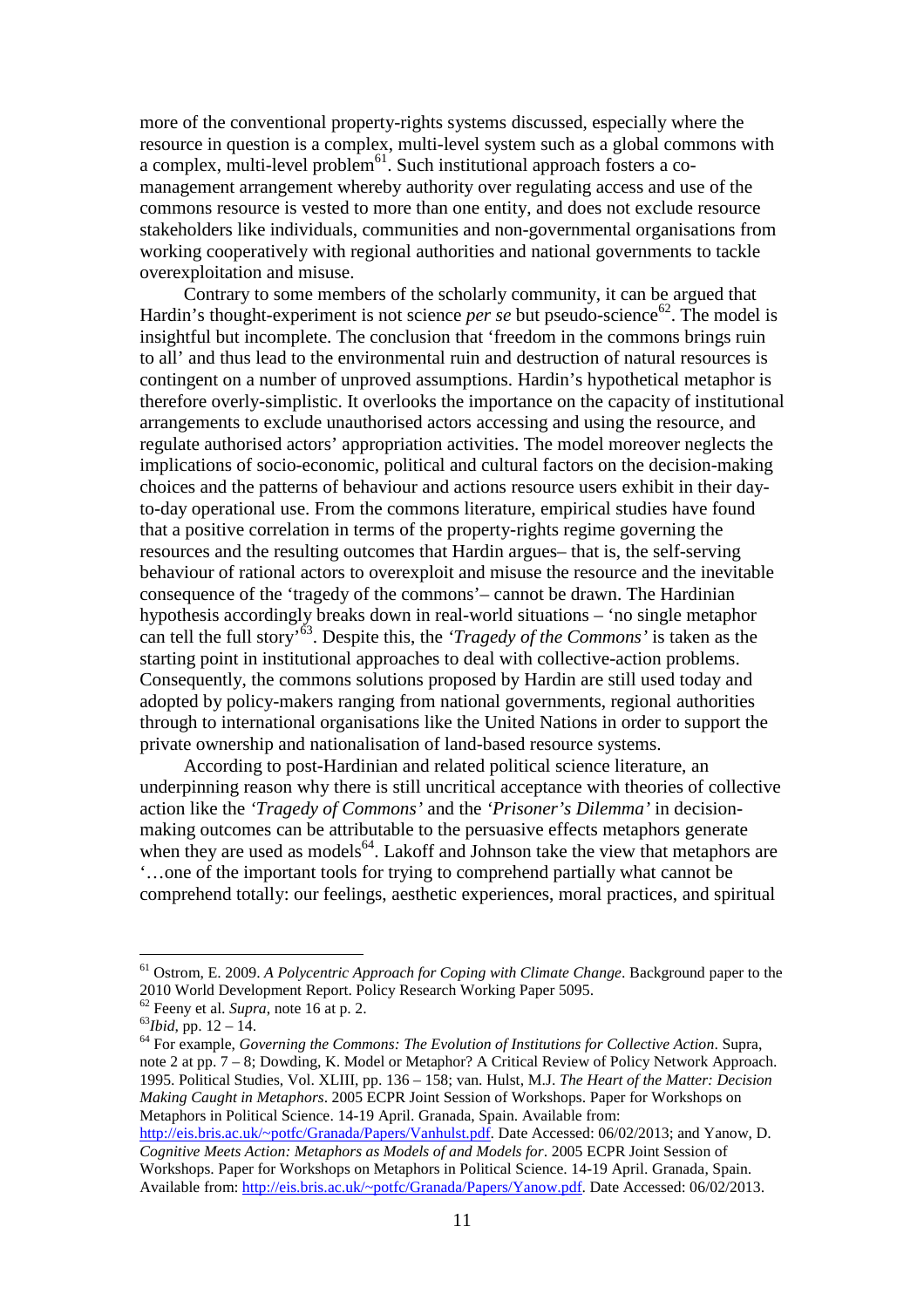awareness'<sup>65</sup>. Whilst they are heuristically useful, the use of metaphors in science is challenging<sup>66</sup>. When models are used as metaphors, the similarity between one or two characteristics in a natural setting and one or two characteristics in a model are usually drawn by the author. By making similarities between settings, the purpose of that metaphorical model is intended to convey information in graphical form<sup>67</sup>. However, such intention cannot be conveyed unless the characteristics between realworld situations and the model are perfect, which leads the author to go far to say that that fit *is* the same in both situations<sup>68</sup>. In the context of CPR dilemmas, the effect of such similarities between individuals actor collectively consuming the available resource units in real-world situations with the individual actors suboptimal managing and using the resource in the model, and saying that the real-world setting is an exact fit to the model, the author wishes to invoke the image of the *'Tragedy of the Commons'* :'….*an image of helpless individuals caught in an inexorable process of destroying their own resources*<sup>†</sup> (emphasis added)<sup>69</sup>. However, the use of metaphors is always partial<sup>70</sup>. As Jue argues, the same metaphor can be used in a variety of ways, none of which require perfect fit of between the settings concerned, and still provide some utility under specific circumstances, This can be seen with Hardin's *'Tragedy of the Commons'* which has been has become part of the conventional wisdom in environmental studies, resource science and policy, economics, ecology, and political science and is featured in a number of textbooks<sup>71</sup>. To that end, it is said that 'metaphoric language seems to produce the opposite effect that scientific language strives for, allowing for the very play of meaning that scientific language seeks to root out in its quest to establish stable and unambiguous meaning<sup>72</sup>.

Such models can accordingly be so dangerous when they are used metaphorically as the basis for policy-making decisions. They are over-simplified notions of a problem affecting a given arena-setting which can lead to an inadequate understanding of the actual issues involved and, in turn, false policy recommendations being prescribed. For example, in his original essay, Hardin merely asserts that systems of private property or public property rights can save the commons and avert the 'tragedy' but says nothing on how to construct such institutional arrangement to optimise the efficiency of the regime. As Ostrom writes, 'An assertion that central regulation is necessary tell us nothing about the way a central agency should be constituted, what authority it should have, how the limits on its authority should be maintained, how it will obtain information, or how its agents should be selected, motivated to do their work, and have their performances monitored and rewarded or sanctioned. An assertion that the imposition of private property rights is necessary tell us nothing about how that bundle of rights is to be defined, how the various attributes of the goods involved will be measured, who will pay for the costs of excluding nonowners from access, how conflicts over rights will be adjudicated, or how the residual

<sup>&</sup>lt;sup>65</sup> Lakoff and Johnson cited by Jue. See: Jue, M. Playing with Metaphor: The effects, problems, and appeal of using a theater metaphor to frame a neurological understanding of consciousness. Explorations: An Undergraduate Research Journal. 2007, pp. 97 – 110 at p. 97.

<sup>66</sup> Jue. *Ibid*.

<sup>67</sup> *Governing the Commons: The Evolution of Institutions for Collective Action*. Supra, note 3 at pp. 7 – 8.

<sup>68</sup> Jue. *Supra*, note 65 at p. 97 – 98.

<sup>69</sup> *Governing the Commons: The Evolution of Institutions for Collective Action*. Supra, note 3 at p.8.

<sup>70</sup> Jue. *Supra*, note 65 at p. 97 – 98.

<sup>71</sup> Feeny et al. *Supra*, note 15 p. 2.

<sup>72</sup> Jue. *Supra*, note 65 at p. 97 – 98.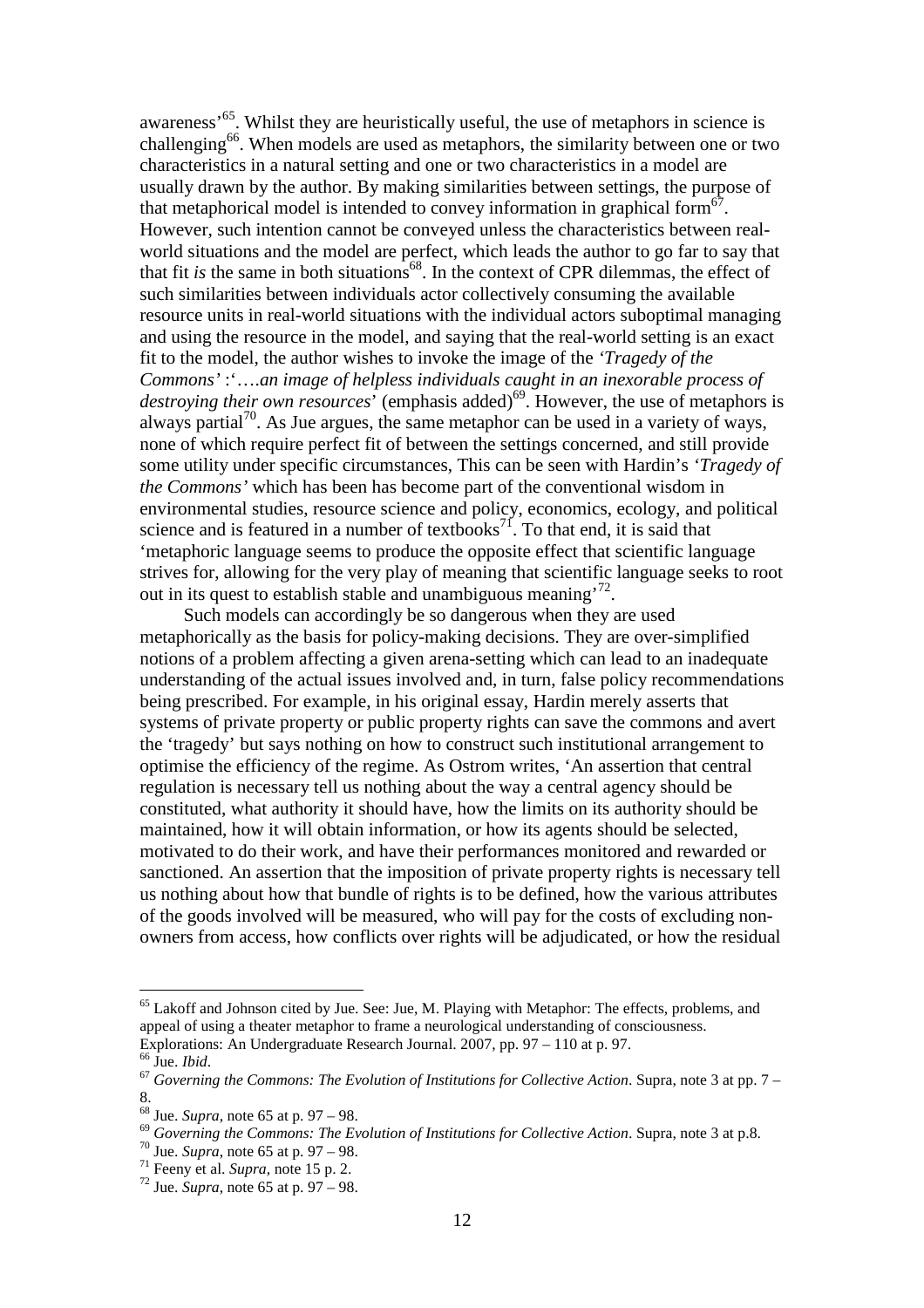interests of the right-holders in the resource system itself will be organized<sup> $73$ </sup>. Notwithstanding these weakness, policy analyst would relying on models and allegories like the *'Tragedy of the Commons'* and *'Prisoner's Dilemma'* without critically examining whether the metaphor fits with the actual real-world situations. As Ostrom warns, relying on such metaphors as the foundation for policy advice can lead to results substantially different from those presumed to be likely<sup>74</sup>. This is because '…there are no panaceas in the sense of simple prescriptions that will allow us to avoid the tragedies of commons, private, and public property. The success or effectiveness of specific solutions is normally determined by a combination of conditions occurring in real-world situations<sup>75</sup>.

# **1.2. Part Two – A Scrutiny of Ostrom's Design Principles**

Part One critically examined Garrett's Hardin's hypothetical model called the '*Tragedy of the Commons*'. Hardin's metaphorical model of CPRs suffering from this inevitable 'trap' if not owned privately or by a central authority was the conventional wisdom for over 40 years. It was argued however that the Hardinian model is pseudoscience, and could be harmful if used as the foundation of policy-making outcomes for real-world situations. One the one hand, Hardin adopted a number of unproved assumptions in the formulation of his thesis. On the other hand, albeit empirical studies do exist where he is correct, Hardin representing that the *'tragedy'* as a universal phenomenon is a significant challenge that goes against findings from field settings.

This Part considers the works of an alternative property-right theorist for a robust and sustainable institutional arrangement that successfully govern commons resources and manages environmental problems. It nominates Elinor Ostrom, who was awarded the 2009 Nobel Prize in Economic Sciences for her analyses and works in economic governance. Having examined Hardin's *'Tragedy of the Commons'* and its weaknesses, this section focuses on Ostrom's literature to justify the reasons why later works find her governance approach to CPR management as a compelling alternative to Hardin's. It assesses Ostrom's efforts to contribute to the development of the theory of self-organisation and self-governance through empirically-supported findings. It discusses Ostrom's attempts to explain how it is possible for some communities to optimally govern and mange CPRs and others do not, and identifies the underlying 'design principles' of the institutions used by those communities who successfully sustained their own CPRs over an extended period of time, and why these factors may affect users' actions and behaviours to continue investing time and effort to manage their own resources. This section then thoroughly scrutinises Ostrom's 'design principles', assessing the criticisms on its actual capacity and compatibility to yield a robust and sustainable institutional regime to govern local and global commons resources.

In her book entitled '*Governing the Commons: The Evolution of Institutions for Collective Action*', Ostrom challenges the conventional wisdom of the Hardinian model that common-pool resources are trapped in an inevitable environmental 'tragedy', and should be regulated by either central authorities or private owners. She sets a study that explains how groups of individuals in interdependent settings can

<sup>73</sup> *Governing the Commons: The Evolution of Institutions for Collective Action*. *Supra*, note 3 pp. 22. <sup>74</sup> *Ibid,* p. 23.

<sup>75</sup> *Governing the Commons: The Evolution of Institutions for Collective Action*. Supra, note 3 at pp. 25  $-22.$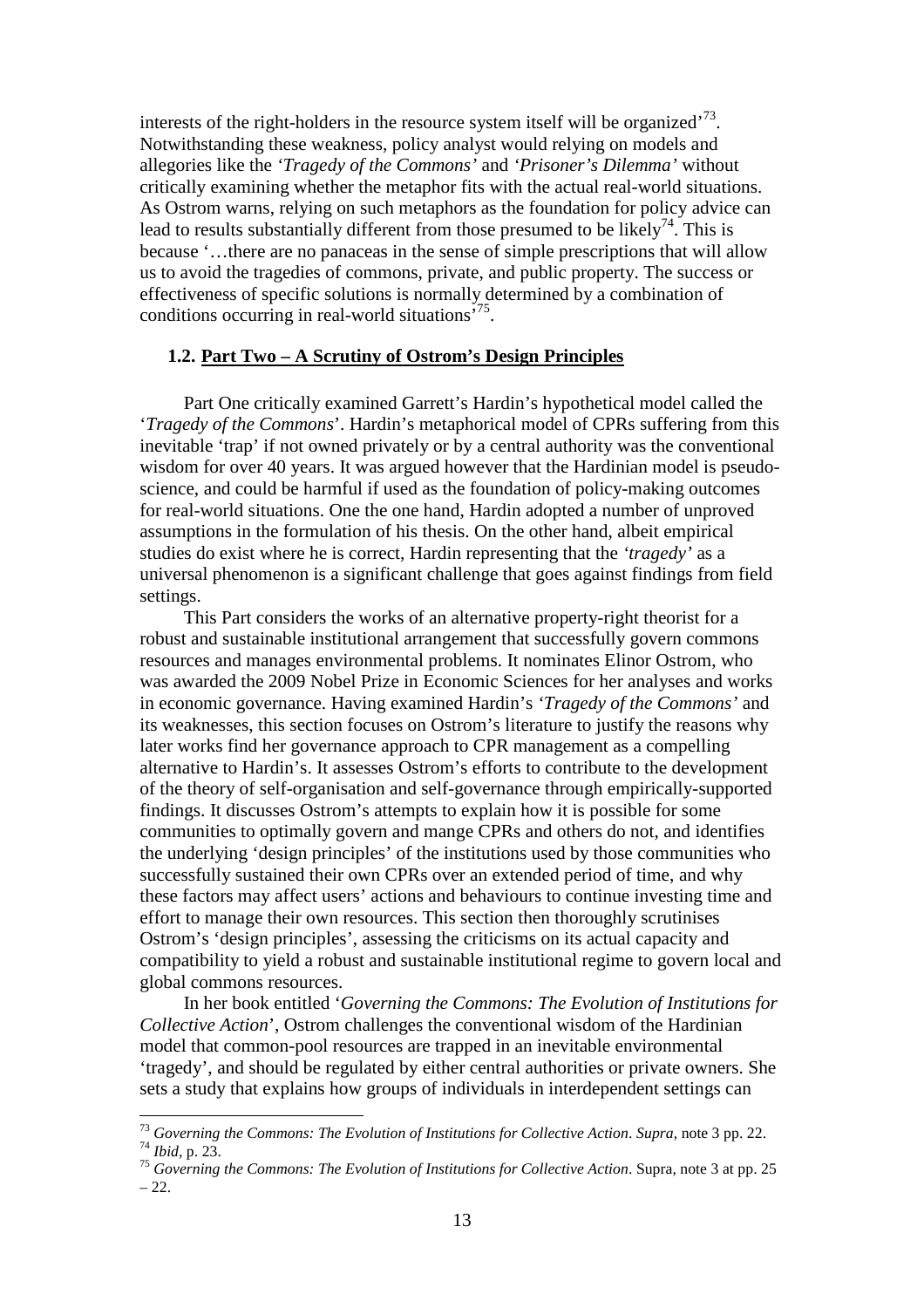optimally govern and manage shared natural resources themselves to continuously produce joints benefits when all face the temptation to free-ride, shirk, or otherwise act and behave opportunistically. However, to undertake this inquiry, Ostrom's research approach is very different to that of neo-classical economists such as Hardin and his disciples. She generates her insights and conclusions from actual on-the-field case studies, rather from the application of theoretical models utilised by economists, like game theory, which mistakenly presumes that the actors concerned are homogenous in terms of their capital, skills, cultural views and knowledge of the resource system and its environment. These theories, in addition, assume that human beings are selfish and unchanging; and that their self-interest would mean that individuals would act and behave in a manner that advances or maximises their own benefits with little to no regard to the impact their outcomes produces on society as a whole<sup>76</sup>. Ostrom, on the hand, assumes that individuals are not irrational and act and behave individualistically for their own gain as postulated under the Hardinian 'tragedy', but have sufficient capacity to reason and try to solve problems as effectively as they can. This presumption enables her to combine the literature of scholars interested in institutional arrangements with the strategies used by political scientists for field settings to ascertain what problems individuals are faced in CPR situations, and what factors may incentivise or deter individuals for their efforts to resolve those problems<sup>77</sup>. In fact, with this assumption, Ostrom's empirical findings illustrate that humans, when acting as individual entities, can act and behave opportunistically and in turn wilfully close their minds to the long-term, mutual interests of other resource users for resource sustainability. These same individuals are, nonetheless, capable to act altruistically and voluntarily forgo short-term benefits for the common good providing the community of resource actors cooperate and acting as a collective unit. These actors would make "contingent strategies", than independent strategies. "Contingent strategies" are defined as '…a whole plan of actions that are contingent in the world<sup>78</sup>. An example of a "contingent strategy" is the 'tit-for-tat' game, whereby an individual would adopt a cooperative strategy in the first round of interaction and then reciprocate the actions and behaviour of others in future rounds<sup>79</sup>. According to Ostrom, because CPR settings extend over time, individuals may make contingent commitments to participate in and comply with the rule-in-use under the communal-property regime providing these individuals believe that other resource members would reciprocate cooperation by behaving and acting in the manner expected, and that the long-term benefits from participation in and observance to the regime outweigh the potential benefits which would otherwise have been generated from independent strategies<sup>80</sup>.

Ostrom, furthermore, goes against the dogma of decision-makers to make policy outcomes concerning institutional reform should be based on metaphorical models, and the dichotomy between Hardin's common solutions as "good" and other types of institutional regimes which are beyond the conventional wisdom as being "bad" in the absence of some on-the-field analyses on the institutional performance of these

<sup>76</sup> Heine, J. *A Nobel Prize for Political Science*. The Hindu. November 14, 2009.

<sup>77</sup> *Governing the Commons: The Evolution of Institutions for Collective Action*. Supra, note 3 at pp. 25  $-26.$ 

<sup>78</sup> *Governing the Commons: The Evolution of Institutions for Collective Action*. Supra, note 3 at pp. 36 – 37.

<sup>79</sup> Axelrod, R. 1984. *The Evolution of Cooperation*. Basic Books: New York.

<sup>80</sup> *Governing the Commons: The Evolution of Institutions for Collective Action*. Supra, note 3 at pp. 36 – 37; and Cole, D.H. 2004. *Pollution and Property: Comparing Ownership Institutions for* 

*Environmental Property*. Cambridge University Press: Cambridge at p. 123.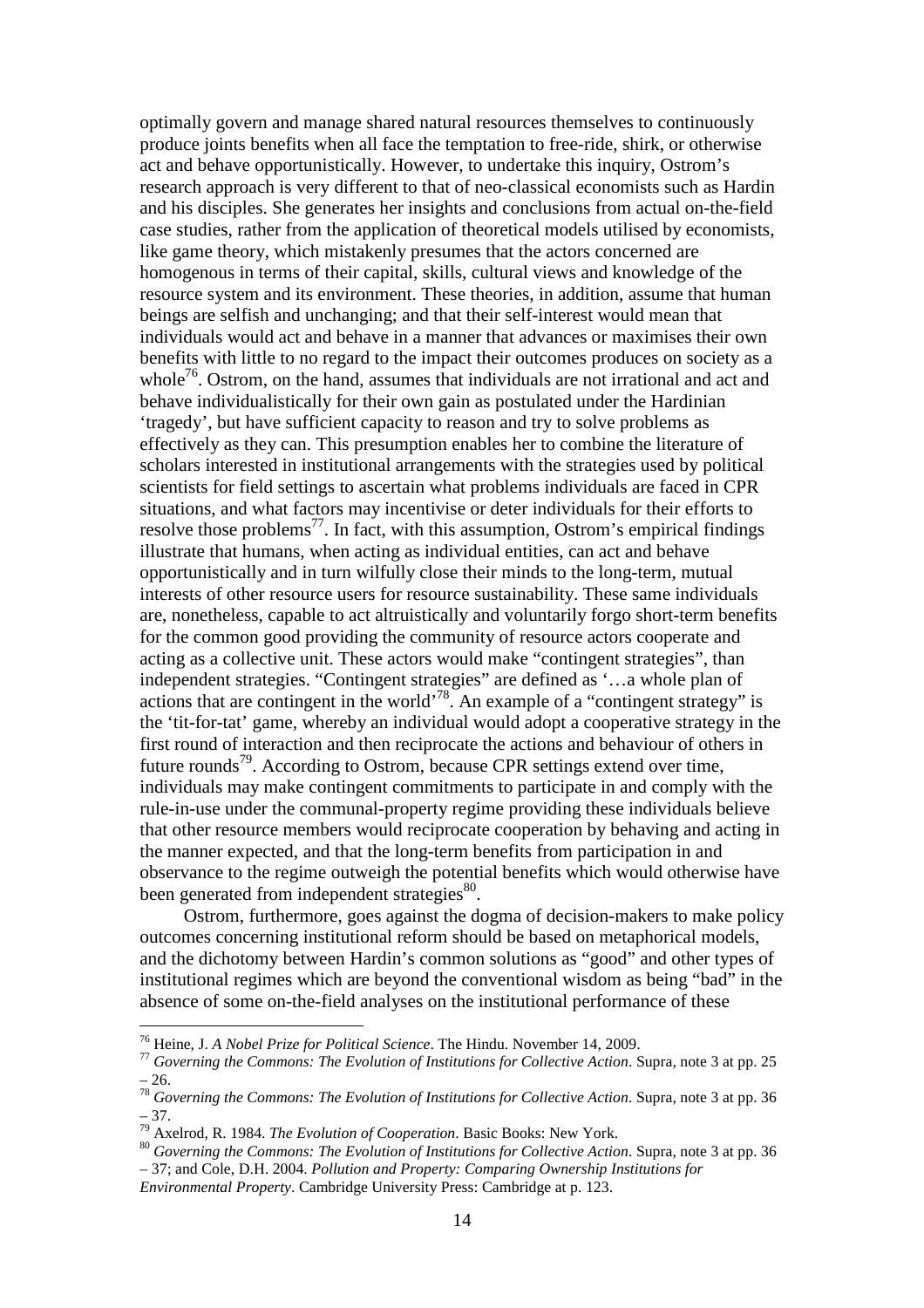regimes. As discussed above, she is of the opinion that models are useful in policy analysis when they are well-tailored to the particular problem at hand. Models are however used inappropriately when applied to the study of problematic situations that do not closely fit the assumptions of the model<sup>81</sup>. Through her empirical research, Ostrom finds that where a resource produces a single, valuable resource unit with a high level of predictability known to all participants, it is possible to implement Hardin's commons prescriptions. That is to say, to devise marketable rights or other simple allocation rules that enable individuals to make efficient long-term use of the resource. On the other hand, in CPR situations where the community of users do not know who is in their group, there no feedback is provided on individual actions, and actors cannot communicate with each other would result in the overexploitation of the limited resource units and misuse of the commons itself $^{82}$ . In such real-world situations, these group of appropriators '…do worse than game theory predicts and fit the behaviour predicted by Hardin'<sup>83</sup>. Hardin's hypothesised 'tragedy' might also occur when there are one or more external entities, who are stakeholders to the CPR but are outside the community's social-economic system, restrict the autonomy of the community's to craft their own institutions and management policies by imposing their solutions, exerting political power or changing the rules in order to gain an advantage for themselves. Ostrom demonstrates that most common resources are well-managed when those who stand to benefit are close to the resource and to each other. Under certain conditions, the community of small-scale actors can embrace their local knowledge and draw upon their personal familiarity in using the resource to tailor an institutional arrangement that accommodates to the peculiarities of that commons<sup>84</sup>. They can devise effective rules regulating its operation; impose graduated sanctions against 'free-riders'; and build systems of communication and coordination between users, which are aimed to promote trust and reciprocity of action amongst the community in order to equitably and sustainably manage a scarce commons for the mutual interests of all $^{85}$ .

Ostrom concedes, however, that a set of specific rules explaining why some CPRs are robust and others fragile could not coherently be developed. She states: 'Although the particular rules that are used within these various settings cannot provide the basis for an explanation of the institutional robustness and sustainability across these CPRs, part of the explanation that I offer is based on the fact that the particular rules differ. The differences in the particular rules take into account specific attributes of the related physical systems, cultural views of the world, and economic and political relationships that exist in the setting. Without different rules, appropriators could not take advantage of the positive features of a local CPR or avoid

<sup>81</sup> Ostrom, E. *Doing Institutional Analysis: Digging Deeper Than Markets and Hierarchies*. In: Menard and M. M. Shirley (eds.). 2005. Handbook of New Institutional Economics. Chapter 30, pp. 819 – 848 at p. 827. Springer: The Netherlands.

<sup>82</sup> *Doing Institutional Analysis: Digging Deeper Than Markets and Hierarchies*. *Ibid* at p. 841; and Basurto, X. and E. Ostrom. The Core Challenges of Moving Beyond Garrett Hardin. *Journal of Natural Research Policy Research*. 2009, Vol. 1(3), pp. 255 – 259 at p. 256. <sup>83</sup> Basurto and Ostrom. *Ibid*, p. 255.

<sup>84</sup> *Ibid*; Ostrom, E. *The Rudiments of a Theory of the Origins, Survival, and Performance of Common-Property Institutions*. In: Bromley, D.W. (ed). 1992. Making the Commons: Theory, Practice and Policy. Institution for Contemporary Studies: San Francisco. Chapter 3, pp. 41 – 59; and Bollier, D. *Elinor Ostrom and the Digital Commons*. Forbes.com October 13, 2009. Available from: http://www.forbes.com/2009/10/13/open-source-net-neutrality-elinor-ostrom-nobel-opinionscontributors-david-bollier.html. Date Accessed: 13/10/2009.

<sup>85</sup> Bollier. *Ibid*.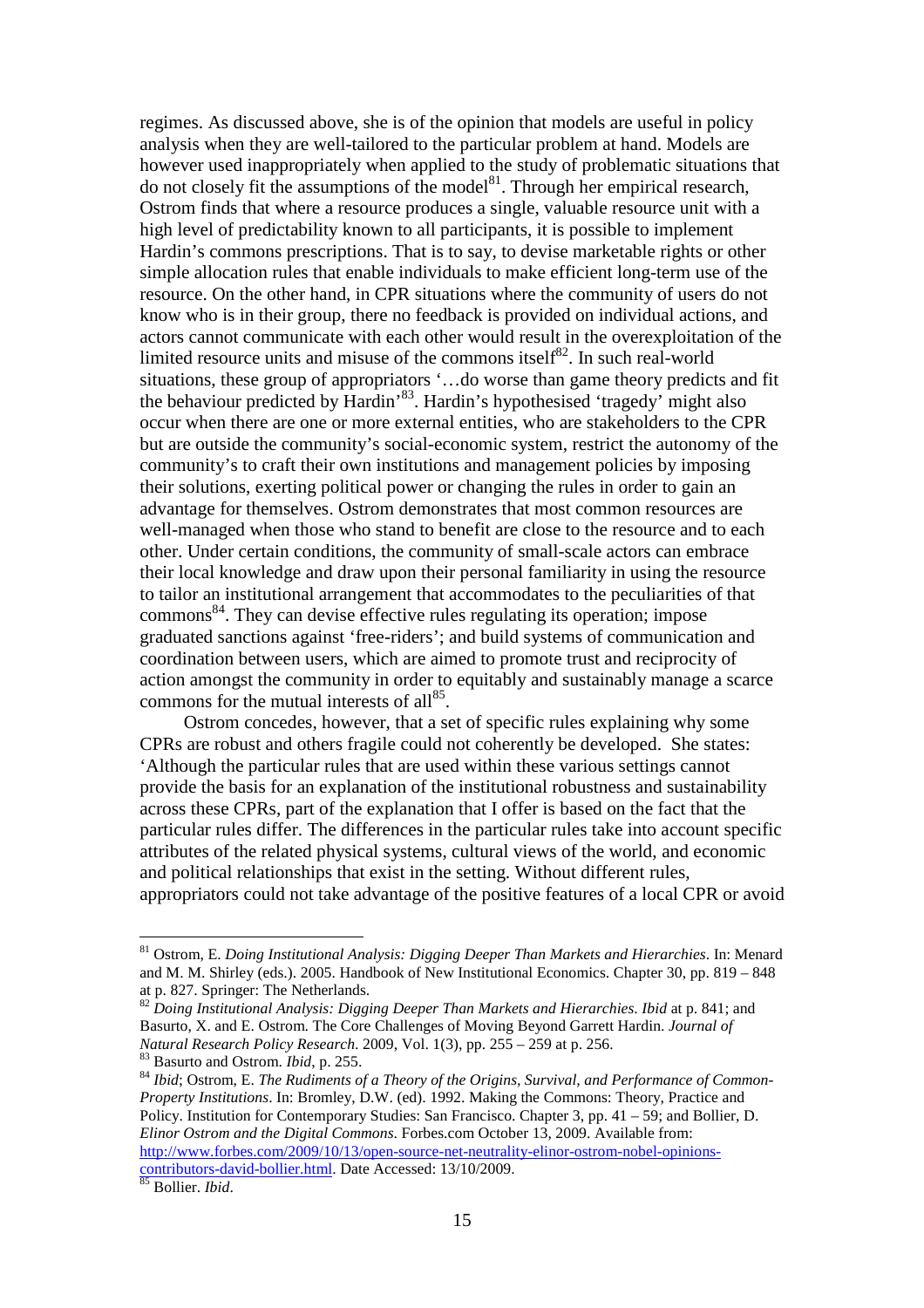potential pitfalls that might be encountered in one setting but not others<sup>86</sup>. Ostrom is, accordingly, of the opinion that given these peculiarities characters unique to individual natural resource systems, it would be mistaken to expect the discovery of a single best formula or a set of optimal mechanisms that can apply universally to commons situations and foster an effective governance and management institutional arrangement<sup>87</sup>. Instead of details of specific rules, Ostrom postulates that there are seven "design principles", including an eighth for larger and complex resources systems, which are generally present in most of the long-enduring CPR institutions studied. Here, "design principle" is to be taken to mean as '…an essential element or condition that helps to account for the success of these institutions in sustaining the CPRs and gaining the compliance of generation after generation of participants to the rules-in-use'<sup>88</sup>. The design principles of robust CPR institutions Ostrom identified are listed as follows:

- 1. **Clearly defined boundaries.** There are rules laid down defining the boundaries of the CPR itself, and who can access and have rights to appropriate the resource units from the CPR.
- 2. **Congruence between appropriation and provision rules and local conditions.** Appropriation rules restricting time, place, technology, and, or, quantity of resource units are related to local conditions and to provision rules requiring labour, materials, and, or, money.
- 3. **Collective-choice arrangements.** Most actors affected by operational rules can participate in modifying operational rules.
- 4. **Monitoring to ensure rule-compliance.** Monitors, who actively audit CPR conditions and appropriators' behaviour, are accountable to the appropriators or are the appropriators.
- 5. **Graduated sanctions for non-compliance.** Users who violate operational rules are likely to be assessed graduated sanctions (depending on the seriousness and context of the offence) by other participants, by officials accountable to these participants, or by both.
- 6. **Conflict-resolution mechanisms.** Appropriators and their officials have rapid access to low-cost local arenas to resolve conflicts among appropriators or between appropriators and officials.
- 7. **Minimal recognition of rights to organise.** The rights of resource actors to devise their own institutions are not challenged by external governmental authorities.

<sup>86</sup> *Governing the Commons: The Evolution of Institutions for Collective Action*. *Supra*, note 3 at p. 89. <sup>87</sup> McGinnis, M. and E. Ostrom. *Will Lessons from Small-Scale Social Dilemmas Scale Up?* In: Biel,

A., Eek. D., Garling, T., and M. Gustafson (eds). 2008. New Issues and Paradigms in Research on Social Dilemmas. Chapter 12, pp. 189 – 211 at p. 193. Springer.

<sup>88</sup> *Governing the Commons: The Evolution of Institutions for Collective Action*. *Supra*, note 3 at p. 90.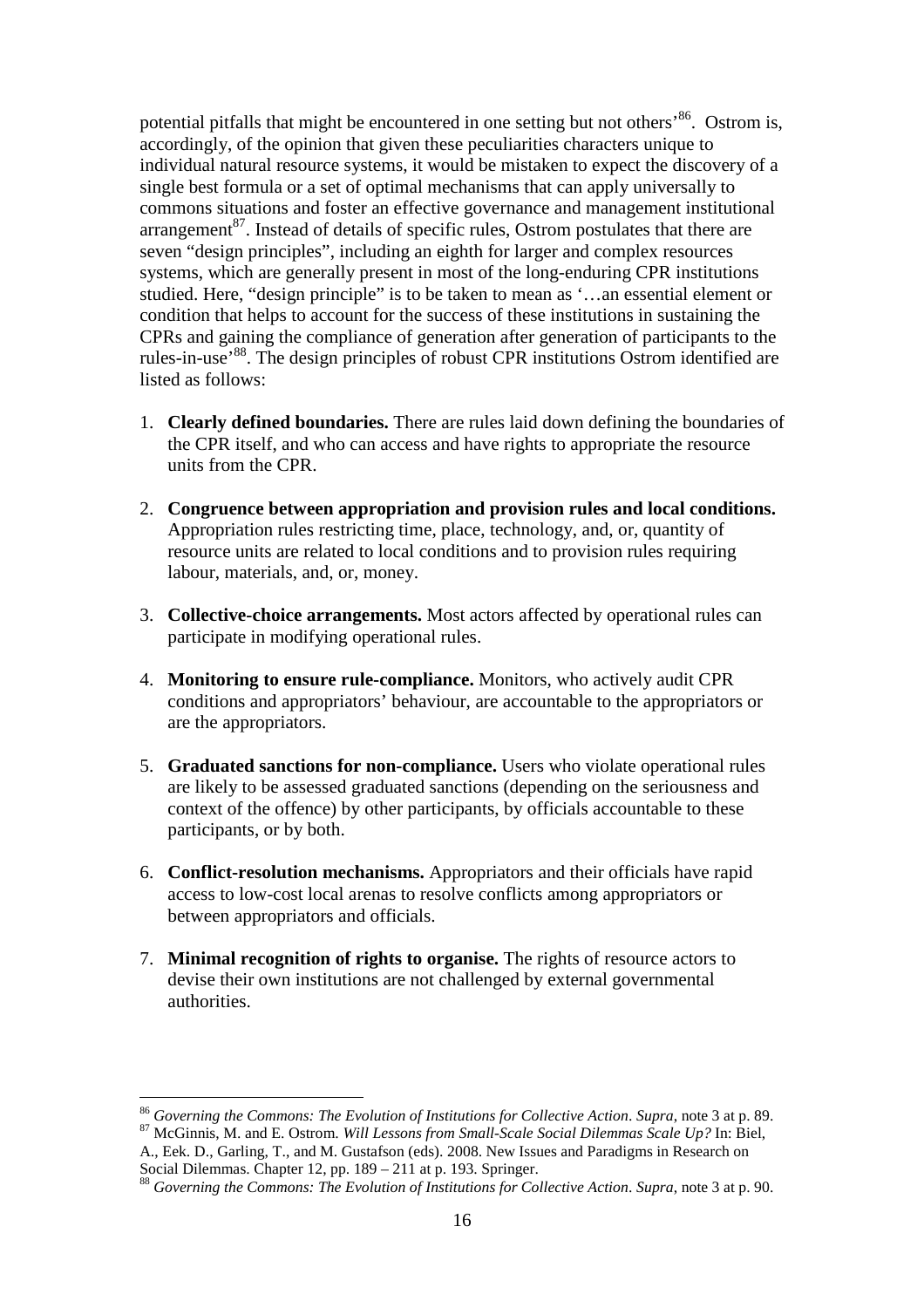8. **Nested enterprises for larger, complex resource systems.** Appropriation, provision, monitoring, enforcement, conflict resolution, and governance activities are organised in multiple layers of nested enterprises.

The publication of Ostrom's '*Governing the Commons: The Evolution of Institutions for Collective Action*' was a welcomed departure from the conventional wisdom of the *'Tragedy of the Commons'* postulated by Hardin and his disciples. Based on the literature before and after Ostrom's publication, a reader of commonproperty management may reasonably conclude that the success of community-based governance is contingent upon the essential condition that resources users are free from intervention by external agents. Ostrom's studies however show that this conclusion is not wholly accurate. Although there are certain circumstances where it is possible for local communities who are users of small-scale resources to successfully manage that system providing they have autonomy to craft their own institutions and rules, the absence or lack of intervention from external authorities might not necessarily lead to durable communal arrangements<sup>89</sup>. The peculiar characteristics of the resource system, the rule-in-use and the attributes of the community are important factors which have a role in the design and implementation of the governance regime<sup>90</sup>. An interaction between local users and official authorities and other external agents in decision-making outcomes might optimally lead to the effective control and regulation of larger and complex resources. Such polycentric approach to governance has its strengths, and should not be immediately discounted as a viable institutional design<sup>91</sup>. Policy-makers are hereby reminded that, as the "design principles" suggest, the requirements for the institutional arrangement must change according to the diversity of individual CPRs and to the responses to ecological structures and cultural norms.

Ostrom's '*Governing the Commons*' was a catalyst for the development of the theory of self-governance and self-organisation, and in turn an improved understanding to the problems of collective action in CPR settings. Since 1990, the methodological scope on the study of shared natural resource systems has broadened. Later scholars are harnessing the utility of interdisciplinary research by attempting cross-fertilisation of the conventional theories of collective action with other disciplines. It is hoped that such interaction with the disciplines would yield fresh insights on the role of property-rights systems to solve the problem of the tragedy of the commons in CPR arrangements, and the effects of alternative institutional regimes as an effort to incentivise resource users to make desirable outcomes which promotes

 $\overline{a}$ 

See: *A Polycentric Approach for Coping with Climate Change*. *Supra*, note 61 at p. 39.

<sup>&</sup>lt;sup>89</sup> Berge, E and F. van Laerhoven. Editorial: Governing the Commons for two decades: a complex story. *International Journal of the Commons*. 2011, Vol. 5(2), pp. 160 – 187 at p. 162.

<sup>90</sup> *Doing Institutional Analysis: Digging Deeper Than Markets and Hierarchies*. *Supra*, note 80. <sup>91</sup> For example, Ostrom in later works argues that such a polycentric approach could efficiently deal the global problem of climate change. Commenting on the strengths of such regime, she states: 'The advantage of a polycentric approach is that it encourages experimental efforts at multiple levels, as well as the development of methods for assessing the benefits and costs of particular strategies adopted in one type of ecosystem and comparing these with results obtained in other ecosystems. A strong commitment to finding ways of reducing individual emissions is an important element for coping with climate change. Building such a commitment, and the trust that others are also taking responsibility, can be more effectively undertaken in small- to medium-scale governance units that are linked through information networks and monitoring at all levels'.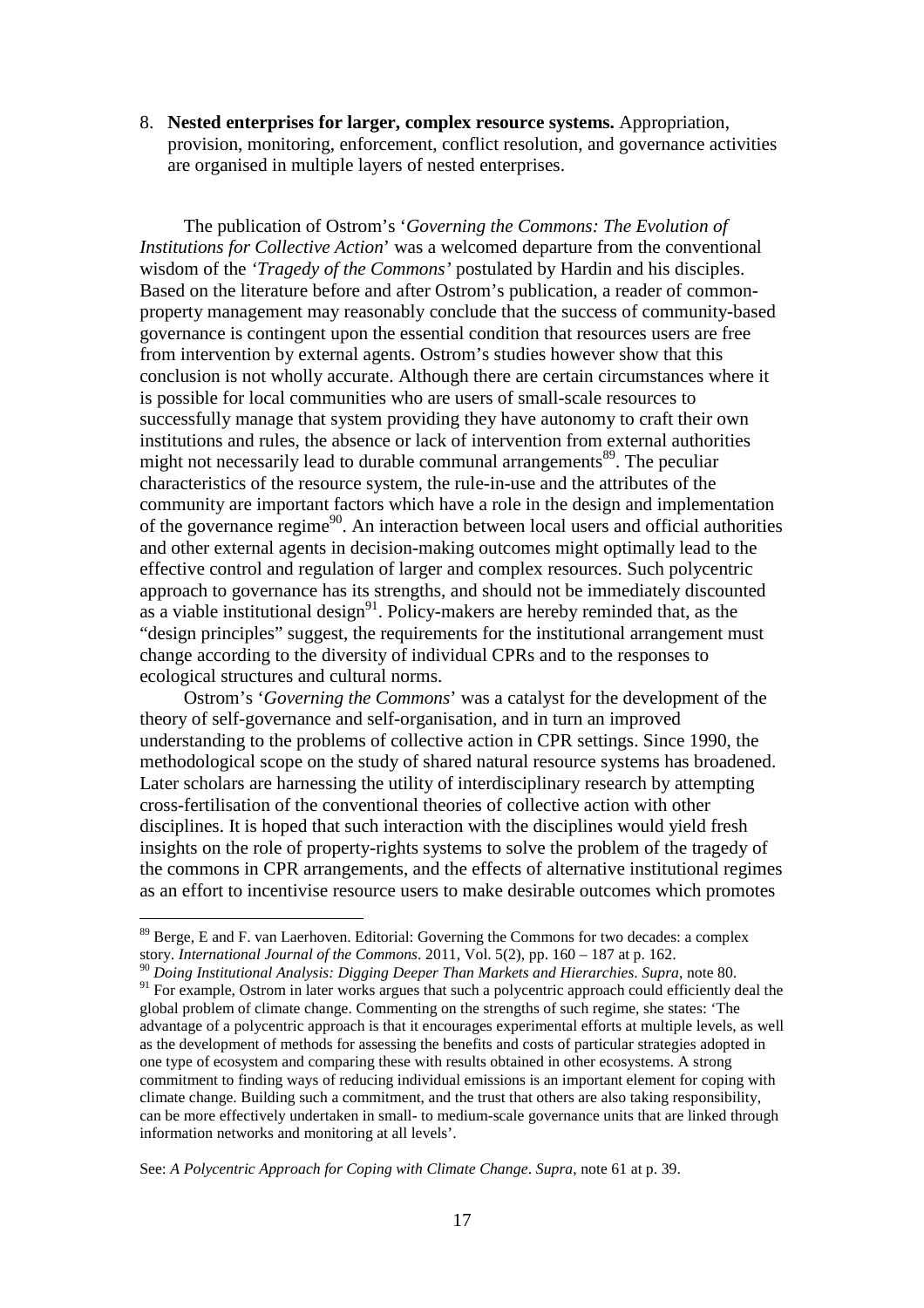the long-term sustainability of the CPR and away from undesirable outcomes like opportunistic behaviour<sup>92</sup>. Accordingly, commentators studying commons resource management are now bring theoretical hypotheses into the biological world in order to validity or even displace their own theories. Berge and van Laerhoven, for example, observe these literary developments, and write: 'Standard case studies of land held common based on field observations and archival studies are now complemented by quasi-experimental methods and meta-analysis of core characteristics. The essence of the problem of the commons had been taken into laboratories where experiments with students playing commons dilemma games have provided new insights. Later, insights from laboratory studies were taken to field settings where real commoners by and large confirmed the general observations, but also documented larger diversity in responses than found among university students<sup>'93</sup>.

Furthermore, the types of CPRs studied have expanded and goes beyond the agricultural setting. A survey of the literature before 1990 shows that scholars concentrated on small-scale shared resources at the local and regional levels for the governance of such systems as irrigation reservoirs, groundwater basins, pastures and forests. Since Ostrom's *Governing the Commons*, the literature has moved its focus away from small-scale systems to common-pool resources at the global level. Here, institutional analysts are examining larger and complex resources at the international level, such as terrestrial resources like the oceans and the atmosphere as well as extraterrestrial systems like the radio orbital spectrum in outer space, and questioning how these global commons can be sustainably governed and managed<sup>94</sup>. There appears, however, to be two camps among commons writers who are divided in thought on the relevance and viability of applying the design principles to larger scale resources systems than those CPRs studied which Ostrom derived her insights, that is to say land-based CPRs such as inshore fisheries, grazing areas and communal forests, where the resource system itself was located within one country and the number of individuals affected by that commons varied from 50 to 15, 000 person who were heavily dependent on the CPR for economic gains<sup>95</sup>. The first camp of political scientists hold the opinion that the design principles are inductive generalisations from a set of real-world cases where the CPRs studied shared the set of characteristics described, arguing that Ostrom's propositions are incomplete; additional criteria for the sustainable governance of small-scale must be taken into account<sup>96</sup>. Some emphasise on the importance of social mechanisms to CPR regimes rather than the proposed boundary and payoff rules, suggesting that an explanation why some communities in Ostrom's research were successful manage shared resources themselves and while other not was the critical factor that each individual belonged to a 'community of mutually vulnerable actors'<sup>97</sup>. As Harkes writes, "[t]he design principles of Ostrom and other scientists who have pursued this line of thinking thus are an interesting point of exit, but only partly explain the success of management

 $92$  Land use, environmental change, and sustainable development: the role of institutional diagnostics. *Supra*, note 36 at p. 67.

<sup>&</sup>lt;sup>93</sup> Berges and van Laerhoven. *Supra*, note 87 at p. 162.

<sup>94</sup> *Ibid*, p. 162.

<sup>95</sup> *Governing the Commons: The Evolution of Institutions for Collective Action*. *Supra*, note 3 at p. 26.

<sup>96</sup> McGinnis and Ostrom. *Supra*, note 87 at p. 197.

 $97$  Singleton and Taylor cited by Cox et al. See: Cox, M., G. Arnold., and S.V. Tomas. A Review of the Deisng Principles for Community-based Natural Resource Management. Ecology and Society. Vol. 15(4). Available from: http://www.ecologyandsociety.org/vol15/iss4/art38/. Date Accessed:

<sup>14/02/2013.</sup> See, also: Cole, D.H. 2004. *Pollution and Property: Comparing Ownership Institutions for Environmental Property*. Cambridge University Press: Cambridge at p. 123.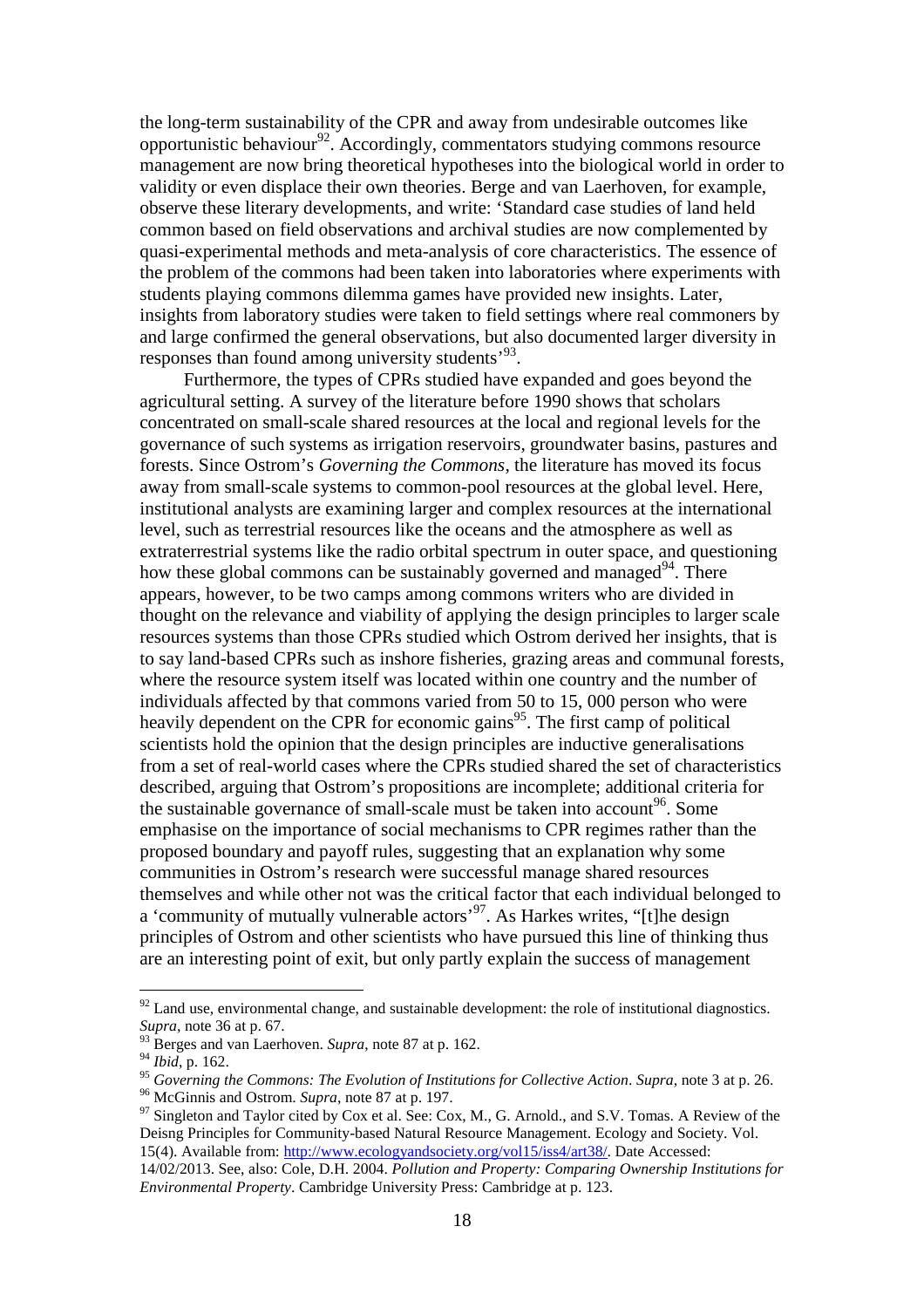institutions. Most of the conditions mentioned are merely characteristics of the community or institution, such as scale, village size, homogeneity, or the ability to exclude outsiders, and even though these factors undoubtedly contribute to their functionality, from our study it has become clear that the real 'glue' that keeps an institution alive over time are the social mechanisms, i.e., trust, legitimacy, and transparency"<sup>98</sup>. This camp also conveys their doubts on the applicability of the principles to global scale resources where the environmental characteristics differ to those local-scale systems<sup>99</sup>. Berkes, for examples, queries: 'Globalization has a major impact on local-level resource management through such mechanisms as the creation of international markets. Can a theory of the commons, based on local-level cases, be scaled up to deal with the complexity of communities and social-political networks? $\cdot^{100}$ . Young is one analyst who argues that such scale-up is unlikely, He recommends that, for sustainable results, an institutional diagnostic analytical approach that seeks to match institutional arrangements to the specific biophysical and socio-economic conditions of the resource system concerned should be adopted than an ideology approach that advocate the application of one system of propertyrights to all situations which includes Ostrom's generalised principles $^{101}$ .

The second camp of policy analysts, on the other hand, are confident that Ostrom's design principles are a starting pointing for the crafting of successful institutional regimes for larger CPRs. They argue that, along with the lessons learnt from empirical research concerning the management regimes at the local scale, those principles can apply across to commons resources at global scale. However, such scale-up is not automatic. By comparing the different types of commons at the local and global scale, and considering such issues as the geographic scale, the number of resource users, distribution of interests and powers and the cultural and institutional homogeneity, it becomes it is apparent that small-scale commons at the local and regional level, on the one hand, and large-scale at the global level, on the other hand, are essentially different things<sup>102</sup>. To that end, as McGuinns and Ostrom emphasise, '…due care must be taken in the process of extrapolating from one institutional context to another'<sup>103</sup> in order to generate long-enduring and successful arrangements. In other words, the modelling of the governance system must be fashioned according to the peculiar characteristics of that specific commons resource, and has the capacity to evolve over time as information about or characteristics of the resource, including the environment itself, change. This concept is referred to as 'adaptive governance', which is defined as '… a set of rules crafted to fit one set of socioecological conditions can erode as social, economic, and technological developments increase the potential for human damage to the ecosystems and even to the biosphere itself. Furthermore, humans devise ways of evading governance rules. Thus, successful commons governance requires that rules evolve<sup> $104$ </sup>. The importance of "adaptive" governance" in the design of the sustainable management regimes for global resources can be demonstrated by such scholars as Stern. In his works, Stern departs

<sup>98</sup> Harkes cited by Cox *et al*. *Supra*, note 97.

<sup>99</sup> Cox et al. *Supra*, note; and McGinnis and Ostrom. *Supra*, note 87 at p. 197 <sup>100</sup> Berkes cited by Cox et al. *Ibid*.

<sup>&</sup>lt;sup>101</sup> Land use, environmental change, and sustainable development: the role of institutional diagnostics. Surpra, note 35; and Young, O. R. 2002. *The institutional dimensions of environmental change: fit, interplay, and scale.* MIT Press: Massachusetts.

<sup>102</sup> Berges and van Laerhoven. *Supra*, note 89 at p. 169.

<sup>103</sup> McGinnis and Ostrom. *Supra*, note 87 at p. 193.

<sup>104</sup> Dietz, T., E. Ostrom., and Stern, P. The Struggle to Govern the Commons. *Science*. 2003, Vol. 302(5652), pp. 1907 – 1912 at pp. 1907 - 1908.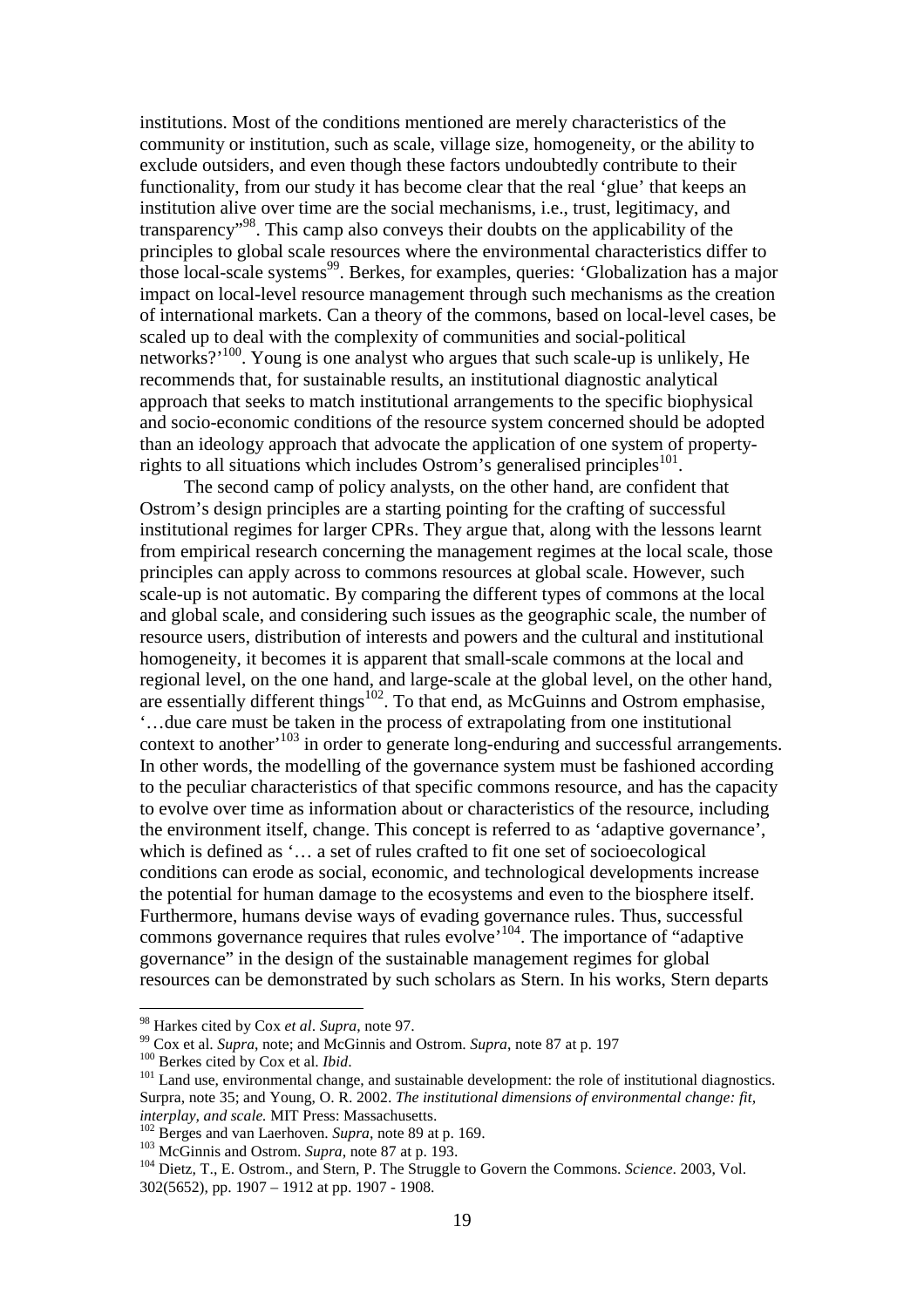from the opinion held by commentators belonging to the first camp that there are missing tools in the policy-makers' analytical toolkit for the study of complex CPRs at the international level<sup>105</sup>. He critically scrutinises Ostrom's eight design principles, examining their respective applicability to the understanding of governance for global commons. Stern's analysis indicates that the management of international resources raise special challenges which are not met by the literature on local resource regimes, and thus the principles utilised for governing these commons may not be identical to those applied to small-scale CPRs. Nonetheless, Sterns argues that Ostrom's original design principles are useful, and can be resourceful for the study of international commons providing certain modifications and additional principles are adopted to address those special challenges. <sup>106</sup> For example, Principle 3, referred to the "collective-choice arrangement" above, poses practical implications. This principle that allows most resource users to participate in the development of the operational rules that regulates access and use of the resource may indeed be relevant to the global commons, but is challenged by the size of the appropriators entitled to make such decision outcomes. In the context of global commons, Principle 3 can be interpreted widely in that the sense that the class of resource users authorised to craft the operational rules can potentially be so large as to include entire human population<sup>107</sup>. To overcome these implications, Stern suggests that Principle 3 must be "unpacked" and reinterpreted to limit the scope of eligible users entitled to become a member of institutional arrangement and participate in decision-making outcomes. He writes: 'Allowing most users to participate in developing the rules is a huge challenge if one treats the entire human population as the users. The fact that the benefits and costs of degradation fall to largely different groups virtually ensures conflict in any particular governance context. The design principle needs to be unpacked: Which groups of users should be involved in making which rules? And if the major degraders have incentives to externalize much of the cost, what would get them to design rules that would protect the commons? There is also the issue of how "most users" can participate meaningfully when there are so many, and when the system is so complex as to challenge the understanding of even the most expert scientists. Because of these challenges, the design principle needs to be rephrased for global resource commons: *Ensure meaningful participation of the range of interested*  and affected parties in developing rules (emphasis original)<sup>, 108</sup>.

# **1.3. Part Three – Ostrom In Space**

Part One critically scrutinised Hardin's 'Tragedy of the Commons' and Ostrom's 'design principles'. It examined the strengths and weaknesses of each author's institutional solutions to control resource users' from acting and behaving opportunistically in their utility of the commons and appropriation of its limited resource units in order to avert the environmental degradation and possible ruin of scale-scale natural resources. Part One also considered why many commentators since 1990 have departed from the conventional wisdom under the Hardinian model to find Ostrom's institutional arrangement of "community-based governance" as a

<sup>&</sup>lt;sup>105</sup> Stern, P.C. Design Principles for global commons: Natural Resources and Emerging technologies. *International Journal of Commons*. Vol. 5(2), August 2011, pp. 213 – 232.

<sup>106</sup> *Ibid*, pp. 219 – 223.

<sup>107</sup> *Ibid*, p. 221.

<sup>108</sup> *Ibid*.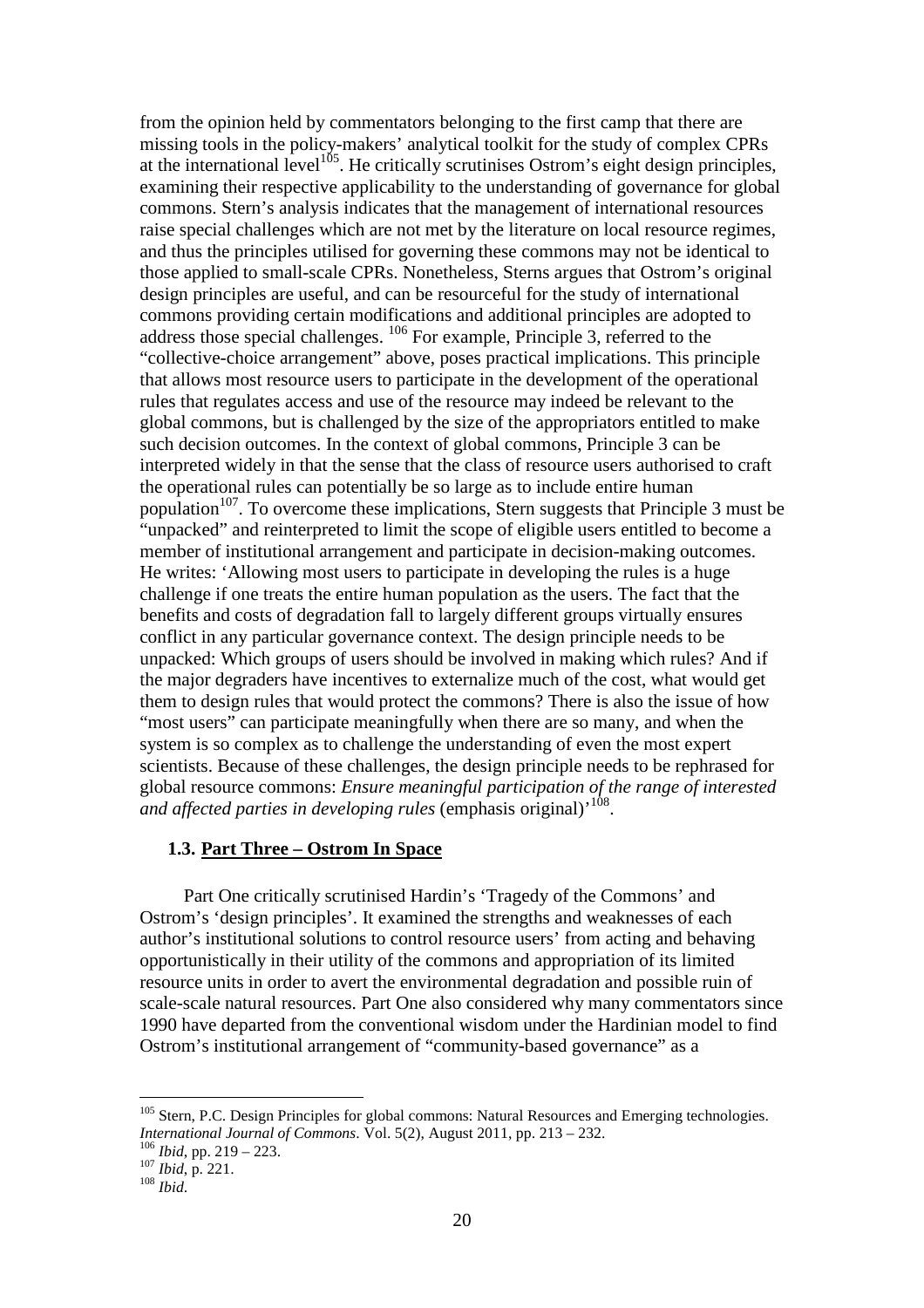compelling alternative to Hardin's prescriptions for robust and sustainable CPR regime.

Part Two applies Ostrom's design principles to the space debris problem, determining the appropriateness and feasibility of adopting Ostrom's framework provide a governance regime for outer space. It acknowledges that scaling-up Ostrom's original principles, which were produced through empirical studies of small-scale, terrestrial CPRs, to a larger, extraterrestrial commons poses challenges. Part Two takes each principle in turn, assessing its relevant to the Space Commons and identifying any challenges which would occur in the scaling-up process. If the principle has relevancy but challenges exist, it examines if the existing space governance regime can met those issues. If it cannot or does but produces suboptimal outcomes, Part Two suggests what must be done to satisfy that principle. By following this analytical approach, the end-product would be an alternative institutional arrangement for outer space which is based on Ostrom's "communitybased governance". What must be researched elsewhere, however, is the institutional legitimacy of a governance regime that consists of both state and non-state actors who are responsible for overseeing access and regulating use of space, and managing collective action problems such as orbital debris.

#### **1.3.1. Principle 1: Clearly defined boundaries**

Under Principle 1, there are rules which define the boundaries of the CPR itself, and identify individuals who are authorised to access and have rights to appropriate the resource units from the CPR. Principle 1 is an essential first step in organising collection action, and its importance is stressed by Ostrom who writes: 'So long as the boundaries of the resource and/or the specification of individuals who can use the resource remains uncertain, no one knows what is being managed or for whom. Without defining the boundaries of the CPR and closing it to "outsiders", local appropriators face the risk that any benefits they produce by their efforts will be reaped by others who have not contributed to those efforts. At the least, those who invested in the CPR may not receive as high a return as they expected. At the worst, the actions of others could destroy the resource itself. Thus, for any appropriators to have a minimal interest in coordinating patters of appropriation and provision, some set of appropriators must be able to exclude others from access and appropriation rights. If there are substantial numbers of potential appropriators and the demand for the resource units is high, the destructive potential should all be allowed to freely withdraw units from the CPR could push the discount rate used by appropriators toward 100%. The higher the discount rate, the closer the situation is to that of a oneshot dilemma in which the dominate strategy of all participants is overuse the  $CPR^{,109}$ .

Space is and apart of complex, interconnected resource system. A telecommunications operator, for example, must enter and use two different commonpool resources in order to carry out its planned space activity. By launching the satellite from the surface of the Earth, that launcher would have had entered and used the atmosphere, or the Airspace Commons, to enter the final frontier. Having exited the point where airspace ends and space begins, the satellite would continue travelling in the near-Earth orbits; that is Low Earth Orbit (LEO) until it reached its allocated orbital slot in the Geostationary Earth Orbit (GEO), which is argued as forming the

<sup>109</sup> *Governing the Commons: The Evolution of Institutions for Collective Action*. *Supra*, note 3 at p. 91.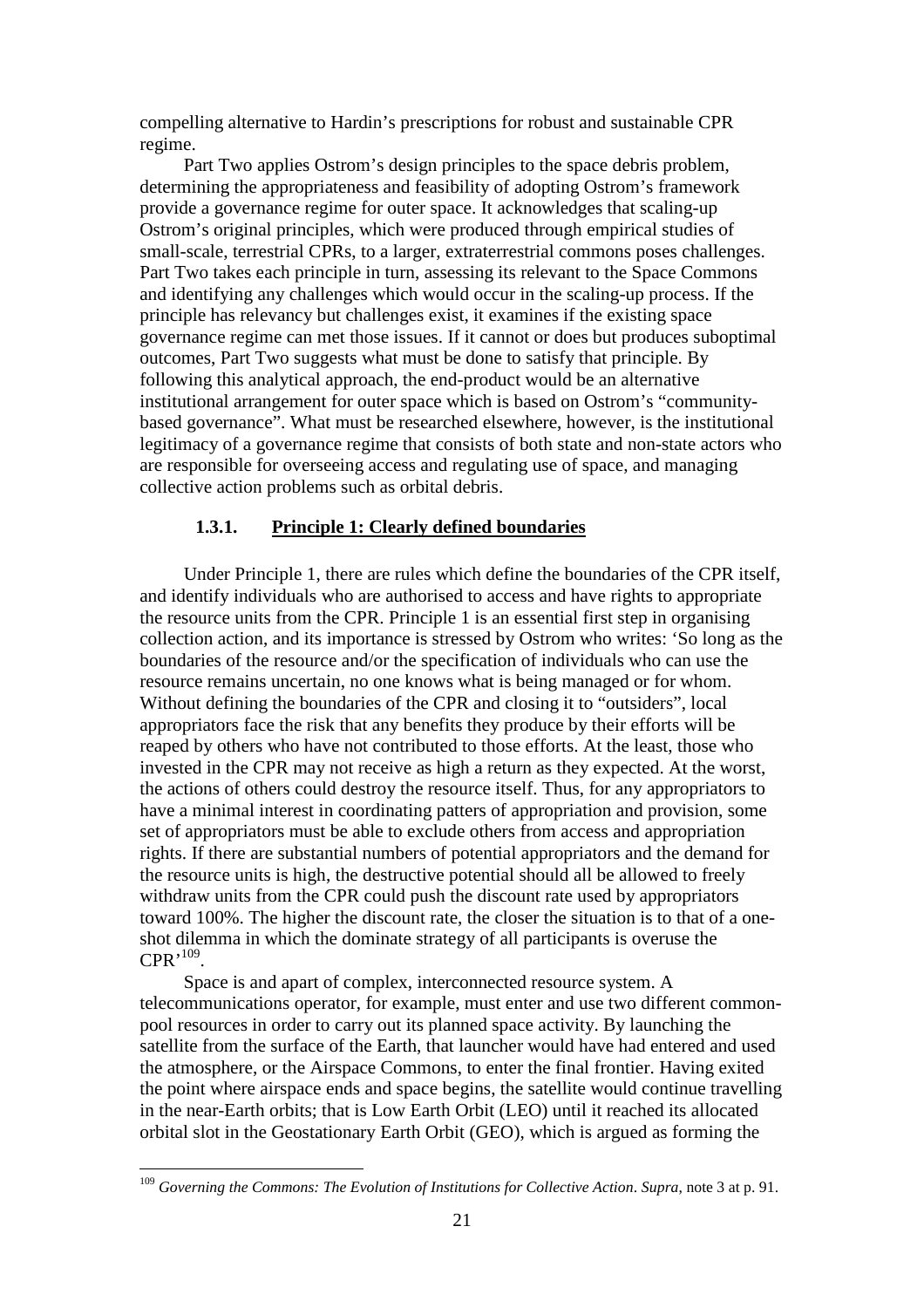Space Commons. From this hypothetical example, it becomes apparent that physical boundaries between the Airspace Commons and the Space Commons, hereby defining the point where airspace ends and space begins and excluding unauthorised actors from accessing the resources and free-riding, is not scientifically possible as the environmental structures of the two resources systems are significantly different. By the same token, erecting physical barriers which "ring-fence" near-Earth orbits from others is not viable.

Notwithstanding the scientific impossibility of using physical mechanisms, the definitions and delimitations of airspace and outer space has proven a challenge to the legal community since the successful launch of *Sputnik 1* in 1957 because of the concepts of sovereignty and jurisdiction. This matter arose following the enactments of the *Paris Convention* in 1919 and the *Chicago Convention* in 1994 that declared under international air law nation-states have complete and exclusive sovereignty over the airspace above its territory<sup>110</sup>, but failed to define what amounts to airspace and where it ends. It was long recognised that the lack of a definition or delimitation of outer space created legal uncertainty concerning the applicability of space law and air law, and that matters concerning state sovereignty and the boundary between airspace and outer space needed to be clarified in order to reduce the possibility of disputes among states. However, before the creation of international space law, legal commentators were divided into two groups on how to address this uncertainty. One camp suggested that state sovereignty should extend into space, arguing that such extension was out of necessity during the Cold War and an appropriate response to foster peace between the U.S. and U.S.S.R by ensuring that their respective space agendas were unaffected by the lack of definition and boundary line between of airspace and outer space<sup>111</sup>. The second group, on the other hand, argued that the proposed extension of state sovereignty in space would be astronomically impossible given the planetary physical realties between the CPRs involved are so different. As Beresford explains, 'Let us first consider the view that national sovereignty extends into outer space without any limit whatever. A cone of sovereignty conceived as stretching into space from the center of the earth through the territorial boundaries of each nation would clash with the facts of astronomy. With the movement of the earth and other astronomical bodies, the concept of each nation's cone of sovereignty would change continually. Any given point in space would constantly pass from one cone of sovereignty to another. A rocket could not go from earth to the moon, for example, without crossing through the sovereign in space of many nations'<sup>112</sup>. Under this group, supporters were of the view that the extension of state territory to space was not workable in the real-world, and that the solution laid with international air law identifying the boundary where airspace ended $113$ .

Neither the first nor second group was able to influence the drafters of the space treaties with their respective proposals, however. Article II of the *Outer Space Treaty* declares that 'Outer space, including the Moon and other celestial bodies, is not

<sup>&</sup>lt;sup>110</sup> See, respectively, Article 1 of the Paris Convention and Article 1 of the Chicago Convention.

Paris Convention for the Regulation of Aerial Navigation, Oct. 13, 1919, 11 L.N.T.S. 173; and Convention on International Civil Aviation, Dec. 7, 1944; 61 Stat. 1180, 15 U.N.T.S. 295.

<sup>&</sup>lt;sup>111</sup> Dodge, M.S. Sovereignty and the delimitation of airspace. A philosophical and historical survey supported by the resources of the Andrew G. Haley archive. *Journal of Space Law*. 2009. Vol. 35, pp. 5  $-35$  at p. 24...

<sup>112</sup> Beresford cited by Dodge. *Ibid*, p. 30.

<sup>113</sup> Dodge. *Ibid*, pp. 30 – 31.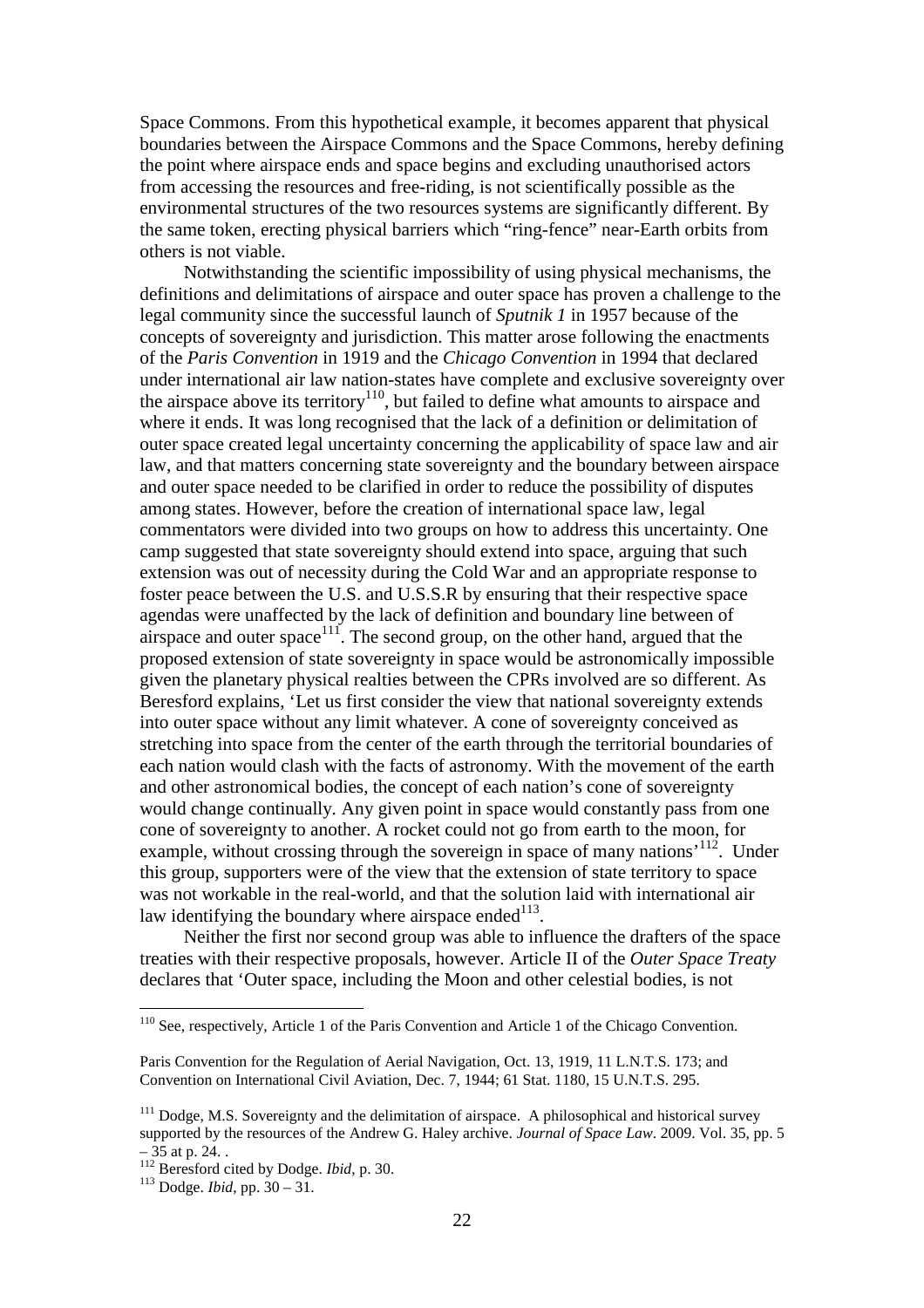subject to national appropriation by claim of sovereignty by means of use or occupation, or by any other means'<sup>114</sup>. Nor has a specific international agreement defining the boundary between airspace and outer space been adopted  $115$ . The definition and demarcation of outer space is therefore the oldest unresolved matters, and remains still on the agenda of Legal Subcommittee (LSC) of the COPUOS since  $1966<sup>116</sup>$ . The Subcommittee has recently renewed its interest on this matter. It acknowledged that the emergence of new space technology, the intensification and diversification of space activities, including the increasing commercial use of space, may have made it necessary for the Subcommittee to reconsider the question in order ensure legal certainty among disputing states as to when and where the air or space regime applies<sup>117</sup>. It, however, was the General Assembly that decided that the LSC should establish a Working Group, on a priority basis, "matters relating to the definition and delimitation of outer space and to the character and utilization of the geostationary orbit, including the elaboration of general principles to govern the rational and equitable use of the geostationary orbit, a limited natural resource"<sup>118</sup>. The Working Group produced a questionnaire on the possible legal issues with regards to aerospace objects. The LSC finalised and agreed to the text, stating that the purpose of the questionnaire was to seek the preliminary views of member states of the United Nations on various issues relating to aerospace objects, and that the replies to the questionnaire could provide a basis for the Subcommittee to decide how it might continue its consideration of the agenda items<sup>119</sup>. Nations-states were invited to convey their views in favour or against establishing a definition and delimitation of outer space. From the compilation of replies received to the questionnaire, there is no agreement however among countries on the approach to be taken on this matter $120$ . On the one hand, there are some states that viewed a definition and boundary of outer space as a legal basis through which to regulate their national territories and to resolve practical issues arising from collisions that could occur between aerospace objects and  $\arctan\left(1^{21} \right)$ . The remaining member states, on the other hand, viewed that it was not necessary to develop a definition and delimitation of outer space when the absence of such a definition had not resulted in any legal or practical problems. These countries believed that the differing legal regimes applicable in respect of airspace and outer space did well in their respective domains, and that the lack of a definition and

<sup>&</sup>lt;sup>114</sup> Article II of the Outer Space Treaty. Treaty on Principles Governing the Activities of States in the Exploration and Use of Outer Space, including the Moon and Other Celestial Bodies. United Nations General Assembly Resolution  $2222(XXI)$  annex. 1499<sup>th</sup> plenary meeting. Adopted on December 19, 1966 and entered into force on October 10, 1967. *International Legal Materials*. 1967, Vol. 6, pp. 386 – 390.

<sup>115</sup> Lyall, F. and P.B. Larsen. 2009. *Space Law: A Treaties*. Ashgate Publishing Limited: Surrey at p. 153.

<sup>&</sup>lt;sup>116</sup> Official Records of the General Assembly, Twenty-first Session, Summary Records of Meetings, First Committee, 1492nd meeting, para. 21 (A/C.1/SR.1492); Verbatim Records of Meetings, Plenary, 1499th meeting, paras. 148-150 A/PV.1499); and General Assembly resolution 2222 (XXI), para. 4 (b). Also, see: United Nations General Assembly. Historical summary on the consideration of the question on the definition and delimitation of outer space: Report of the Secretariat. Committee on the Peaceful Uses of Outer Space Legal Subcommittee. Forty-first session, Vienna, 2 – 12 April 2002. A/AC.105/769.

 $117$  A/AC.105/763 and Corr.1, para. 54, and annex I, para. 5.

<sup>&</sup>lt;sup>118</sup> General Assembly Resolution 38/80 of 15 December 1983

<sup>119</sup> See A/AC.105/607 and Corr.1, paras. 38 and 39 and annex I, paras. 28-30; and *Official Records of the General Assembly, Fiftieth session, Supplement No. 20* (A/50/20), para. 117.

<sup>&</sup>lt;sup>120</sup> Responses received from member states to the questionnaire have been issued and under document A/AC.105/635 and its addenda.

 $121$  A/AC.105/763 and Corr.1, para. 54, and annex I, para.5.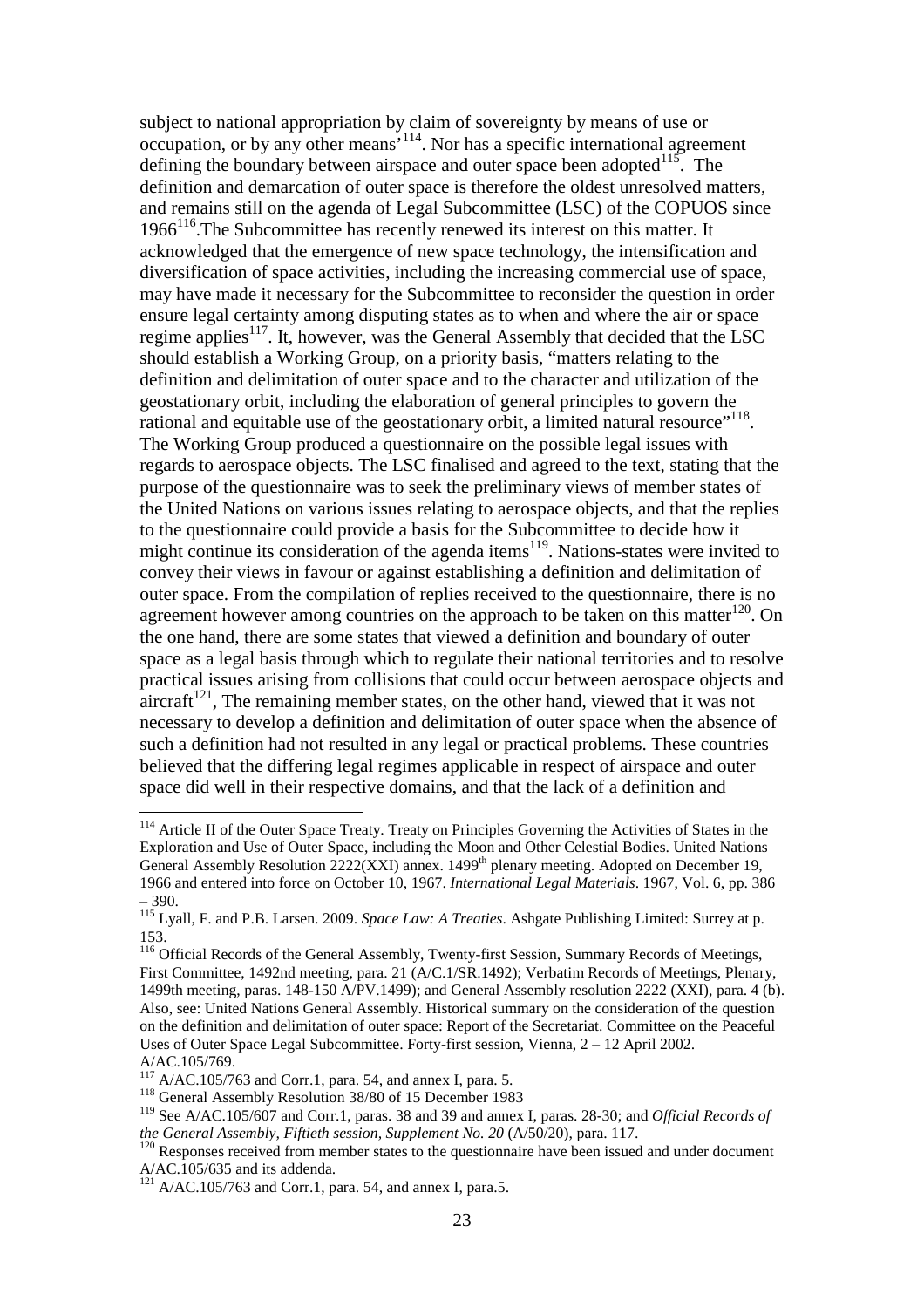delimitation of outer space had not impeded development of activities in either sphere<sup>122</sup>. In addition to the diverging views expressed at the international arena, there are asymmetrical legal responses operating in parallel at the national arena. A minority of member states have defined and delimit outer space. South Africa, for example, under the *South African Space Affairs Act of 1993* defines "outer space" as meaning "the space above the surface of the Earth from a height at which it is practice to operate an object in orbit around the Earth<sup>"123</sup>. Australia appears to recognise that outer space begins at the altitude of 100km under it Space Activities Act of 1998 which governs all launches above that altitude<sup>124</sup>. Less-developed countries which lack space-capabilities such as Madagascar do not have any space law or regulations, and refer to relevant provision under international law<sup>125</sup>.

Although consensus among member states could not be facilitated, the lengthy debates at COPUOS have led to attempts to conceptualise and delimit the airspace and outer space which has resulted to the development of two schools of thought. The first is "spatialist approach". Here, proponents of this school wish to deal with the boundary between airspace and outer space objectively by establishing a physical demarcation to separate the two domains on the basis of altitude. Australia is one such supported of this school in light of its enactment of the 1998 Space Activities Act. The dissolved Soviet Union viewed this approach favourably, proposing to COPUOS in 1979 that '… the boundary between outer space and air space should be established by agreement among States at an altitude not exceeding 110 km above sea level and should be legally confirmed by the conclusion of an international legal instrument of a binding character; and, secondly, that the instrument should also specify that a space object of any State should retain the right of innocent (peaceful) flight over the territory of other States at altitudes lower than the agreed boundary for the purpose of reaching orbit or returning to Earth<sup>126</sup>. A similar view was expressed by the Russian Federation in its reply to the questionnaire of LSC's Working Group, and is reflected in its national space law framework<sup>127</sup>. The second school of thought is the 'functionalist approach', arguing that there should be no physical delimitation of the two domains on the basis of altitude. Rather, the function of the vehicle used in the activity should determine which regime applies. Accordingly, a vehicle that operates in the air only, air law should govern. By the same token, if the vehicle is built to be launched into space, the outer space regime should govern<sup>128</sup>. Both schools of thought nonetheless have their own strengths and weaknesses<sup>129</sup>, and whether such theories and even the question on the boundary between the airspace and outer space remains as a "live" issue should be reconsidered in light the emergence of new space technology. This is because there is a next generation of space vehicles under

<sup>&</sup>lt;sup>122</sup> *Ibid*, para. 57, and annex I, para.6.

<sup>&</sup>lt;sup>123</sup> A/AC.105/635/Add.7 of 13 January 2003. Also, see: Responses received from member states to the questionnaire have been issued and under document A/AC.105/635 and its addenda.

<sup>124</sup> Jakhu, R. Legal issues relating to the global public interest in Outer Space. *Journal of Space Law*. 2006, Vol. 32 pp. 31 – 110 at pp. 193 – 194.

 $125$  A/AC.105/635/Add.10 of 21 January 2004. Also, seeResponses received from member states to the questionnaire have been issued and under document A/AC.105/635 and its addenda.  $126$  A/AC.105/C.2/L.139.

<sup>&</sup>lt;sup>127</sup> A/AC.105/635/Add.1 of 15 March 1996. See, also: Russian Federation Act on Space Activity adopted in 1993,

<sup>128</sup> Dodge. *Supra*, note 111 at p. 26.

<sup>&</sup>lt;sup>129</sup> See: Lyall and Larsen. Supra, note 115 at pp.165 – 170.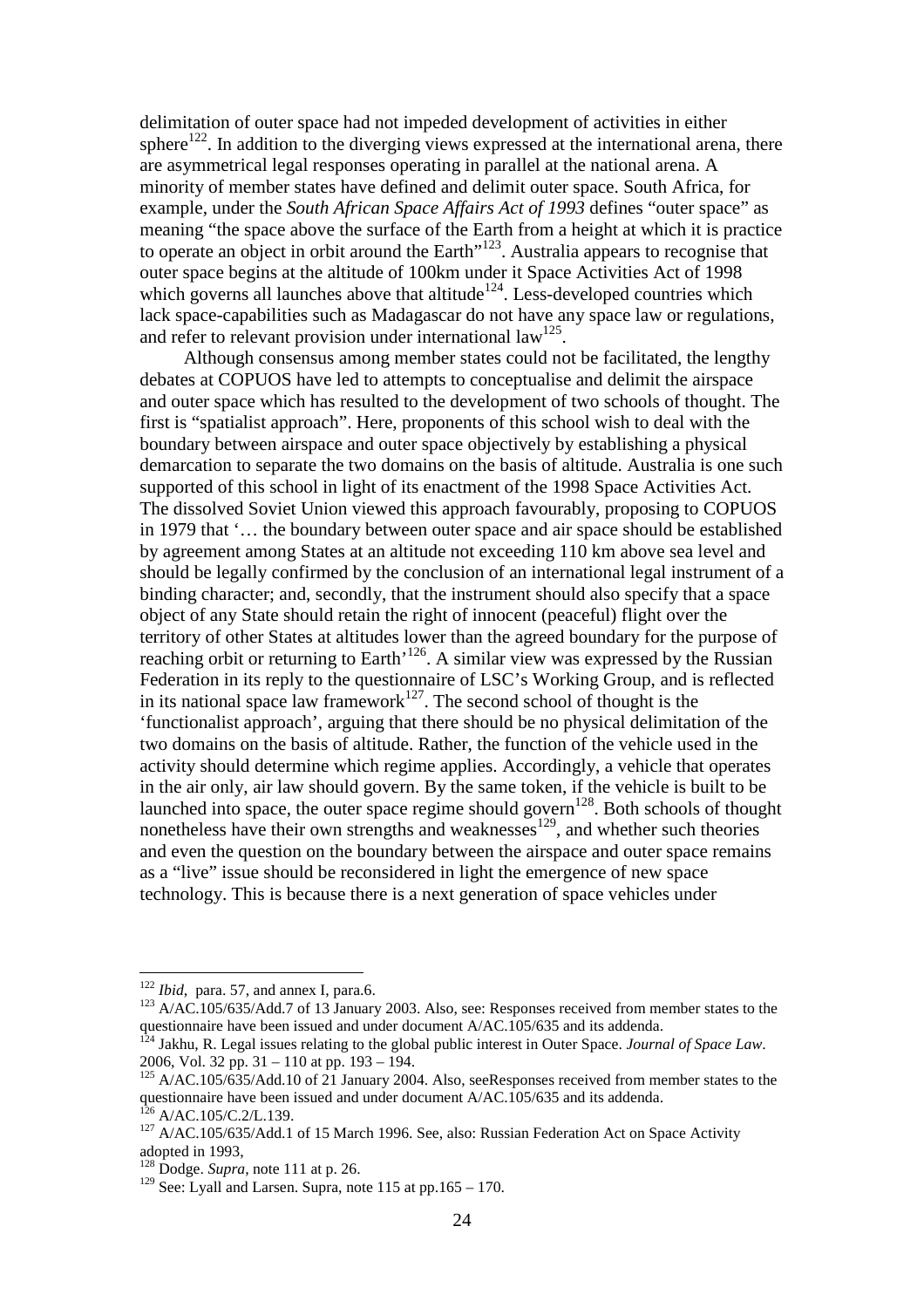development by non-governmental entities in such countries as the  $U.S^{130}$ . These vehicles called Reusable Launch Vehicles (RLVs) would have hybrid technological capabilities, allowing both conventional flights suitable for civilian travel at 40 kilometres and sub-orbital flights at approximately 120 kilometres above the surface of the Earth<sup>131</sup>. There are many who are of the opinion that the emergence of a definition delimiting airspace and outer space would serve little utility in the realworld and may indeed create additional legal challenges at both the international and national arenas<sup>132</sup>. Lyall and Larsen, for example, write: 'The long and the short of the matter seems to be that, military questions apart, there has as yet been no objective cogent requirement formally and precisely to differentiate air-space and outer space. The space-capable states have seen no reason potentially to restrict their abilities to use space by coming to agreement as to its lower boundary. The non-space-faring states are in no position to exercise any pressure in the matter<sup>, 133</sup>.

Whereas the classical literature focused on the delimitation of airspace and outer space, another challenge has reached fruition recently within both the air and space (or aerospace) communities. This concerns the intermediate domain between airspace and outer space which scientists call "near-space" and is defined as an atmospheric region from about 20km to 100km above the surface of the Earth<sup>134</sup>. The environmental characteristics, and hence the utility of this domain, are different to that of the airspace and outer space. The atmosphere in near-space is too thin to support flying for airplanes and yet too thick to sustain orbit for satellites<sup>135</sup>. Nonetheless, the development of a new type of vehicles known Near Space Vehicles (NSVs) has made it possible to carry out activities in this domain. As with the boundary debate between airspace and outer space, there is legal uncertainty as to definition and delimitation of near-space. Another significant challenge is determining how to govern and regulate the Near-Space Commons whether through air law, space law or even a new regime. It is submitted that neither air law nor space law are appropriate given the environmental structure between the commons are different and unique to their respective commons. A regime tailored to near-space can be created, but there is a danger of overregulation within the aerospace community which can add to legal ambiguities and, in turn, stifle market development. In light of recent technological developments with vehicles possessing hybrid capabilities, there is the option of abolishing air law and space law and replacing with a single framework, called here as "aerospace law", that regulates and oversees activities in all three domains: airspace; near-space and outer space. However, the appropriateness and feasibility of designing and implementing such regime would require further research.

http://www.telegraph.co.uk/science/space/6917074/New-Mexico-town-to-host-worlds-firstspaceport.html. Date Accessed: 31/12/2009.

 $130$  Virgin Galactic is one such commercial company with the aim of providing affordable human space flights to the paying public. See: Leonard, T. *New Mexico town to host world's first spaceport*. The Telegraph. December 31, 2009. Available from:

<sup>&</sup>lt;sup>131</sup> Vogler. *Supra*, note 51 at p. 101; and Hughes, T.R. and Rosenberg. E. Space travel law (and politics): The evolution of the Commercial Space Launch Amendment of Act of 2004. *Journal of Space Law*. 2005, Vol. 31, pp. 1 – 80 at pp. 6 – 11.

<sup>132</sup> Meek, P.A. The CPR approach to space sustainability: Commentaries on Weeden and Chow. *Space Policy*. Available from: http://dx.doi.org/10.1016/j.spacepol.2012.06.006. Date Accessed: 30/06/2012.. <sup>133</sup> Lyall and Larsen. *Supra*, note 115 at p. 162.

<sup>134</sup> Su, J. Near space as a sui generis zone: A tri-layer approach of delimitation. *Space Policy.* 2013, Vol. 29, pp. 90 – 92; and Wang, W.Q. 2011. *Near Space Remoting Sensing: Potential and Challenges*. Springer: London at pp.  $1 - 2$ .

<sup>135</sup> *Ibid*.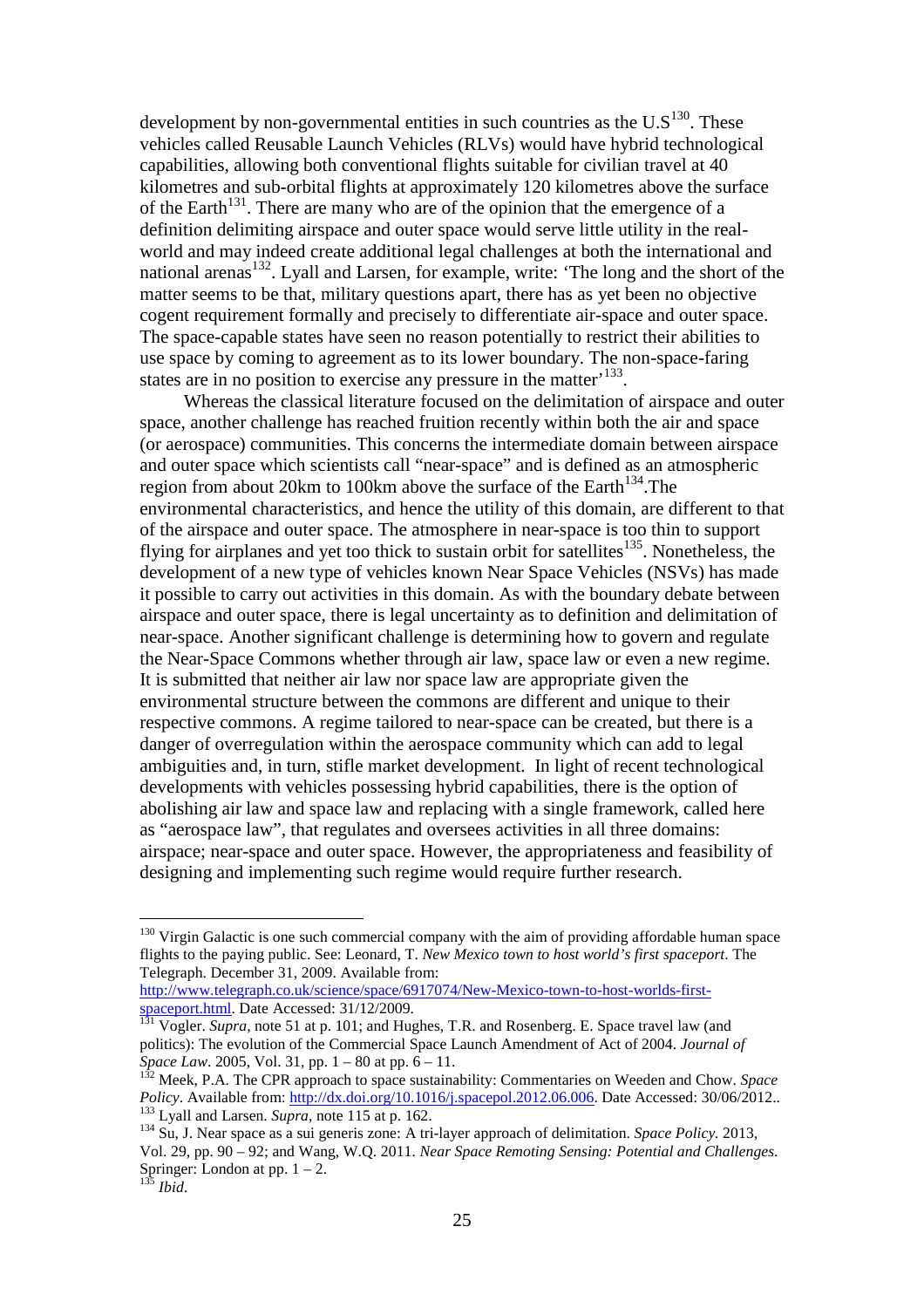Principle 1 also requires that there is certainty with the rules to as to who may and may not enter the commons, and specify what rights resources beneficiaries have in their appropriation of its resource units. Under the existing international legal framework for space, outer space has the legal status as an international or global commons. As Article II of the *Outer Space Treaty* provides, 'Outer space, including the Moon and other celestial bodies, is not subject to national appropriation by claims of sovereignty, by means of use or occupation, or by any other means'. In addition to saying that space not subject to claims of state sovereignty, this treaty also confirms that outer space is a resource system that has multiple users with multiple uses. Whereas accessibility and usage of Geostationary Earth Orbit (GEO) is strictly controlled and limited to members of the International Telecommunications Union (ITU) regime, the increasing affordability of building and launching a space object into outer space, including the geostationary orbit but not for telecommunications purposes, means that the final frontier can be entered by any entity whether governmental entities, commercial enterprises and even private individuals, providing that launching licence and other requirements under the national law of the launching state have been satisfied<sup>136</sup>. Such actors, owing to Article I(1) of the *Outer Space Treaty*, are vested with the rights to enjoy free access to these common resource systems and carry out space-related activities without discrimination and on the basis of equality $137$ .

Outer space therefore suffers from the 'problem of excludability'; that is to say, the substantial difficulty, but not impossibility, of devising and implementing physical and institutional mechanisms to exclude individuals from the resource units of a commons without incurring high costs<sup>138</sup>. Save for military action during the launching stage of the space object, neither the space treaties nor international pressure can effectively exclude actors from accessing and using space for nonpeaceful purposes. Here, "non-peaceful purposes" is not limited in the military sense such as to the placement of weapons of mass destruction<sup>139</sup>, but includes operations which could cause harmful interference to the space environment<sup>140</sup>. For example, the space community was unable to prevent China from entering space in 2007 when it carried out an anti-ballistic missile test (ASAT) by intentionally destroying its own derelict satellite with a missile, contrary to a *de facto* rule against such missions that was established and observed for more than 25 years<sup>141</sup>. Likewise, international pressure to abandon what was perceived by many as being a long-range ballistic missile test did not to deter North Korea from successfully launching its rocket which was claimed to be carrying a satellite in December  $2012^{142}$ .

<sup>136</sup> Buck, S.J. *The Global Commons: An Introduction*. Island Press: Washington, D.C. at p. 138. <sup>137</sup> Article I(2) of the *Outer Space Treaty* states: 'Outer Space, including the Moon and celestial bodies, shall be free for exploration and use by all States without discrimination of any kind, on a basis of equality and in accordance with international law, and there shall be free access to all areas of celestial bodies'. See: *Outer Space Treaty. Supra*, note 114.

<sup>&</sup>lt;sup>138</sup> Ostrom, E., J. Burger., C.B. Field., R.B. Norgaad., and Policansky, D. Revisiting the Commons: Local Lessons, Global Challenges. *Science*. 1999, Vol. 284, pp. 278 – 282 at pp. 278 – 279. <sup>138</sup> Ostrom *et al*. *Ibid*, p. 278.

<sup>139</sup> Article IV of the *Outer Space Treaty*. *Supra*, note 114.

<sup>140</sup> Article IX of the *Outer Space Treaty*. *Supra*, note 114.

<sup>141</sup> Hitchens, T. *The United Nations and its efforts to develop treaties, conventions or guidelines to address key space issues including the de-weaponization of space and orbital debris*. In: Petlton, J.N. and R.S. Jakhu. 2010. Space Safety Regulations and Standards. Butterworth-Heinemann: Boston. Chapter 21, pp. 267 – 274 at p. 269.

<sup>142</sup> Mcurry, J. and T. Brangian. *North Korea rocket launch succeeds in face of criticism*. The Guardian. December 12, 2012. Available from: http://www.guardian.co.uk/world/2012/dec/12/north-korea-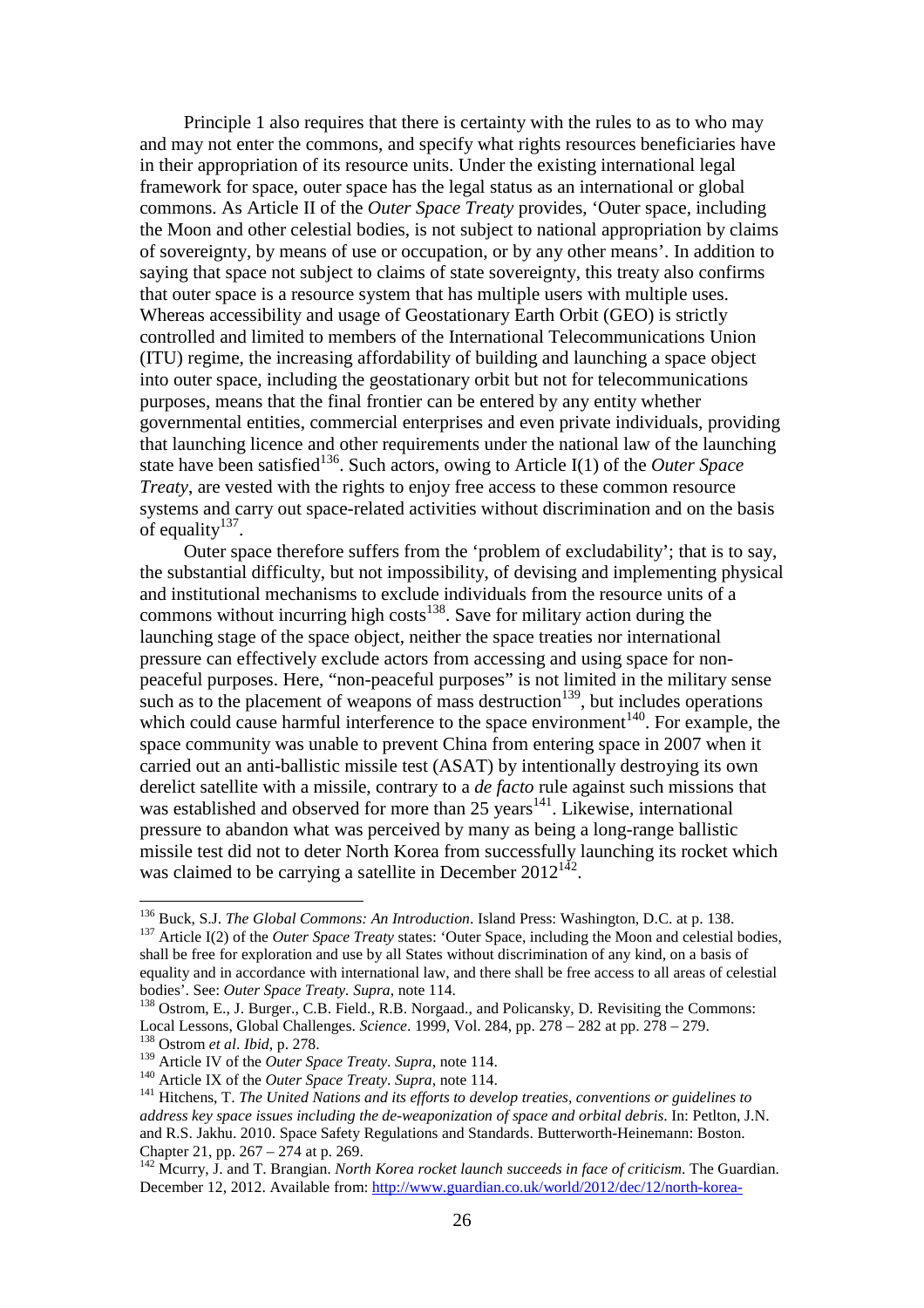According to the commons literature, the absence of well-defined access rights limiting persons entering the resource system can result to 'free-riding' and may occur in two ways. The first involves the overuse of the resource system without due regard to the negative consequences on other users<sup>143</sup>. The second form is the lack of contribution towards the management and improvement of the CPR itself $^{144}$ . After more than half a century of human space activity, the space community have witnessed that there are free-riders who are exploiting the rights vested under Article I(1) in their use and exploration of outer space. There are accounts of opportunistic members of the space community seeking short-term gain for profit, technological innovation or otherwise, knowingly undertaking unsafe and risky space operations with little or no regard for the externalities produced to other space users and the space environment itself. In the continued absence of exclusion mechanisms, such patterns of irresponsible behaviour would be recurring and thus result in suboptimal outcomes than would have otherwise been had actors cooperated by reciprocating conducts of behaviour deemed acceptable by all or most of the members of the community $145$ .

Ostrom's Design Principle 1 is, therefore, not wholly relevant and applicable to global CPRs, and must be adjusted to the peculiar attributes of space<sup>146</sup>. Unlike terrestrial-based commons, it is not scientifically possible to set physical boundaries for an extraterrestrial commons. International space law does not define or delimit outer space. Nor does the space treaties offer a resolution and thus certainty to the oldest matter relating to the boundaries between airspace and outer space, and is further challenged with the advent of a third CPR, Near-Space. Notwithstanding the lack of delimitation of the two main domains - airspace and outer space - no significant legal challenges have arisen as of today. Accordingly, it is suggested that Ostrom's original principle should be modified in the context of the space so that clearly boundaries between the airspace and outer space are not essential until such disputes arise in the legal arena.

Efforts must however be concentrated on prescribing clear rules as to who may or not enter the resource, and what rights are vested to resource beneficiaries in their utility of the commons and the appropriation of its limited resource units. Under international space law, outer space is not subject to claims of state sovereignty, and is an open-access resource in the sense that any entity with the necessary financial and technical competencies can gain free entry and appropriate the limited natural resources without discrimination and the basis of equality. It is argued that the space community's inadequacy to regulate access by excluding opportunistic actors and oversee operational use of space by restraining excessive appropriation of the limited space resources, and in turn assuring the safety and sustainability of its environment, is a direct outcome from the space treaties that fails to impose a mandatory international obligation on state parties to register space objects to the United Nations, or more accurately the United Nations Office of Outer Space Affairs (UNOOSA) which is responsible for maintaining the UN Registry of Space Objects, *prior* to its

launches-rocket.Date Accessed:12/12/2012. and Hertzfeld, H.R. and S. Li. Registration of the 12 December satellite launch by North Korea: should UNOOSA have accepted it? *Space Policy*. 2012, Vol. 29, pp. 93 – 94.

<sup>143</sup> Ostrom *et al*. . *Supra*, note 138 at p. 278.

<sup>144</sup> Ostrom, E. *The Rudiment of Theory of the Origins, Survival, and Performance of Common-Property Institutions*. In: Bromley, D.W. (ed). 1992. Making the Commons Work: Theory, Practice, and Policy. Institute for Contemporary Studies: San Francisco, pp. 293 – 315 at p. 296.

<sup>145</sup> *Governing the Commons: The Evolution of Institutions for Collective Action*. *Supra*, note 3 p. 38. <sup>146</sup> Stern. *Supra*, note 104 at p. 219.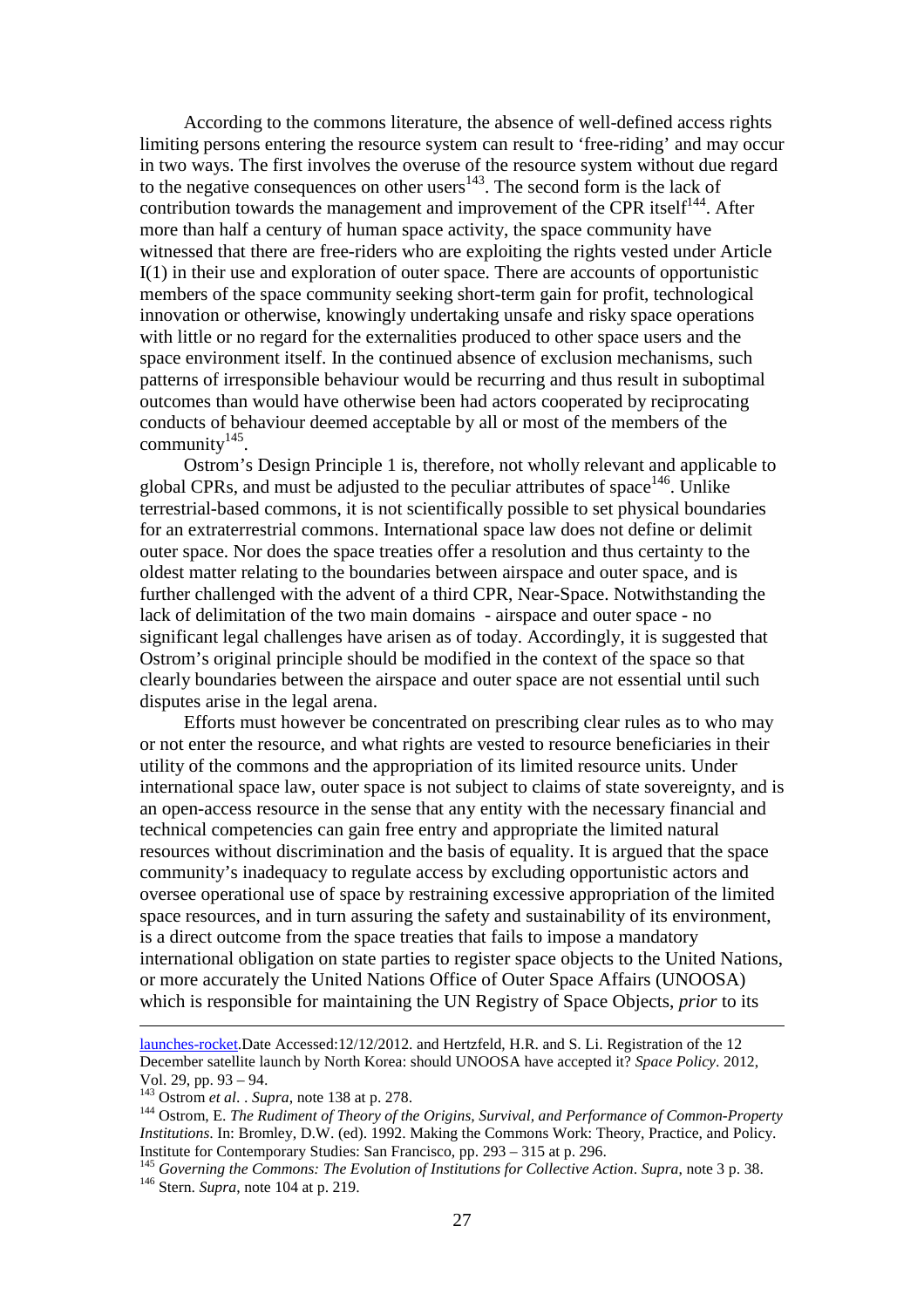launch. Article XI of the *Outer Space Treaty* purports that state parties to the treaty agree to inform the Secretary-General of the United Nations as well as the public and the international scientific community, *to the greater extent feasible and practicable*, of the nature, conduct, locations, and results of such activities (emphasis added). On receiving this information, the Secretary-General of the United Nations should be prepared to disseminate it immediately and effectively. Article IV of the *Registration Convention* is written in similar terms but specifies that the information provided by state parties should transmit to UNOOSA. The provision also prescribes that this responsibility is a continuous obligation in the sense that they are to notify the Secretary-General, *to the greatest extent feasible and as soon as practicable*  (emphasis added), if the information previously furnished have changed and includes information on space objects which are no longer in orbit<sup> $147$ </sup>. The registration requirements are a form of transparency and confidence-building measures (TCBMs) for space activities in order foster trust and confidence among and between members of the space community and their respective space agendas, and minimise the risks of misunderstandings and misperceptions<sup>148</sup>. However, such purpose is undermined in light of above event involving China and North Korea which underscored the opaque nature of the country's respective space agendas and heightened concerns over the safety of the orbits from possible military use. Furthermore, the rate of compliance with the registration requirements has declined after more than 30 years of practice $149$ . Not every space object launched into outer space is registered on the UN Registry of Space Objects. With reference to the event described above, North Korea has ratified both the *Outer Space Treaty* and *Registration Convention* and therefore is a state party to those treaties. Consistent with the obligation under Article IV of the

'1. Each State of registry shall furnish to the Secretary-General of the United Nations, as soon as practicable, the following information concerning each space object carried on its registry:

- (a) Name of launching State or States;
- (b) An appropriate designator of the space object its registration number;
- (c) Date and territory or location of launch;
- (d) Basic orbital parameters, including:
	- (i) Nodal period;

 $\overline{a}$ 

- (ii) Inclination;
- (iii) Apogee
- (iv) Perigee;
- (e) General function of the space object.

2. Each state of registry may, from time to time, provide the secretary-General of the United Nations with additional information concerning a space object carried on its registry.

3. Each state of registry hall notify the Secretary-General of the United Nations, to the greatest extent feasible and as soon as practicable, of space objects concerning which it has previously transmitted information, and which have been put no longer are in Earth in orbit.

See: *Convention on Registration of Objects Launched into Outer Space*, adopted by the General Assembly in its resolution 3235 (XXIX), opened for signature on 14 January 1975, entered into force on 15 September 1976.

<sup>147</sup> Article IV(1) of the *Registration Convention* reads:

<sup>148</sup> Hertzfeld and Li. *Supra*, note 142 at p. 94.

<sup>149</sup> Spencer Jr., R.L. 2008. *Implementing International Standards for "continuing supervision*". LL.M Thesis submitted to Institute of Air and Space Law, Faculty of Law, McGill University at p. 41.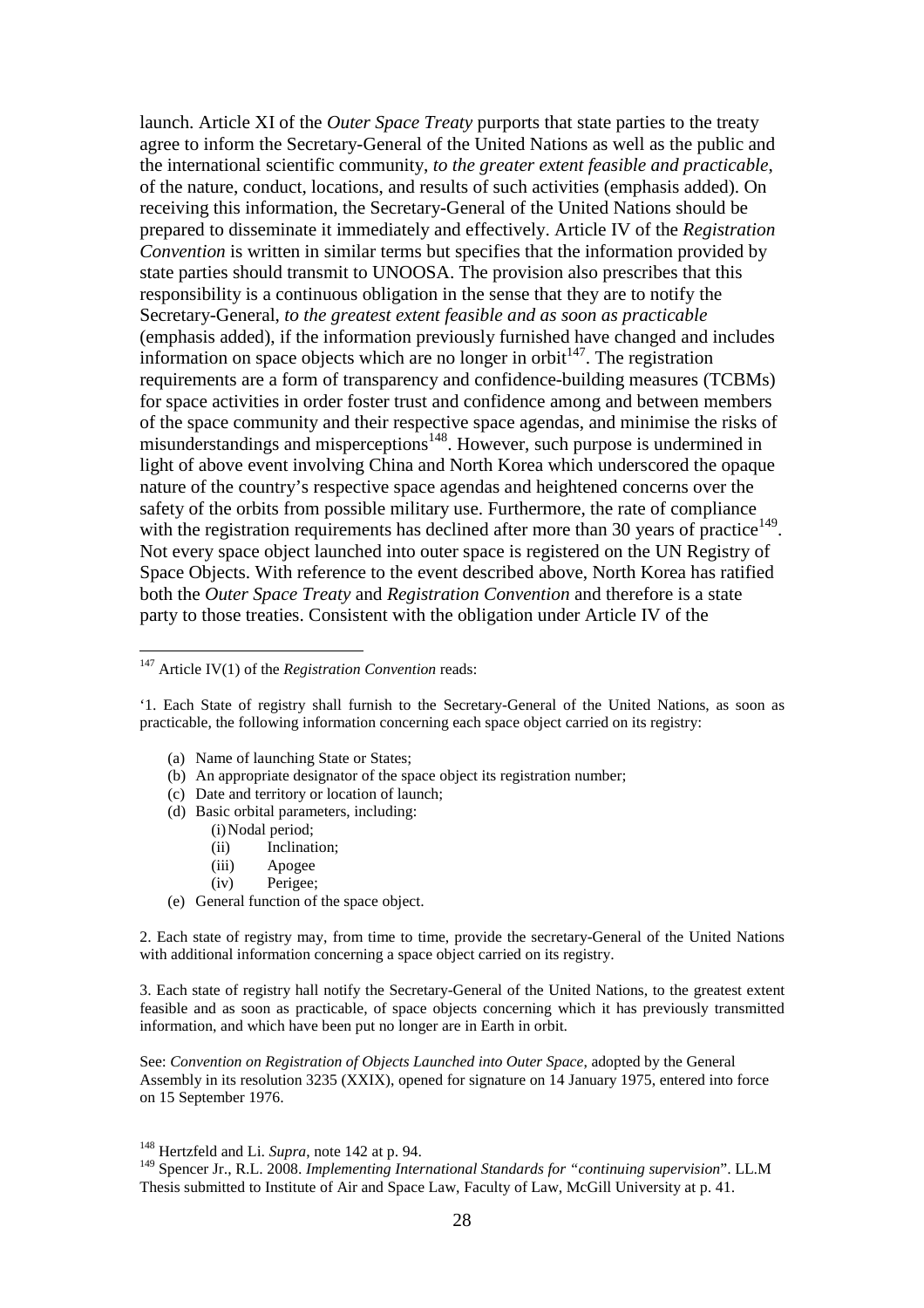*Registration Convention*, the country submitted to the UN Secretary-General *after* or, in the language of the treaty, "*to the greatest extent feasible and as soon as practicable"*, launch of the satellite. Notwithstanding the military complications attached with the launch and its underlying purpose, UNOOSA failed to place the information it received from North Korea, contrary to its legal duty under Article III of the *Registration Convention*<sup>150</sup>. It is accordingly argued that the space treaties, allowing registration of the space after the launch of the outer space, is selfeliminating. It undermines the spirit of the *Registration Convention* to promote transparency and confidence within the space community by reducing the risks of misunderstandings and misperceptions about state actor's space policies and the underlying nature behind their existing and planned missions. As demonstrated with the event above concerning China and North Korea, the space community may only convey its criticisms post-launch of the space object.

From the commons literature, empirical findings shows that where resource appropriators have knowledge or can accurate anticipate the actions and behaviour of others, rule-infractions can be detected, allowing the community to adopt appropriate deterrence mechanisms to coerce rule-compliance, As information relating to actors' strategies can be predicted, it may encourage individualistic actors to forgo immediate economic returns from their excessive appropriation of the limited resource units in order to preserve the distant benefits for future members. In other words, selfish appropriators may reciprocate acceptable patterns of behaviour and conducts to avoid sanctioning and possible exclusion from the resource itself. The product is therefore a cooperative relationship based trust and confidence among members of the resource, which is essential for the optimal management and utility of the commons<sup>151</sup>. In light of these real-world findings, Ostrom's framework for an alternative space governance regime replaces the registration requirements under the Registration Convention with the 'Debris Environmental Damage Assessment' (DEDA) mechanism. In short, this would require the establishment of a new regulatory body. As opposed to a centralised regulator like an "International Space Authority" that is ran by nation-states for states, there would be an association incorporated and its membership takes into account for Ostrom's design principle 3. That is to say, the space appropriators most affected and interested by the operational rules would be members of the "Association of Space Appropriators" (ASA) and are vested with the decision-making powers to participate in the crafting of the operational rules. Accordingly, the composition of the Association would include both state and non-state actors. Under the DEDA, registration of the space object is mandatory for all space actors, and is a prelaunching requirement for the launch of the object and its operational use in space to be considered lawful. The particulars of information, which mirror Article IV of the *Registration Convention*, should be submitted to the Association and would be readily accessible to the public without charge. After its receipt, the ASA reviews the DEDA and makes a decision in respect of approving and publicly announcing that the planned space activity is safe, and notifies whether the space operator is authorised to carry out the endeavour lawfully or not. However, before such result is determined, the space sector has sufficient time to scrutinise the environmental impact assessment following its public dissemination. Here, the industry can submit 'reasonable' and 'legitimate' challenges directly to the ASA against the authorisation of the

<sup>150</sup> Hertzfeld and Li. *Supra*, note 142 at p. 94.

<sup>151</sup> *Governing the Commons: The Evolution of Institutions for Collective Action*. *Supra*, note 3 p. 93 – 94; and Henry, A. D. and T. Dietz. Information, networks, and the complexity of trust in commons governance. *International Journal of the Commons*. 2011. Vol. 5(2), pp. 188 – 212.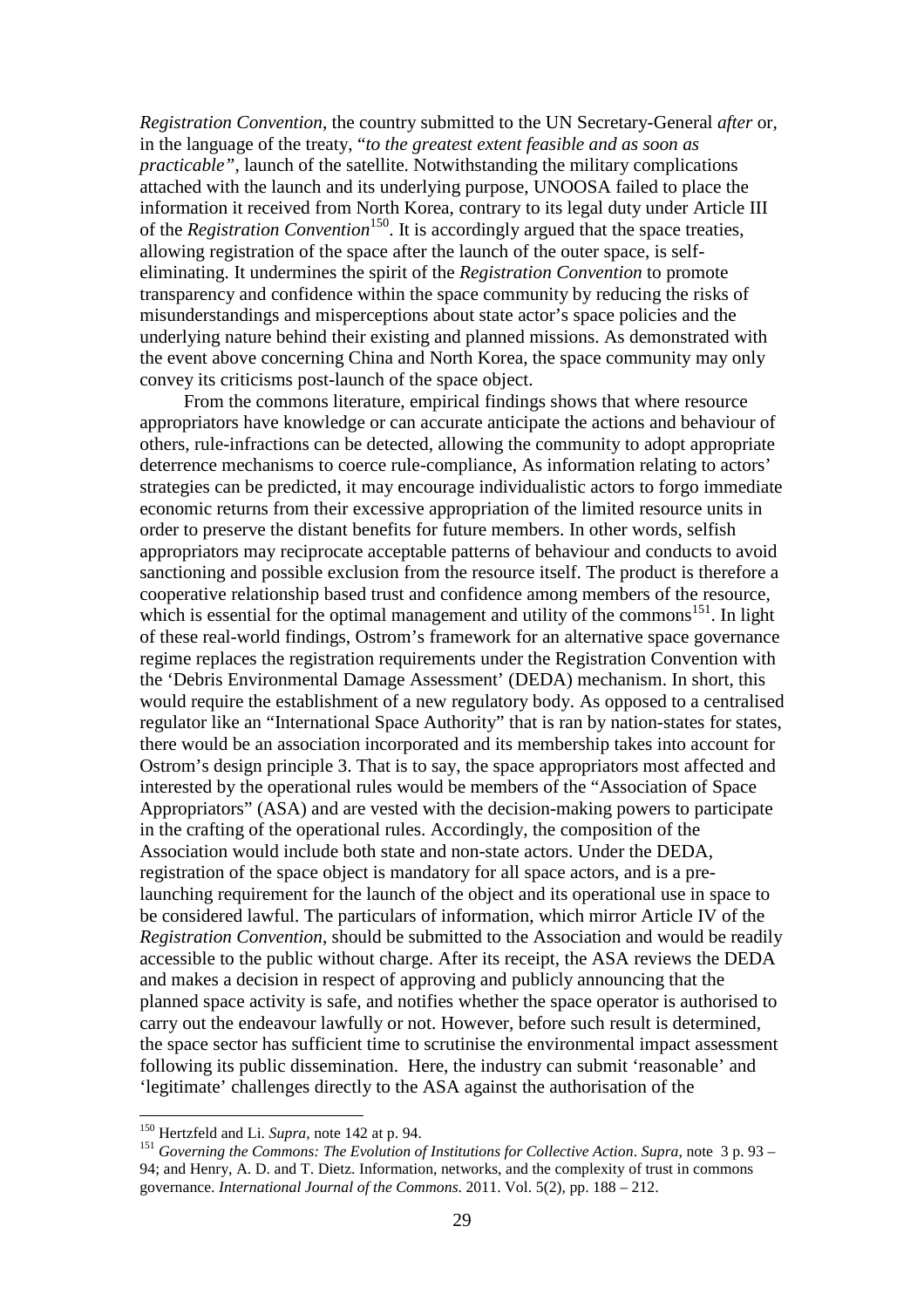coordinated space activity. The regulatory shall take into consideration the merits of those objections as well allow the applying actor to state its case to defend the undertaking of this endeavour; equitably balancing the interests of launching operator with the views of space community and its legislative aim to protect the orbital environment. If the arguments of the space sector succeed, the Association will refuse to grant the launching license and thus prohibiting the endeavour.

The DEDA is an innovative tool that distinguishes itself from international space law in the sense that they are laws of nations, created between and directly applicable only to state parties to the treaties. It is a legal mechanism that includes commercial enterprises and private space enthusiasts, recognising that these operators are too 'subjects' to the law as well as users of the space environment and, like states, should be participate in decision-making outcomes affecting the mutual interests in the access and use of space. Furthermore, the DEDA contributes to the TCBMs for outer space activities. Space launchers across the global have knowledge of planned missions, possessing information pertaining to the launch, orbit and the nature and purpose of the activity. The "public consultation and participatory consultation" obligation combines a democratic component allowing the space community to challenge the organised activity from being carried out. It is a suitable deterrence tool to incentivise rule-compliance and restrain appropriators from behaving and acting opportunistically. Together, the ASA and such TCBMs as the DEDA could over time build a cooperative management arrangement that excludes unauthorised access by free-riders; that builds a system of effective communication and coordination between users; and that fosters trust and confidence among the community. The sum of such institutional regime could crystallise a collective duty on the appropriators to assume collective responsibility and accountability for the sustainable management and preservation of the Space Commons.

# **1.3.2. Principle 2: Congruence between appropriation and provision rules and local conditions**

Ostrom's research shows that clear rule defining the boundaries of the CPR itself and the individuals who have authorised access and rights to appropriate from that resource are simply not enough for a successful and robust institutional regime. Assuming that the exclusionary rules under Principle 1 are effective, it is still possible for the limited number of appropriators who are authorised to enter the CPR to increase their appropriation activities of the resource units so that the cost of appropriation exceeds the benefits from the appropriation process, or cause the environmental destruction of commons should the withdrawal rate exceed its regenerative capabilities. Ostrom states that these problems faced by commons users can be clustered into two broad classes: 'appropriation problems' and 'provision problems'. She recommends that, in addition to closing boundaries, rules limiting appropriation and, or, mandating provision are needed $\frac{152}{2}$ .

 'Appropriation problems' are concerned with the allocation of the limited available resources units. CPR appropriators are concerned with the effects that various methods of allocating those limited resources units will have on the net return obtained by the users. This underlying issue with appropriator problems is referred in the commons literature as 'rent disspitation'. Rents are dissipated when the marginal costs of appropriation exceed the marginal returns from the appropriation process. As

<sup>152</sup> *Governing the Commons: The Evolution of Institutions for Collective Action*. *Supra*, note 3 at p. 92.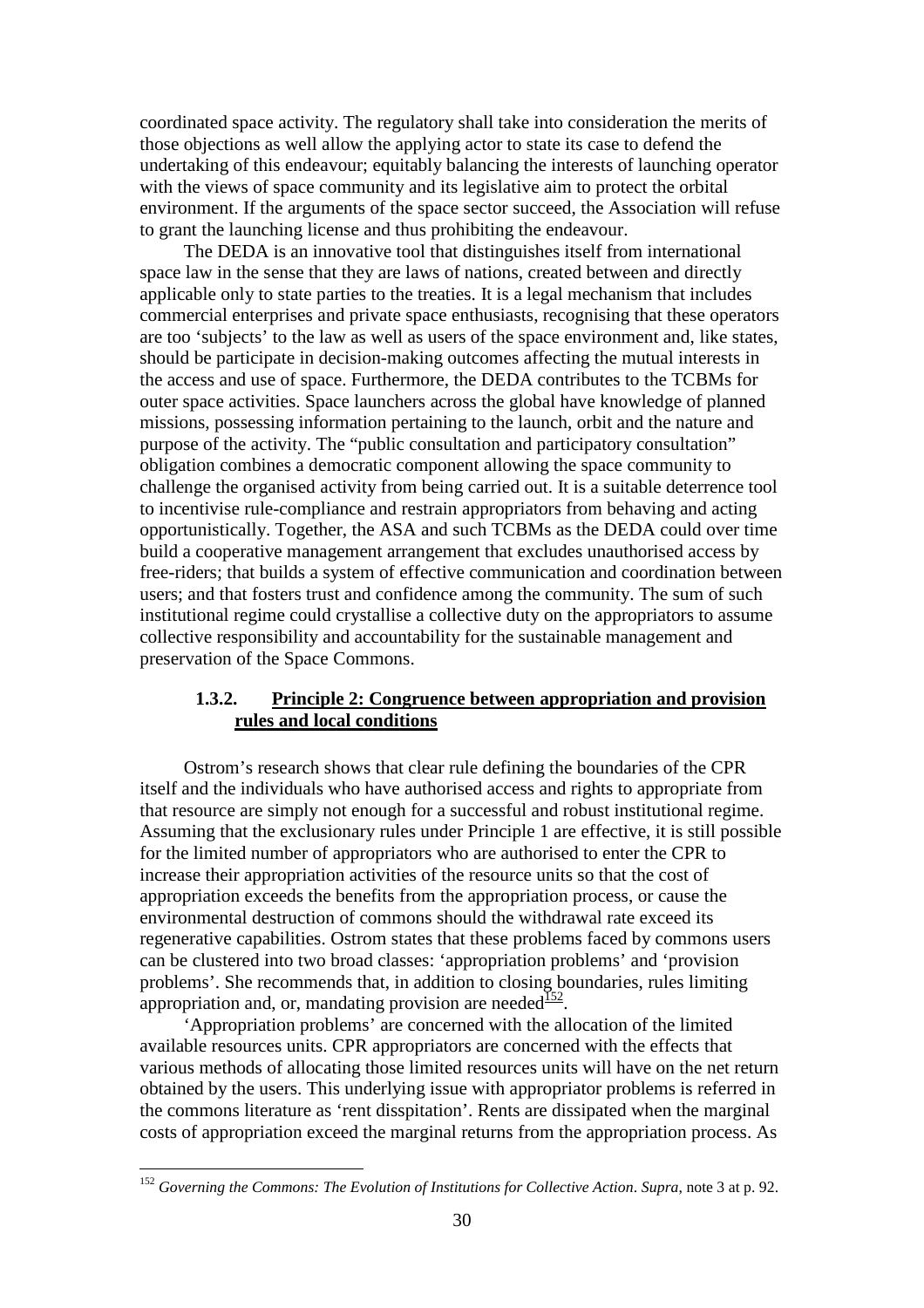Ostrom explains, rent disspitation can occur because too many individuals are allowed to access and appropriate from the resource; because CPR users are allowed overexploit the resource by withdrawing more than the economically optimal quantities of resource units; or because appropriators overinvest in appropriation equipment. Accordingly, the key problem to be solved is how to allocate the fixed quantity of resource units in an efficient and economical manner so as to avoid rent disspitation and reduce uncertainty and conflict with the assignment of rights $153$ .

'Provision problems' concern the effects of various ways of assigning responsibility for creating, improving, or maintaining the resource over time, as well as avoiding its destruction. Provision problems can be divided into two types: the supply-side and demand-side problems; and one or both may occur. The supply-side problem can result from self-serving appropriators free-riding on the efforts and performance of others in the construction of the resource itself and its maintenance. The demand-side problem involves regulating the withdrawal rate of the CPR users' appropriation activities, ensuring that the rate of exploitation does not exceed the rate of replenishment. Although problems suffered in every CPR to a greater or lesser extent, the occurrence of the appropriation and provision problems would manifest differently and would depend on the particular structure of the resource system, the rules in use, and the attributes of the individuals accessing and using the commons. The solutions or strategy adopted to solve the problems of appropriation and provision must be fashioned according to the peculiar attributes of the common resource concerned. As Ostrom writes: 'The underlying uniformities of all CPR situations relate to the non-separability of one's choice of strategy and the choices made by others, as well as the fact that solving provision problems depends on achieving adequate solutions to appropriation problems…. Many factors affect the strategic structure of a particular appropriation or provision problem, including the physical structure of a particular CPR, the technology available to the appropriators, the economic environment, and the sets of rules that affect the incentives that appropriators face. As Oliver stressed…"there is no one 'right' was to model collective action: different models imply different assumptions about the situations and lead to substantively different conclusions"<sup>154</sup>.

Whereas Ostrom recommends that rule-making decisions should fit the diversity of the resource concerned, the literature on the governance approach for space since 2009, on the other hand, did not subscribe to this view. The conventional wisdom was that the regulatory framework for outer space should match the regimes which were designed for other global commons, arguing that space as with the other resource arenas as air, maritime and cyberspace (in other words, the internet) share two essential criteria. That is to say, it is a global commons meaning that space is not subject to claims of national sovereignty, and that the environmental pollution produced is transboundary. As these two criteria were satisfied, this was sufficient basis for commentators to conclude and uphold the conventional view, and state that other attributes peculiar to the Space Commons were irrelevant for consideration under their regime analyses. In the context of the space debris problem, for example, the literature argued that the regulatory structure and legislative instruments to manage congestion in near-Earth orbits through salvaging and remediation operations

<sup>153</sup> *Ibid*, p. 48.

<sup>154</sup> *Ibid,* pp. 49 – 50.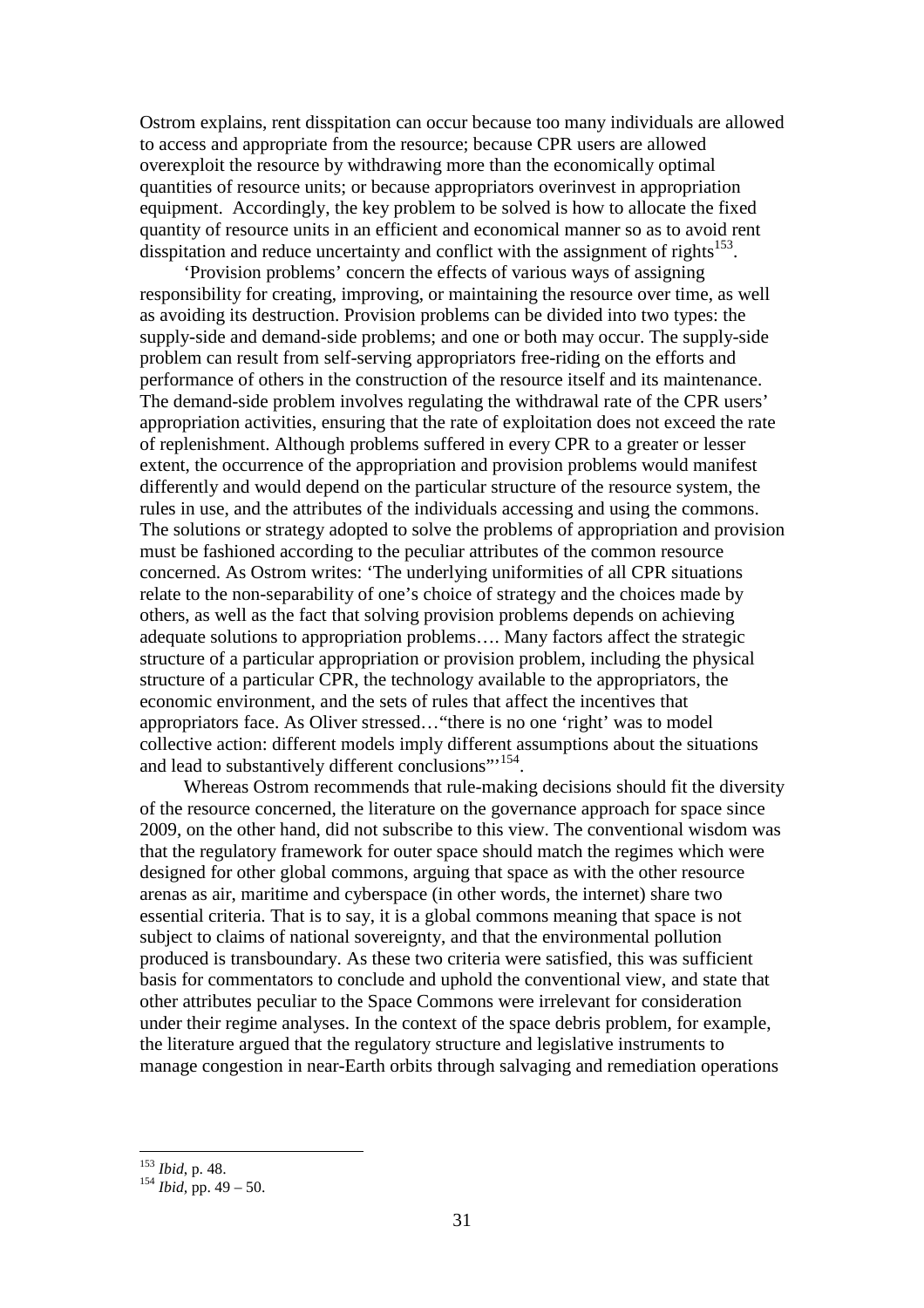should model the approaches designed under the maritime law which dealt with such procedures for ships which were wreck at sea<sup>155</sup>.

Although governance comparisons with terrestrial, global resources can be insightful, it is argued that the differences with the physical structure of space as an extraterrestrial commons; its usage; the range of appropriators authorised to access and appropriate the space resource units; the space community's principles and norms in the use and exploration of outer space; and the flow of information about the space and its environment and communication among actors, are so significant that they cannot be disregarded from the institutional design<sup>156</sup>. These factors based on biophysical and socio-economic conditions are connected under a complex and interactive network. The problems of appropriation and provision would therefore occur differently in space as with each global commons if they are examined upon its own merits and, in turn, require different responses on how to effectively coordinate collective action and regulate and oversee the resource. Thus, sharing the rule-in-use designed from one domain to another may not yield the same outcomes and is not an appropriate strategy. The governance system and rule-in-use for the Space Commons must therefore be crafted according to its peculiar attributes.

# **1.3.3. Principle 3: Collective-Choice Arrangements**

Following Ostrom's framework for institutional design, the third design principle is called the 'collective-choice arrangements'. Activities such as policymaking, management and adjudication of decisions occur at this institutional level. Collective-choice rules may be made at the international or national arena. They are used by resource appropriators themselves, their regulators or some external agency to design policies, that is the operational-level rules, about how a commons should be governed and managed. However, these outcomes are directly affected by the rules made at the constitutional-choice level. Though it creates the decision-making power, constitutional rules may also limit its scope by specifying who belongs in the collective-choice arrangement and has the authority to exercise the power and in what situations it can be used<sup>157</sup>. Under this principle, Ostrom provides that the appropriators who are most affected by the operational-rules are eligible to participant in developing and modifying the operational-rules<sup>158</sup>. Empirical studies shows that CPR institutions where resource appropriators participate in shaping and modifying operational rules are more likely to result in long-lasting and successful governance. Rules designed and implemented by external entities that do not directly access and use the commons concerned may not necessarily result to the sustainable management of that resource. Through theoretical and empirical evidence, Ostrom argues that a

<sup>&</sup>lt;sup>155</sup> See, for instance: Jansentuliyana, N. Regulation of Space Salvage Operations: Possibilities for the Future. *Journal of Space Law*. 2005. Vol. 5, pp. 5 – 21; Fishman, C. Space Salvage: A Proposed Treaty Amendment to the Agreement on the Rescue and Astronauts, the Return of Astronauts and the Return of Objects Launched into Space. *Virgina Journal of International Law*. 1985 – 1986, Vol. 26, pp. 965 – 1000; and Mejı´a-Kaiser, M. Removal of hazardous space debris. In: Petlton, J.N. and R.S. Jakhu. 2010. Space Safety Regulations and Standards. Butterworth-Heinemann: Boston. Chapter 27, pp. 371 – 382.

<sup>156</sup> *The Global Commons: Environmental and Technological Governance*. Supra, note 50 at pp. 20 – 43; and Ostrom, E. Background on the Institutional Analysis and Development Framework. *The Policy Studies Journal*. 2011. Vol. 39(1), pp. 7 – 27.

<sup>&</sup>lt;sup>157</sup> *Ibid*, pp. 52 and 192.

<sup>158</sup> *Governing the Commons: The Evolution of Institutions for Collective Action*. *Supra*, note 3 at pp. 93 – 94.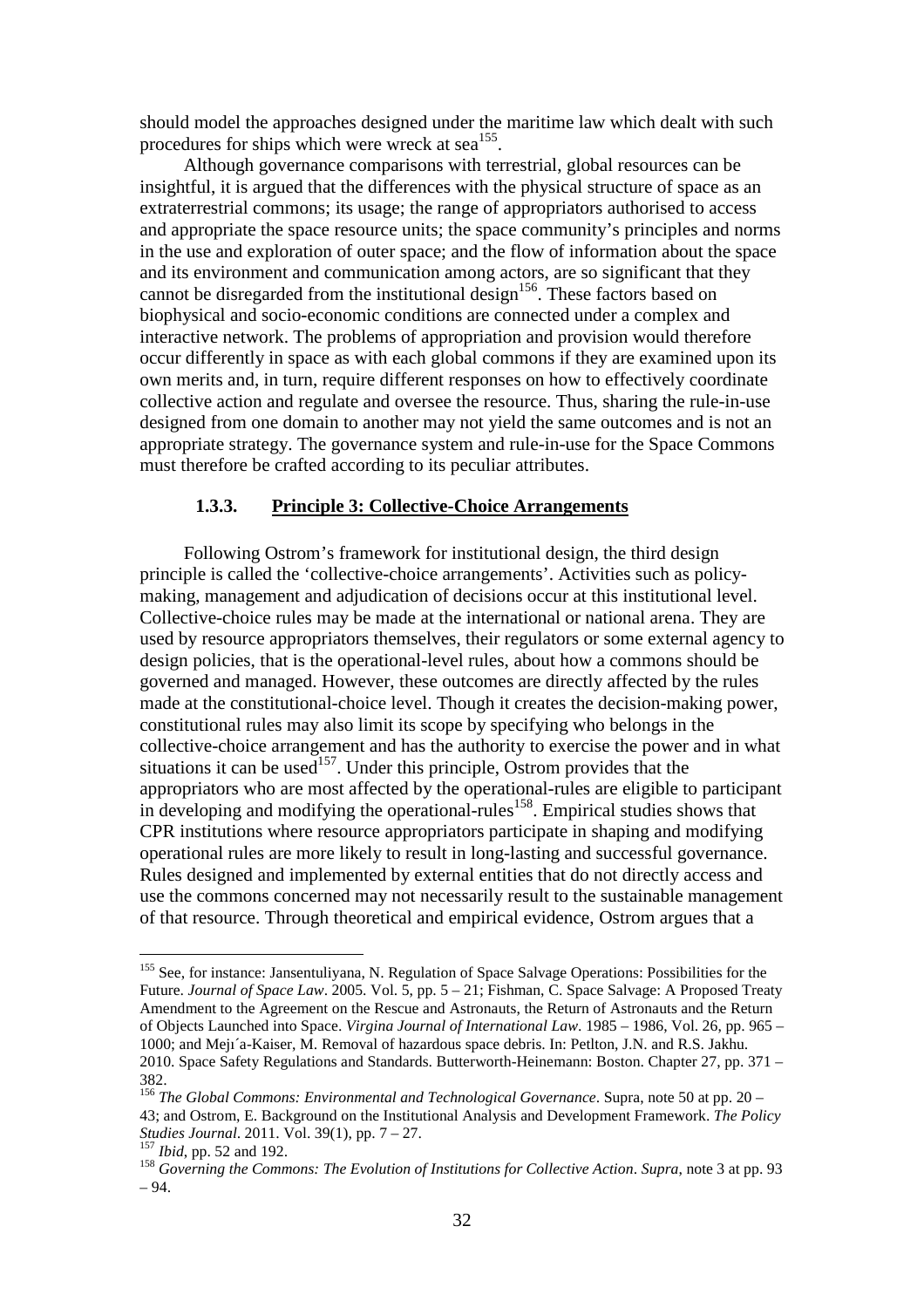central agency, insufficiently resourced in accuracy of information, monitoring capabilities, sanctioning reliability and finances, could lack the required impetus to prescribe the behavioural relationships and roles among actors; constrain unwanted activity including the punishment for non-compliance; and shape expectations. Common users are more likely to understand the specific nuances of various situations and craft rules which better fit that resource system. Having membership and participation in the governance, Ostrom is also of the opinion that this would increase the likelihood that resource appropriators will follow the rules<sup>159</sup>.

Under the existing governance regime, 'space law is bifurcating'<sup>160</sup>. As Lyall writes, '... the public international law of space and the law relating to the regulation of the commercial (and increasingly the private) use of space, are different spheres. The latter is the province of the legislatures and the administration of separate states. More and more states are undertaking space activities themselves, or are authorising private enterprise to do so'<sup>161</sup>. In other words, there are two-levels of rule-making which design the collective-choice rules, and these policy-making decisions are carried out at the international and national arenas. At the first level – the international plane – there are three organisation within the United Nations system that are responsible for creation and development of international space law, that is the collective-choice rules, and so eligible to craft the operational rules on how to regulate and oversee the space commons<sup>162</sup>. These institutions are: the Conference of Disarmament (CD), the Committee on the Peaceful Uses of Outer Space (COPUOS), and the International Telecommunications Union (ITU). The second rule-making level is an added dimension that does not exists with common property regimes for terrestrial resource systems, and is an important attribute identifying the space regime. The underlying rationale for the inclusion of the national arena in collective-choice rules is upon the observation that members of international resource regimes are ordinarily state actors and whose national activities are carried out by governmental agencies or non-governmental entities, such as private individuals or commercial enterprises, who are nationals of that country<sup>163</sup>. Thus, the regulatory oversight over the operations undertaken and patterns of behaviour exhibited by non-state actors is required at the domestic level. It is by virtue of Article VI of the *Outer Space Treaty*  and the *ITU Radio Regulations* which crystallise the second-level into the collectivechoice rules under the space governance regime. This provision delegates law-making authority to member states to transpose and give effect to the international instruments relating to space activities in municipal law. It further imposes responsibility of authorisation and continuous supervision for the launching and mission activities carried out by nationals belonging to that country in order to ensure that to obey and comply with the state's international obligations as agreed at the constitutional-choice level, and liability for breach of any such obligation.

By applying Ostrom's third design principle to the existing governance arrangement for outer space, it is argued that none of the three institutions responsible

<sup>159</sup> *Governing the Commons: The Evolution of Institutions for Collective Action*. *Supra*, note 3 at pp. 8  $-12$  and  $92 - 93$ .

<sup>&</sup>lt;sup>160</sup> Lyall, F. Book review – Cologne Commentary on Space Law (Vol 1): Outer Space Treaty, S. Hobe, B.Schmidt – Tedd, K-U Shrogl (eds). G.M. Gob (Assist. Ed), Carl-Heymanns. *Space Policy*. DOI: 10.1016/j.spacepol.2011.09.002.

<sup>161</sup> *Ibid*.

<sup>162</sup> Lyall. *Supra,* note 161.

<sup>163</sup> Young, O.R. *The Problem of Scale in Human/Environment Relationships*. In: Keohane, R.O. and E. Ostrom. (eds.). Local Commons and Global Interdependence: Heterogeneity and Coordination in Two Domains. 1995. SAGE Publications Ltd: London. Chapter 2 at p. 32.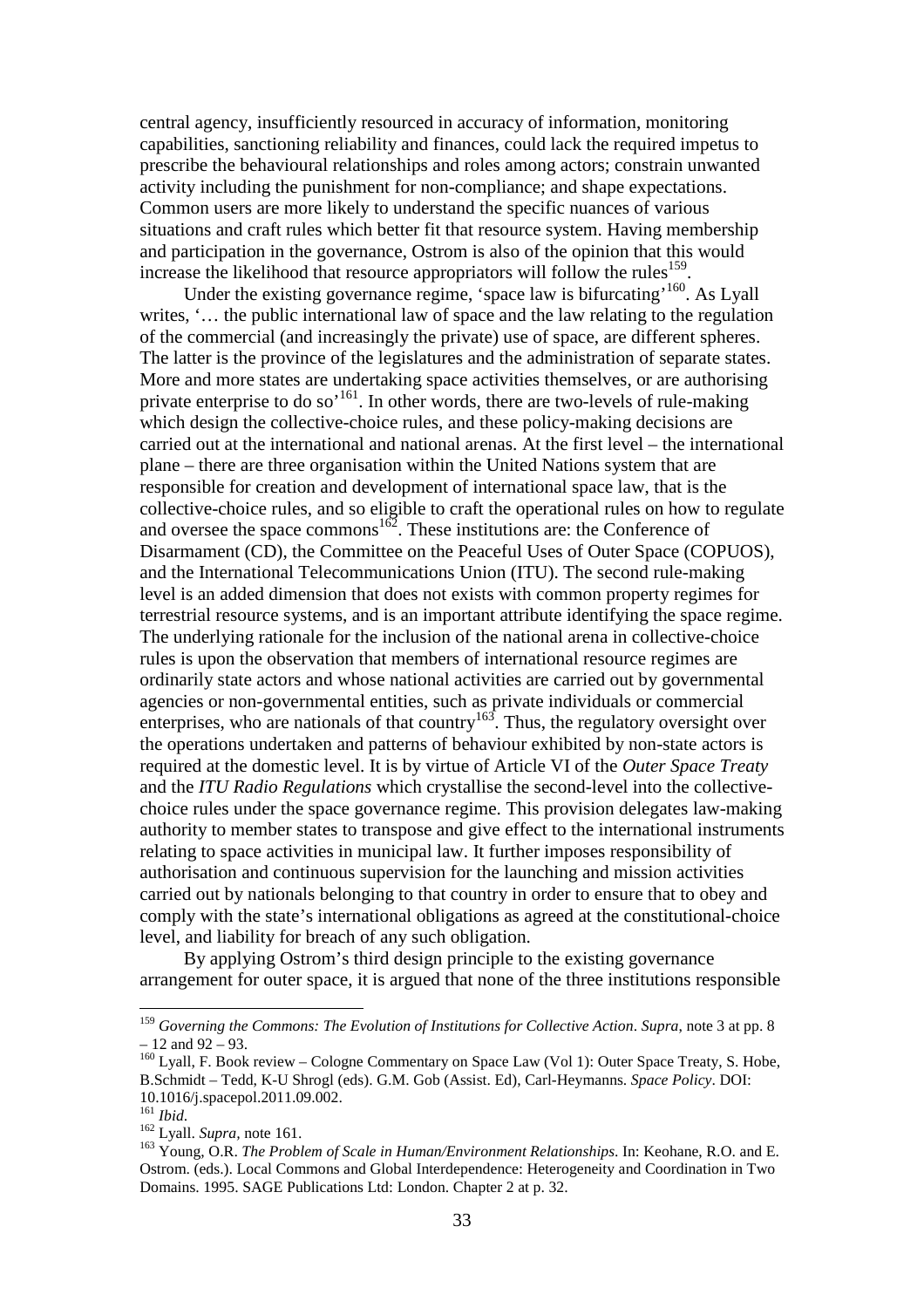for the creation and development of international space law fully satisfy it. As Weeden and Chow write, '…both COPUOS and the CD have been used to create binding agreements and operate by consensus, but exclude private entities from being formal members, limit the role of non-governmental entities, and have strict limits on their mandate (non-military for COPUOS, disarmament for the CD). The ITU broadly includes states and private companies, but does not operate by consensus and does not possess any power of enforcement or ability to impose sanctions against violators of its rules and regulations'<sup>164</sup>. Membership and participation in the existing institutional regime is limited to internationally-recognised sovereign states. A nation-state can exercise its free choice and be a 'signatory state', 'party state' or a 'third state' to the regulatory arrangements designed by the institutions; thereby affecting the commitments and obligations assumed under international space law. Non-state actors are outside therefore the mainstream institutions despite the burgeoning commercial and private space industry. It could be said that the exclusion of commercial and private actors from membership and participation in the decision-making process at the international plane contravenes Article I of the *Outer Space Treaty* taken in conjunction with Article VI. Article I emphasises that outer space, including the Moon and celestial bodies, is the 'province of all mankind' and shall be free for exploration and use by all states without discrimination of any kind and on the basis of equality. Article VI of the *Outer Space Treaty* imposes international responsibility for national activities outer space, including the Moon and other celestial bodies, whether such activities are carried on by governmental agencies or by nongovernmental entities. From these provisions, it is clear that drafters of the treaty envisioned that accessibility and utility of outer space would be harnessed by different classes of space operators, including governmental agencies and private launchers, and not limited to spacefaring nations. Accordingly, by adopting a political legal perspective, Article I taken in conjunction with Article VI of the *Outer Space Treaty* 'provides sufficient legal grounds for claims to full and effective participation by *all* members of the international community in the decision-making process relating to outer space' (emphasis added) $165$ .

There are, nonetheless, recent examples illustrating that non-state actors can influence, and have done so, space governance outside the CD, COPUOS and ITU as well as international law relating to space activities. One such instance involves the three major satellite operators, INTELSAT, SES and INMARSAT, establishing the Space Data Association in 2009<sup>166</sup>. According to its charter, the SDA's primary aims are 'to seek and facilitate improvements in the safety and integrity of satellite operations through wider and improved coordination among satellite operators and to facilitate improved management of the shared resources of the space environment and

 $\overline{a}$ 

<sup>166</sup> de Selding, P.B. *Satellite operators solicit bids to create orbital database*. SpaceNews.com. November 18, 2009. Available from: http://www.spacenews.com/satellite\_telecom/091118-satellitefirms-moving-ahead-orbital-database.html. Date Accessed: 20/11/2009. That date has been moved back to December 2010. See: Space Data Association Limited. *Satellite industry leaders establish new space association*. Commercial Space Watch. December 2, 2009. Available from: http://www.comspacewatch.com/news/viewpr.rss.html?pid=29738. Date Accessed: 02/12/2009.

<sup>&</sup>lt;sup>164</sup> Weeden, B.C. and T. Chow. Taking a common-pool resources approach to space sustainability: A framework and potential policies. *Space Policy*, 2012. Available from: http://dx.doi.org/10.1016/j.spacepol.2012.06.004. Date Accessed: 05/07/2012.

<sup>165</sup> Danilenko, G.M. Outer space and the multilateral treaty-making process. 1989. *High Technology Law Journal*. Vol. 4, pp. 217 – 247 at p. 223.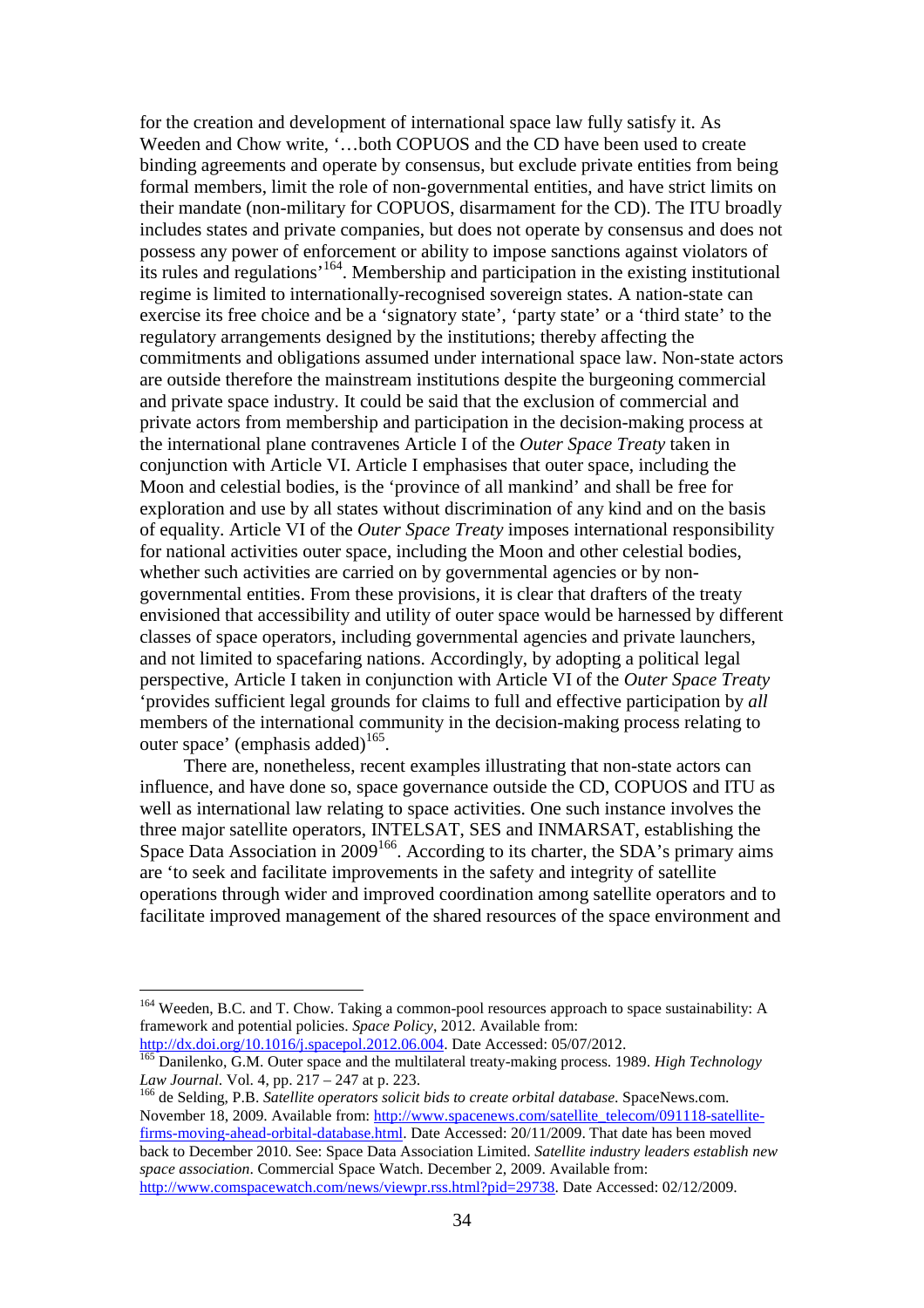the  $[radio frequency]$  spectrum<sup> $167$ </sup>. This event indicates that the commercial sector is assuming joint responsibility for the long-term preservation of the orbits, and leading the space community to promptly address the orbital debris problem with pragmatic and effective initiatives before the quality and safety of the space environment degrades to such an extent that LEO and GEO become unusable. It also suggests that non-state actors are losing confidence with the CD, COPUOS and ITU and the nationstates respectively belonging to those institutions to negotiate and reach international consensus for the development and implementation of appropriate legally-binding instruments and other mechanisms which could adequately manage space congestion. Commercial and private entities are therefore participating, albeit indirectly, in decision-making outcomes which can affect constitutional-choice rules.

To satisfy the third design principle, the Association of Space Appropriators (ASA) as proposed above should include commercial space sector and private entities in its institutional forum. It is suggested that such membership criteria, consisting both governmental and non-governmental entities collectively representing the space community, could optimally regulate the patterns of behaviour of and oversee space operations carried out by state and non-state users. This, in turn, could build an effective system of communication, and enhance trust and confidence among members of the community in their cooperative efforts to govern space for its longterm safety and sustainability for current and future actors. However, this recommendation should not be interpreted as saying that every space user, whether nation-state or non-state entity, is a space appropriator and satisfies the membership criteria for the ASA. As Stern warned above, if Ostrom's third principle was to be given its literal meaning for global commons, it would mean generate absurdities to the extent that the entire human population would be regarded as a resource appropriator  $168$ . To this end, Principle 3 must be read purposively taking into account the type of commons in question whether local or global, and its scale whether small or large. For large-scale, global resource systems, Stern's reinterpretation should be adopted: '*Ensure meaningful participation of the range of interested and affected parties in developing rules*' 169 *.*

Accordingly, appropriators of the Space Commons and thus membership eligibility to the ASA should be limited to and reserved for 'meaningful' actors. The word 'meaningful' has no definition; rather, it prescribes some qualifying attributes the applicant actor must satisfy before membership to the Association is considered. These prerequisites establish a common bond with other members, emphasising that the space community 'are tied together in a lattice of interdependence so long as they continue to share a single  $CPR$ <sup>170</sup>. In other words, an entity's individual choice of behaviour and utilisation of near-Earth orbits jointly affects the remaining members of the community with their current and future operations. This observation is significant as it contributes to the aim of the ASA to decide policy outcomes which are conducive to collective action by vesting rule-making authority to the range of appropriators who are directly interested and most affected by how space is accessed and used and by whom. For an actor to be considered as a space appropriator, there are two most obvious yet essential qualifications that must be established. The first is that the applicant possesses the necessary financial and technical capabilities to enter

<sup>&</sup>lt;sup>167</sup> Space Data Association. *SDA Overview*. Available from: http://www.space-data.org/sda/about/sdaoverview/. Date Accessed: 05/04/2012.

<sup>168</sup> Stern. *Supra*, note 105 at p. 221.

<sup>169</sup> *Ibid*.

<sup>170</sup> *Governing the Commons: The Evolution of Institutions for Collective Action*. *Supra*, note 3 p. 38.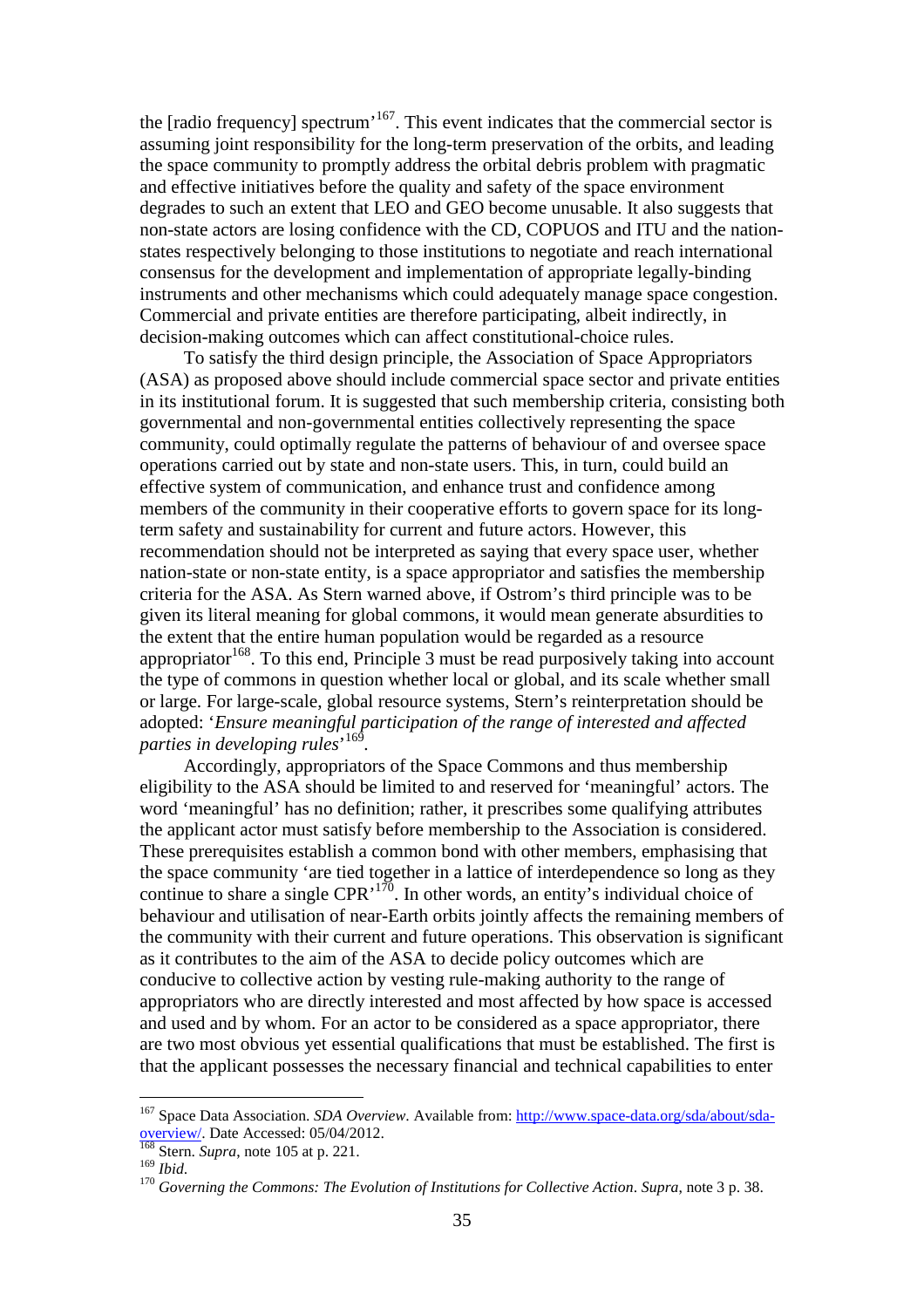space. The second requirement is that the entity's space interests and returns, whether economic, scientific knowledge, technological development or otherwise, are directly generated from their usage of space. By virtue of these two requirements, spacefaring nations like the U.S. Russian and China would be included membership as they have independent launching capabilities and space assets of great sums of money in space. By the same token, space-competent countries that do not have independent capabilities but operate their own space objects are also space appropriators. A state like Madagascar that is yet to be a manufacturer or an operator of aerospace objects, and as a result does not have any space law or regulations regarding space objects, would however be outside the common bond that defines and identifies space appropriators<sup>171</sup>. Governmental entities like NASA and intergovernmental organisations like the European Space Agency (ESA) are within the class of space appropriators and permitted membership to the Association. In light of the burgeoning commercial space sector, companies like Virgin Galactic and SpaceX and satellite operators as INTELSAT and INMARSAT in GEO are eligible space appropriators for the ASA.

 Nonetheless, to ensure that scope of space appropriators is controlled further, a third condition should be added: the applicant must have a continuing space presence. This attribute is suggested as a response to the event that involved both Tonga and INTELSAT in the 1990s, acting as a regulatory mechanism against self-serving state and non-state actors from abusing the rights vested under Article I of the *Outer Space Treaty* which purports that outer space and its environment shall be free to access, use and explore without discrimination and on the basis of equality, by claiming status as a space appropriator and rights to participate in the decision-making outcomes at the ASA. Tonga submitted applications to the ITU for the allocation of sixteen geostationary orbital slots over the Pacific Ocean. INTELSAT objected to the allocation of those orbital positions, arguing that that not only did those sixteen filed satellite applications far exceed the number required to address its own national communications needs, but Tonga was an unlikely candidate to enter the global telecommunication sectors $172$ . Its economy was heavily based on agriculture, forestry and fishing. Its gross domestic product was approximately \$70 million, much of which was state aid from other countries however, and was not sufficient to develop independent launching capabilities and coordinate space programmes. INTELSAT challenged the incorporation of Tongasat, claiming that it purpose was not to utilise the orbits for improved domestic communications but was engineered as a speculative venture for profit by leasing the allocation rights of those slots to the highest bidder. There was the concern that the ITU's ruling in favour of Tonga for all sixteen slots might have had wider implications on the global telecommunications market. That is, the emergence of a new market involving the selling of geostationary positions which would lead to the potential abuse of the "first come, first serve" principle by lessdeveloped countries. According to this principle, the right to use a radio frequency and orbital segment results from their registration with the ITU and not from the  $\alpha$  actual placement of a satellite in the desired GEO slot<sup>173</sup>. The development of such a market could have incentivised non-space capable countries to enter the telecommunications markets through 'paper satellites'. These states would race to file

 $171$  A/AC.105/635/Add.10 of 21 January 2004.

<sup>172</sup> *A Lost Connection: Geostationary Satellite Network and the International Telecommunications Union*.*Supra*, note 2 at pp. 1120 – 1121.

<sup>&</sup>lt;sup>173</sup> Doyle, S.E. Space Law and the Geostationary Orbit: The ITU's WARC-ORB-85-88 Concluded. *Journal of Space Law*. 1989. Vol. 17, pp. 13 – 21.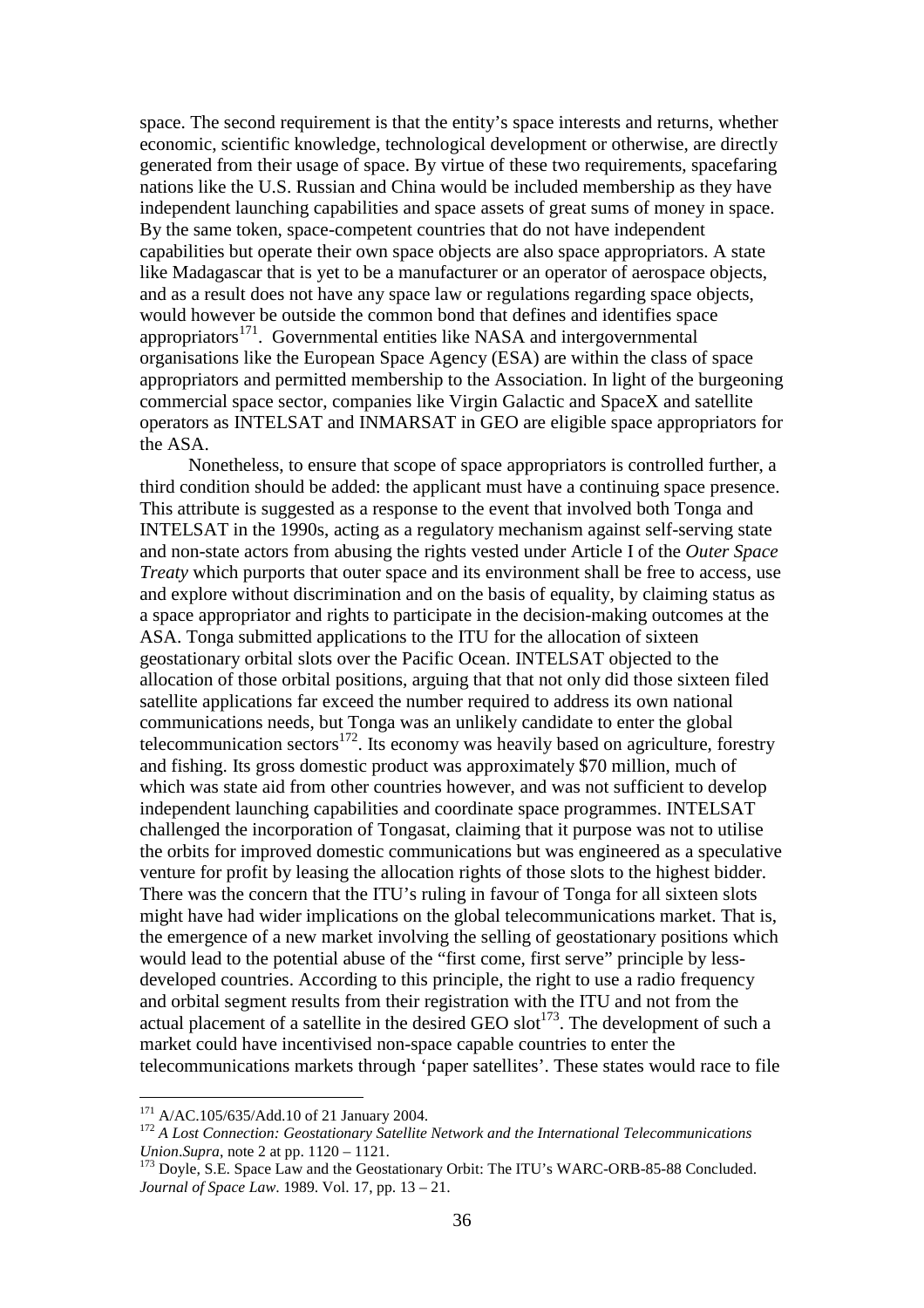as many satellite applications as their financial resources to cover the costs of applications would permit and as quickly as possible; hereby claiming registered title to those positions and excluding others from their utility<sup>174</sup>. Aware that they lack of space-competency to make use of GEO, developing nations may sell the 'paper satellites' and associated rights to others in exchange for economic gain<sup>175</sup>. To that end, INTELSAT claimed that Tonga's actual intentions in the incorporation of Tongasat contravened the vision of the telecommunications regulator for a robust international satellite communication network that provided equitable access to all countries. Owing such pressure exerted, Tonga later imposed a self-restraint to appease the community of satellite operators by reducing the number of satellite applications from sixteen to six. It should be noted that the ITU, an institution whose regulations are largely technical provisions and non-legally binding, could not enforce a reduction of applications under its own regime in order to constraint Tonga's individualistic activity since it was a sovereign administration, nor enforce the selfrestraint should the nation reneged on its promise. Despite its voluntary reduction, Tonga's claim for six slots was still in far exceed of the number required to address its own national communications needs<sup>176</sup>. The third membership requirement is therefore an attempt to detect applications submitted by 'free-riders' and prevent such applicants from acquiring membership status and related rights. In other words, users lack standing as space appropriators because their presence is fleeting, or is in the shadow of an eligible space appropriator who substantially contributed to the launching, maintenance and operation of the space object. It is hoped that this third membership qualification would avert self-opportunistic state and non-state actors from gaining status as an appropriator in order to legitimatise their endeavours to excessively appropriate the limited orbital capacity beyond their domestic needs and space capabilities. It also means that spaceflights participants who paid for journeys to the orbits, including affluent persons who enjoy a short stay on the International Space Station, are excluded from the class of space appropriator and in turn membership to the Association. Furthermore, ultimate consumers of space-based services on Earth are not space appropriators. As Meek writes: 'These users/consumers are at least one step removed from the resource appropriators. Their interests may be met by their space service providers (appropriators), without extending to them participatory rights, responsibilities and governance roles. Including users/consumers in space governance mechanisms will be so unwieldy as to ensure total gridlock, regardless of the decision-making procedures. Thus, it seems prudent to limit the space appropriators to spacefaring states, space-capable states and perhaps the space satellite service providers<sup>, 177</sup>.

# **1.3.4. Principle 4: Monitoring to ensure rule-compliance**

Principle 4 provides that there must be a system of monitoring for a robust and successful CPR arrangement. Here, monitors are responsible for reviewing the conditions of the commons and overseeing operational use to ensure that such appropriation activities and patterns behaviours exhibited by resource appropriators

<sup>174</sup> Roberts. *Supra*, note 2 at pp. 1119 – 1120.

<sup>&</sup>lt;sup>175</sup> Roberts. *Ibid*, pp. 1120 – 1121; and Ezor, J.I. Costs Overhead: Tonga's claiming of sixteen geostationary orbital sites and the implications for U.S. Space Policy. *Law and Policy in International Business*. 1992 – 1993. Vol. 24, pp. 915 – 941 at p. 924 at pp. 933 – 935. <sup>176</sup> Roberts. *Ibid.* 

<sup>177</sup> Meek *Supra*, note 132.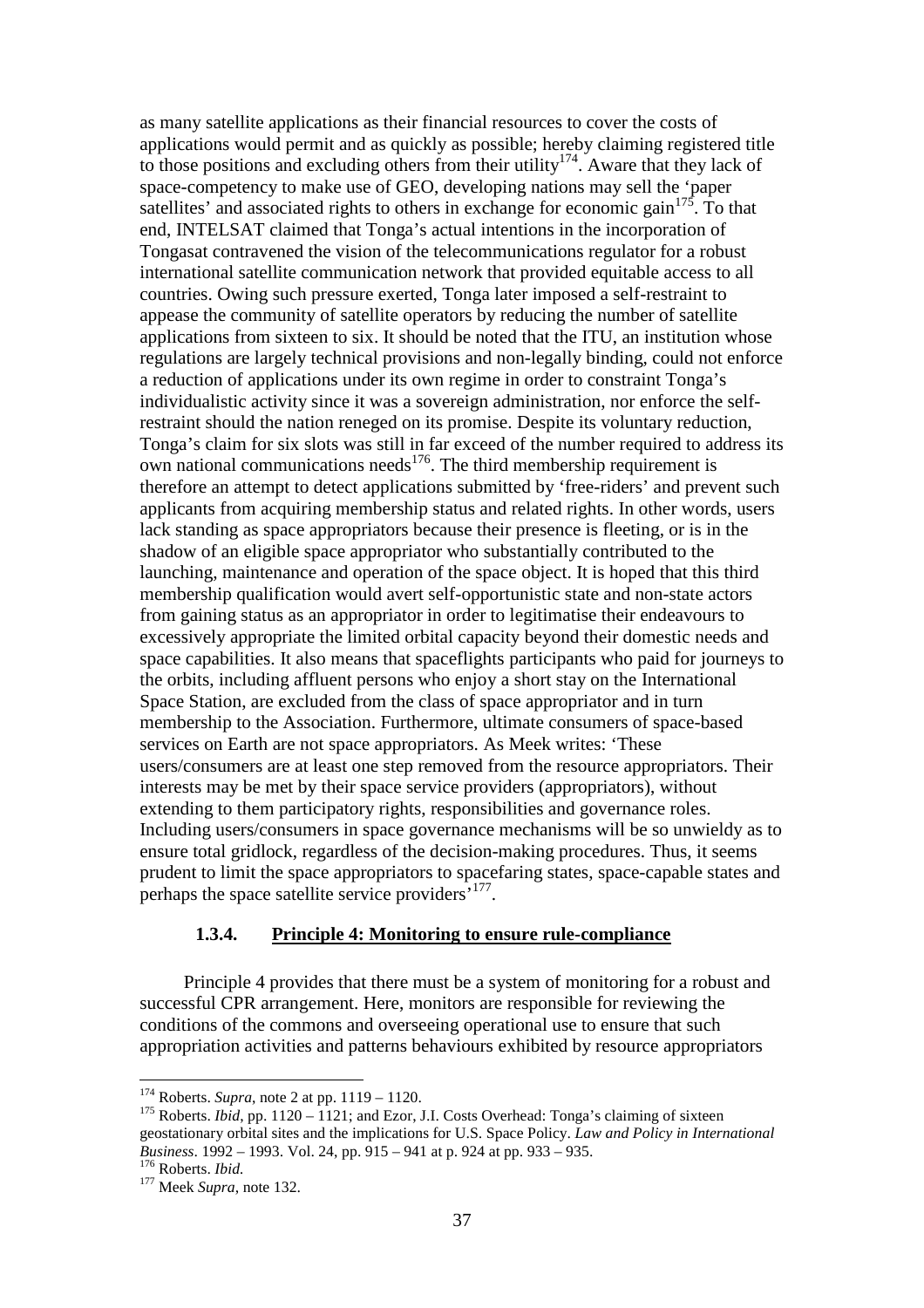adhere to the rules-in-use. Ostrom states that these monitors are accountable to the appropriators or are resource appropriators themselves  $178$ .

As argued above, the existing space governance regime is bifurcating  $179$ . There are accordingly two-levels which are nested under the space law regime where rulemaking decisions and regulatory oversight of actors' activities and behaviours occur; namely, the international and national arenas<sup>180</sup>. At the first level – the international plane - the CD, the COPUOS and the ITU are participants in the collective-choice rules, and so eligible to craft the operational rules on how to regulate and oversee the space commons<sup>181</sup>. These three institutions are responsible for the creation and development of international space law. They also provide an international forum for member states to address common challenges and related problems affecting the final frontier in a cooperative and peaceful manner. From their respective efforts, it is argued that there are two space regimes operating simultaneously: one particular; and one general<sup>182</sup>. The particular regime involves the 'telecommunication' regime' designed by the ITU. Its regulatory competency is strictly restricted to the management and allocation of the radio frequencies to satellite actors operating activities in geostationary orbit<sup>183</sup>. The general regime is jointly developed by the CD and COPUOS, which shall be called the 'outer space regime'. Its regulatory scope is much greater than the telecommunications regime, and governs the use and exploration of not only near-Earth orbits but also the Moon and other celestial bodies. The CD, COPUOS and ITU are therefore deliberative organs within the UN structure to foster international relations and peaceful cooperation among nation-states in the use and exploration of outer space, and exercise limited regulatory competencies to achieve this purpose. Regulatory oversight of the activities and behaviour of state space actors and intergovernmental organisations, on the other hand, is not a competency of the CD, COPUOS or ITU. The outer space and telecommunications regimes, respectively, delegates such responsibilities to the member states, vesting certain enforcement powers to ensure rule-compliance and prescribing a liability scheme in the event of rule infractions. With respect to the outer space regime, this is argument is reinforced by Articles VI and VII of the *Outer Space Treaty*, including the *Liability Convention* which bolster the rules under the latter provision. Article VII purports that states parties to the Outer Space Treaty shall bear international responsibility for national activities in outer space, including the Moon and other celestial bodies, whether such activities are carried on by governmental agencies or by non-governmental entities, and for assuring that national activities are carried out in conformity with the provisions set forth in the present Treaty. Article VII provides: 'Each State Party to the Treaty that launches or procures the launching of an object into outer space, including the Moon and other celestial bodies, and each State Party from whose territory or facility an object is launched, is internationally liable for damage to another State Party to the Treaty or to its natural or juridical persons by such object or its component parts on the Earth, in air space or in outer space, including the Moon and other celestial bodies'. The rules under Article VII are

<sup>178</sup> *Governing the Commons: The Evolution of Institutions for Collective Action*. *Supra*, note 2 at p. 94. <sup>179</sup> Lyall. *Supra*, note 161.

<sup>180</sup> *The Problem of Scale in Human/Environment Relationships*. *Supra*, note 162 at p. 32.

<sup>181</sup> Lyall. *Supra,* note 161.

<sup>182</sup> Buck. *Supra*, note 136 at p. 138.

<sup>183</sup> *First Session of the World Administrative Radio Conference on the Use of Geostationary Satellite Orbit and the Planning of the Space Services Utilizing it*. Letter dated 16 October 1985 from the Secretary-General of the ITU. Addressed to the Secretary-General of the UN. U.N. Doc. A/AC.105/360. November 6, 1985.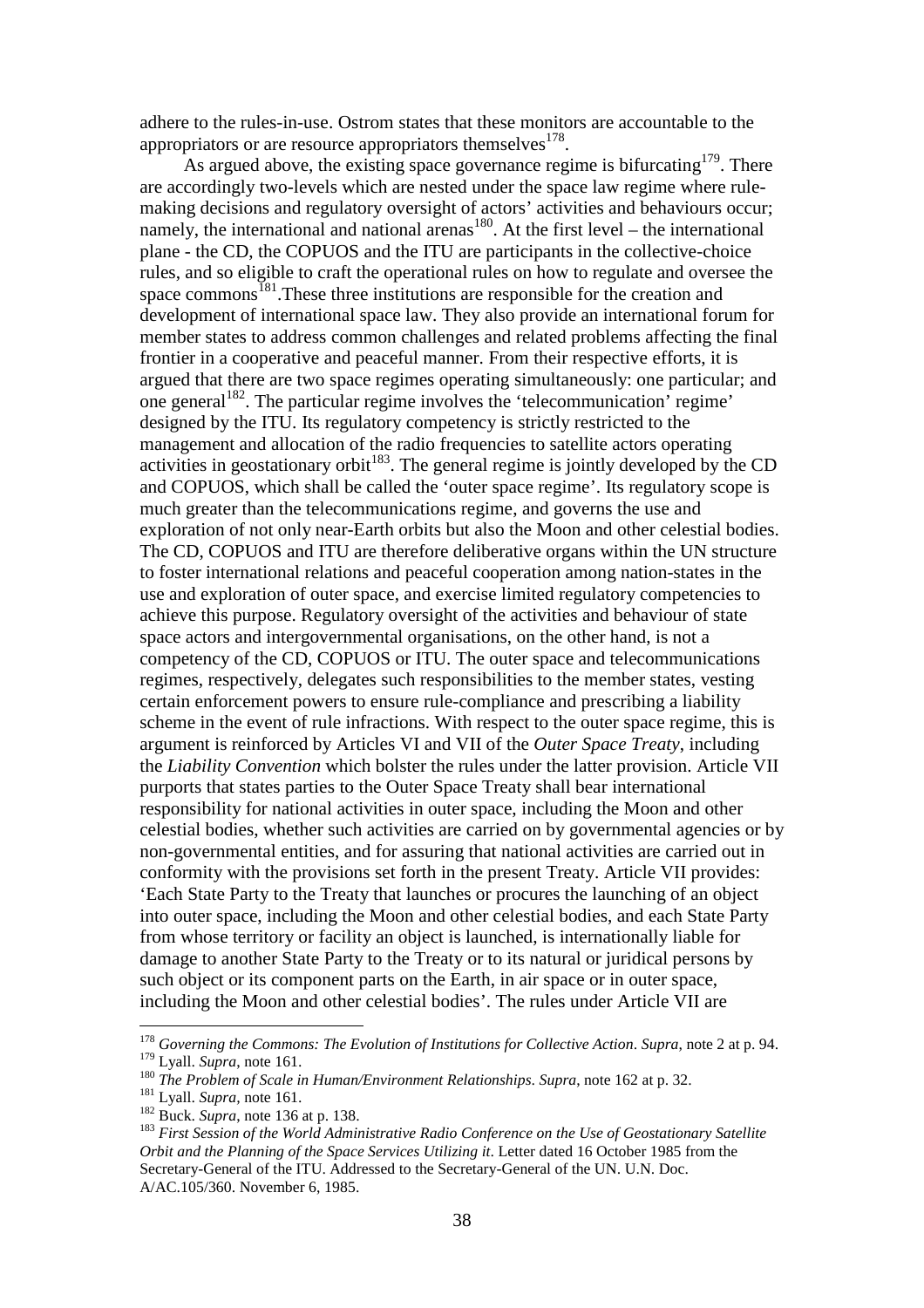promulgated under the Liability Convention which sets out the rules and procedures concerning the liability for damage caused by space objects and to ensure the prompt payment under the terms of the Convention of a full and equitable measure of compensation to claimants. If no settlement of claim been reached through diplomatic negotiations, a Claims Commission can be convened at the request instigation of either the claimant or defendant parties<sup>184</sup>. An innovative provision of the Liability Convention is that if the injured state does not choose to present the claim, there are two other possibilities of governmental intervention<sup>185</sup>.

Under the telecommunications regime, the ITU's regulatory activity is 'pervaded by a voluntaristic norm'<sup>186</sup>. '[It] acts as an efficiency-enhancing resource through which sovereign states attempt to avoid potential usage conflicts and as a convenient forum for resolving disputes that arise'<sup>187</sup>. In spite of providing a regulatory regime for the telecommunications market, the Union lacks the competency to enforce its own rules and regulations over sovereign states through such formal mechanisms as sanctioning or coercive measures<sup>188</sup>. This also includes challenging the word of an administration when that administration is describing its own space activity at the time of filing satellite application for registration if it is suspicions as to the true nature of the operation<sup>189</sup>. Monitoring compliance to the regulations and actual usage of the geostationary orbit and frequency bands are left to the resource actors themselves. There are many legal scholars with favourable views towards the appropriateness and efficacy in the use of such system of self-governance and self-monitoring. Soroos, for example, is of the opinions that '…the rate of compliance with ITU radio regulations is relatively high because of strong international pressures against violating them, and, in some case, because of their selfenforcing nature; if one wants to communicate, one must have compatible equipment and avoid interference by not encroaching on the frequencies used by others<sup> $190$ </sup>.

The second rule-making and monitoring level is an added dimension that does not exists with common property regimes for terrestrial resource systems, and is an important attribute identifying the space regime. The underlying rationale for the inclusion of the national arena in collective-choice rules is upon the observation that members of international resource regimes are ordinarily state actors and whose national activities are carried out by governmental agencies or non-governmental entities, such as private individuals or commercial enterprises, who are nationals of that country<sup>191</sup>. Thus, the regulatory oversight over the operations undertaken and patterns of behaviour exhibited by non-state actors is required at the domestic level. It is by virtue of Article VI of the *Outer Space Treaty* and the *ITU Radio Regulations*

<sup>184</sup> Article XIV of the *Liability Convention*. See: *Convention on International Liability for Damage Caused by Space Objects*, adopted by the General Assembly in its resolution 2777 (XXVI), opened for signature on 29 March 1972, entered into force on 1 September 1972.

Article VIII(2) and (3) of the *Liability Convention*.

<sup>186</sup> Vogler. *Supra*, note 21 at p. 114.

<sup>187</sup> Roberts, L.D. *Supra*, note 67 at p. 1111.

<sup>188</sup> Jakhu. *Supra* 124 at p. 181.

<sup>189</sup> de Selding, P.B. *Iran's Claims About Satellite Service Try International Regulatory Regime*. SpaceNews.com. April 8, 2011. Available from: http://www.spacenews.com/satellite\_telecom/110408 iran-claims-sat-regulatory-regime.html. Date Accessed: 15/08/2011; and de Selding, P.B. *Talks, Mediation Fail To Settle Iran-France Frequency Dispute*. Available from:

http://www.spacenews.com/satellite\_telecom/110715-talks-fail-settle-iran-france-dispute.html. Date Accessed: 15/08/2011.

<sup>190</sup> Soroos. *Supra*, note 39 at p. 670. See also Vogler for contrary opinions: Vogler. *Supra*, note 21 at p. 117.

<sup>191</sup> *The Problem of Scale in Human/Environment Relationships*. *Supra*, note 163 at p. 32.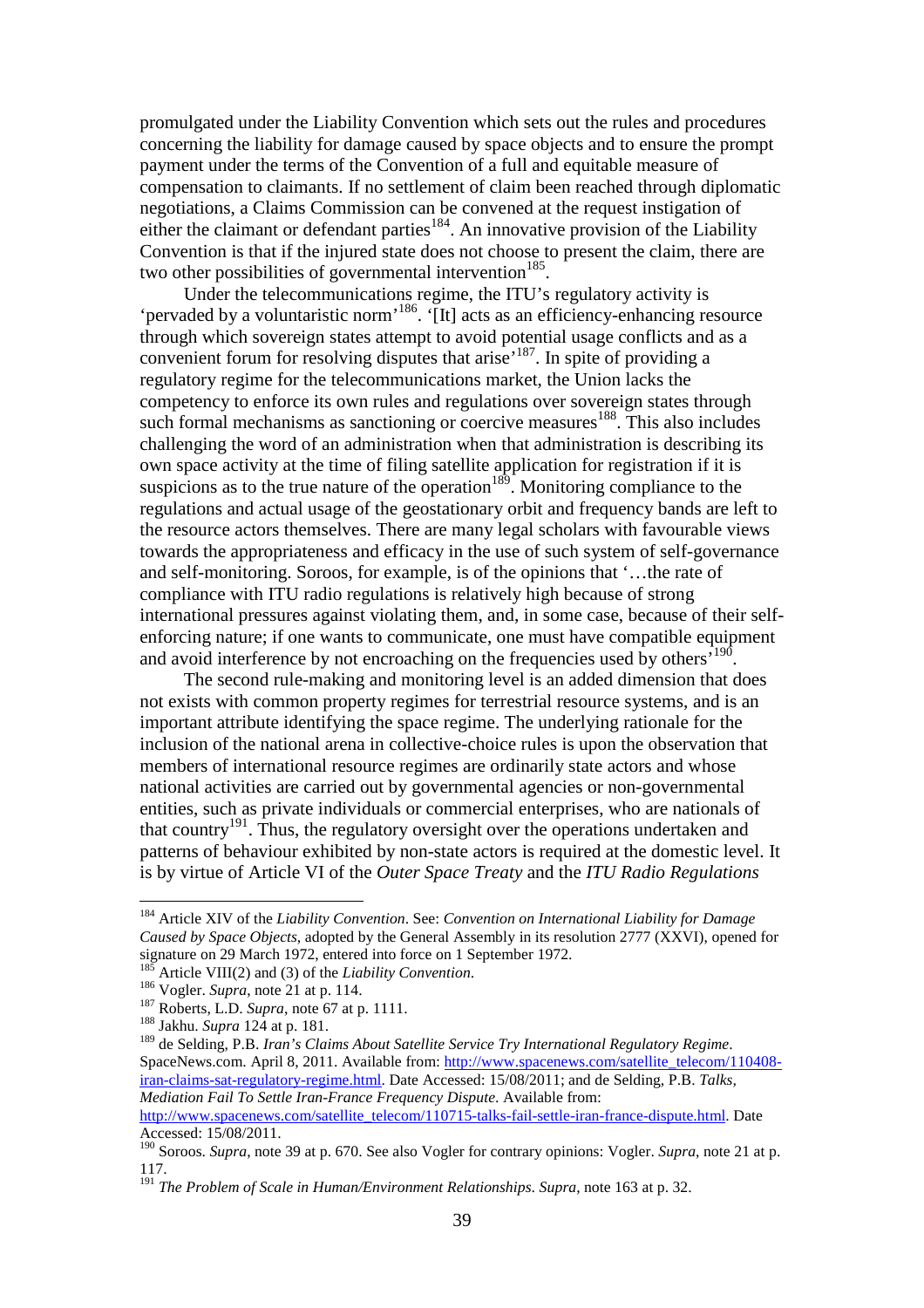which crystallise the second-level into the collective-choice rules under the space governance regime. This provision delegates law-making authority to member states to transpose and give effect to the international instruments relating to space activities in municipal law. It further imposes responsibility of authorisation and continuous supervision for the launching and mission activities carried out by non-governmental entities belonging to that country in order to ensure that to obey and comply with the state's international obligations, and liability for breach of any such obligation.

In light Ostrom's design principles, Principle 4 is satisfied. Under the space regime, state and non-state appropriators are assuming collective responsibility for overseeing the activities and patterns of behaviour exhibited by the space community, and have developed a system of space monitoring. After witnessing two intentional satellite destructions and accidental collision, the community have heavily invested in space surveillance networks (SSNs) to combat against the growing space debris population from congesting near-Earth orbits. SSNs have the ability to detect and track space objects; distinguish which objects are natural and man-made; identify artificial objects as functional or inactive space vehicles, or orbital debris; and calculate its orbital positions, velocities and trajectories<sup>192</sup>. Such data is referred in the literature as space situational awareness (SSA). With such comprehensive information, it 'enables decision-makers to rapidly and effectively select courses of action to ensure our sustained freedom of action and safety in what is clearly a contested environment<sup>193</sup>. The U.S. is regarded as the most capable and robust network system than other States' SSN<sup>194</sup>, having 29 ground-based sensors positioned globally<sup>195</sup>. Such countries as France, Germany, Japan and Russian have in place their own tracking networks, but they are limited in its abilities. These network systems are not interconnected to enable the sharing of information<sup>196</sup>. To supplement their own data, these countries must rely upon the information generated by America's network<sup>197</sup>. Nonetheless, there are critical gaps in the current system to fully identify and track all space objects analyse and predict conjunctions, and to protect US space assets<sup>198</sup>. However, to overcome these shortcomings, an on-orbit sensor called Space Fence has been developed and thus enhances the country's capabilities to detect objects in LEO and medium-Earth Orbit by tenfold<sup>199</sup> and to provide a more expansive coverage in the Southern hemisphere $^{200}$ .

http://democrats.science.house.gov/Media/file/Commdocs/hearings/2009/Space/28apr/James\_Testimon y.pdf. Date Accessed: 14/09/2009.

 $\overline{a}$ 

<sup>198</sup> *Ibid*, p. 8.

 $192$  U.S. House of Representatives Committee on Science and Technology's Subcommittee on Space and Aeronautics. *Hearing Charter. Keeping the space environment safe for civil and commercial users*. April 28, 2009 at pp. 1 and 8. Available from:

http://democrats.science.house.gov/Media/file/Commdocs/hearings/2009/Space/28apr/Hearing\_Charter .pdf. Date Accessed: 14/09/2009. Hereafter referred to as the 'Committee on Space Environment Safety Report'.

<sup>&</sup>lt;sup>193</sup> U.S. House of Representatives Committee on Science and Technology's Subcommittee on Space and Aeronautics. *Statement of Lieutenant General Larry James Commander Joint Functional Component Command for space on keeping the space environment safe for civil and commercial users*. April 28, 2009 at p. 7. Available from:

<sup>194</sup> *Ibid*.

<sup>&</sup>lt;sup>195</sup> Committee on Space Environment Safety Report. *Supra*, note 192 at pp. 2 and 8. <sup>196</sup> *Ibid*, p. 2.

<sup>197</sup> Lieutenant General Larry James. *Supra*, note 193 at p. 8.

<sup>&</sup>lt;sup>199</sup> Committee on Space Environment Safety Report. *Supra*, note 192 at p. 10.

<sup>200</sup> Lieutenant General Larry James. *Supra*, note 193 at p. 8.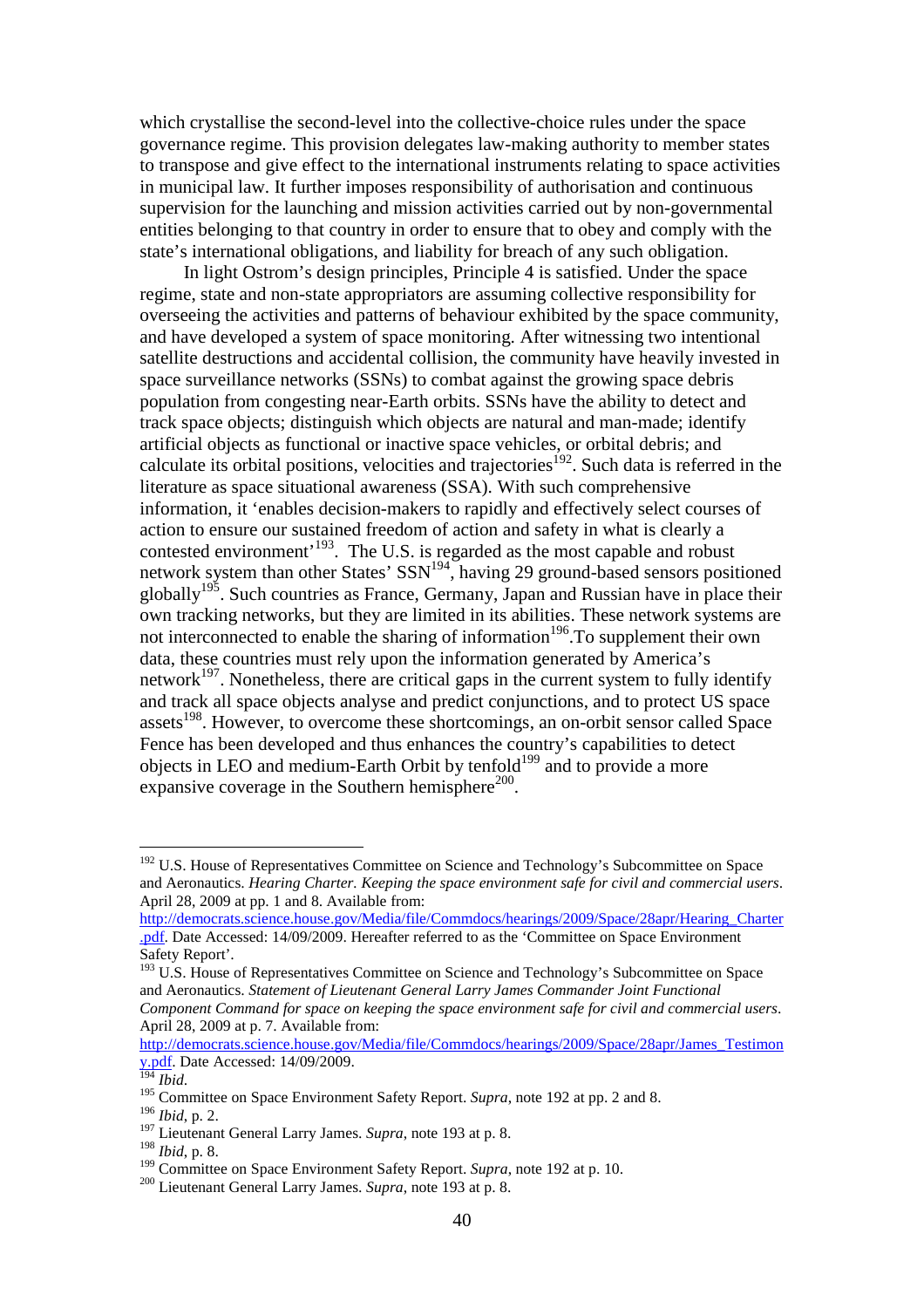Other nation-states and commercial companies, whether U.S. nationals or not, are able to gain access to services and SSA support from the U.S. SSN by virtue of the Commercial and Foreign Entities Program (CFE) following the passage of section 913 of the *National Defense Authorization Act of 2004*<sup>201</sup> . That section vests discretionary, statutory authority to the Secretary of Defense to 'carry out a pilot program to determine the feasibility and desirability of providing to non-United States Government entities space surveillance data support<sup>202</sup>. The Secretary delegated that statutory duty to implement a programme to the Secretary of the Air Force Space Command (AFSC) in October  $2004^{203}$ . That program was to end on September 30, 2010 but the passage of the *National Defense Authorization Act for Fiscal Year 2010* transformed the CFE from a pilot to a permanent program<sup>204</sup>. Further, on January 4, 2010, it was announced that the AFSC transferred its responsibility for sharing SSA and analysis with satellite operators to the U.S. Strategic Command (USSTRATCOM), which shall continue to evolve the programme in order to provide more services to more customers $^{205}$ .

However, the range for non-United States government entities eligible to access such space surveillance services and support from the CFE Program is restricted, and subject to an agreement. Section 2274(b), Chapter 35 in Title 10 of the *United States Code* states: 'Under such a pilot program, the Secretary may provide to a non- United States Government entity, subject to an agreement …, the following: (1) Satellite tracking services from assets owned or controlled by the Department of Defense, but only if the Secretary determines, in the case of any such agreement, that providing such services to that entity is in the national security interests of the United States. (2) Space surveillance data and the analysis of space surveillance data, but only if the Secretary determines, in the case of any such agreement, that providing such data and analysis to that entity is in the national security interests of the United States'. The agreement is between the USSTRATCOM and the eligible space user, and consists of two conditions before any space surveillance support is offered $^{206}$ . First, the space operator must agree to pay an amount that the Command determines necessary to reimburse the Department for the cost of support under the agreement<sup>207</sup>. The second is that that actor must agree not to transfer any data or technical information received under the agreement, including the analysis of tracking data, to any other entity without the express approval of the USSTRATCOM<sup>208</sup>.

In addition to the agreement, space surveillance data is provided the U.S. Government on the www.s*pace-track.org* website. This website, which was previously available from NASA's Orbital Information Group website<sup>209</sup>, provides approved accountholders with unclassified, current data on catalogued space objects

 $201$  Public Law 108-136, 117 Stat 1392, H.R. 1588. November 24, 2003. This Act is largely codified under 10 U.S.C.A. § 2274 as amended (Thomson/West, 2010).

 $202$  10 U.S.C.A. § 2274(a) (Thomson/West, 2010).

<sup>203</sup> Committee on Space Environment Safety Report. *Supra*, note 192 at pp. 11 – 12.

<sup>204</sup> Section 912(a) of the *National Defense Authorization Act for Fiscal Year 2010*. Public Law 111-86, 123 Stat 2190, H.R. 2647. October 28, 2009 (Thomson/West, 2010).

<sup>205</sup> U.S. Strategic Command. *Commercial & Foreign Pilot Program transition to U.S. Strategic Command*. U.S. Strategic Command Public Affairs. January 4, 2010. Available from: http://www.stratcom.mil/news/article/137/commercial\_foreign\_entities\_pilot\_program\_transitions\_to u.s. strategic\_comman. Date Accessed: 04/01/2010.

 $206$  10 U.S.C.A. § 2274(d) (Thomson/West, 2010).

<sup>207</sup> *Ibid*, § 2274(f)(1).

<sup>208</sup> *Ibid*, § 2274(d)(2).

<sup>&</sup>lt;sup>209</sup> Committee on Space Environment Safety Report. *Supra*, note 192 at pp. 11 – 12.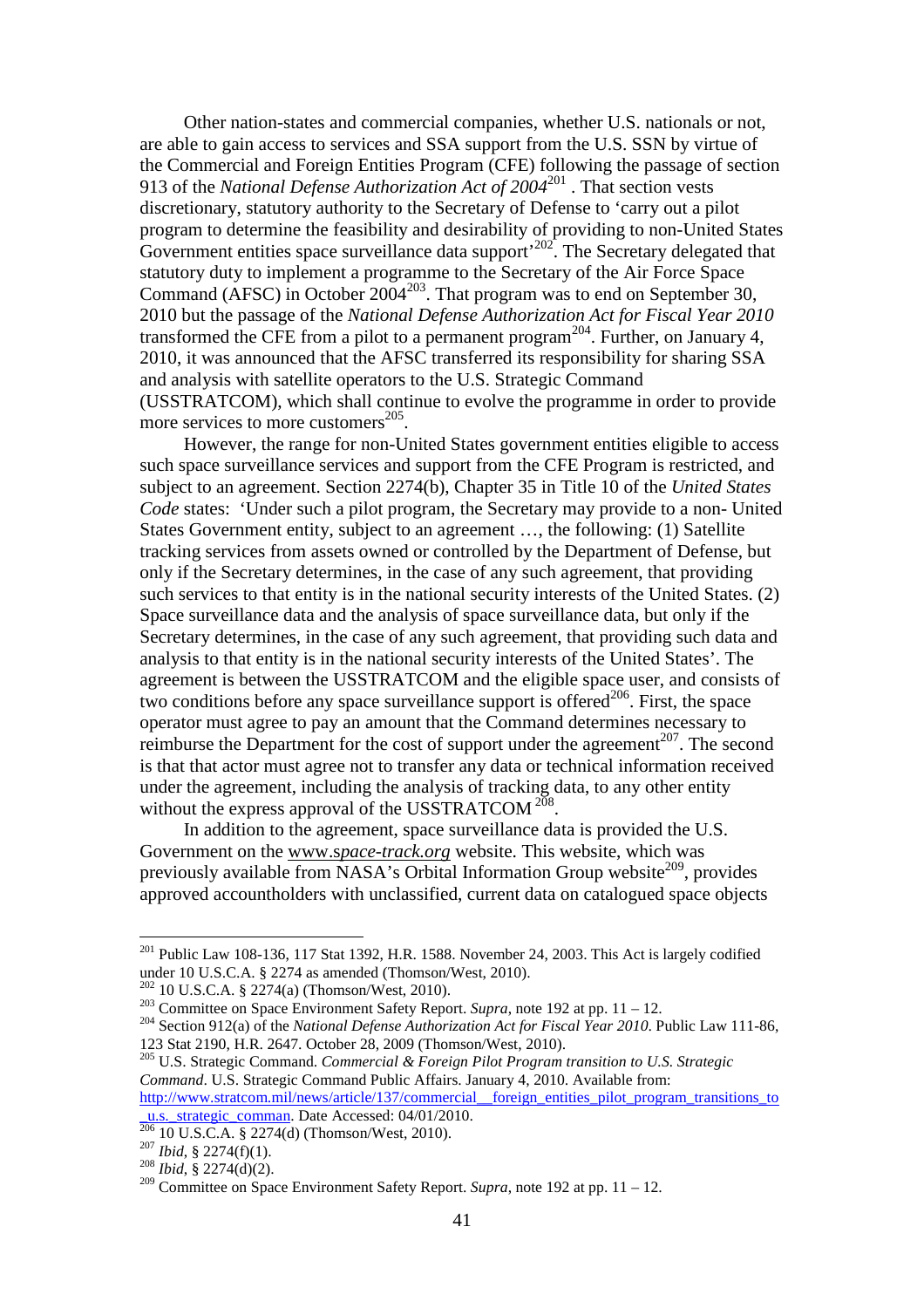without charge<sup>210</sup>. There are 'over 37,000 users spanning over 110 countries with  $75\%$ of the users coming from the US, Canada, France, Germany, United Kingdom, and Australia<sup>, 211</sup>.

Non-governmental entities are contributing to the international effort in providing effective space surveillance services and data by establishing their own networks. As discussed earlier, INTELSAT, IMARSAT and SES, the three largest commercial satellite operators, established the Space Data Association (SDA) in 2010. Even amateurs from the astronomy community have been asked by governmental agencies to volunteer in the tracking and monitoring of debris  ${\rm fragments}^{212}$ .

The scientific advancement of SSA and the formation of agreements between state and non-state space users for conjunction analysis data is another TCBM. They foster international cooperation in the peaceful use and exploration of outer space, as well as enhancing trust and confidence among the members of the community through a mutual interest in controlling the population growth of debris and minimising the risk of near-Earth orbits becoming unusable. Here, there are two distinct types encouraged: *trust in action* and *trust in information*. Both are equally important as the other for the successful global governance regime as they both influence actors' decision-making outcomes and strategic behaviour when interacting with the commons. As Henry and Dietz, 'Trust is an important determinant of sustainability outcomes because it influences strategic interaction between actors whose individual incentives are not necessarily in alignment with that of the collective. Trust is crucial to collective action since cooperative behavior – acting outside of one's narrow selfinterest in order to advance the interests of the group – carries the risk that others will not cooperate, leaving cooperators paying all the costs of cooperation without receiving commensurate benefits. Thus, in order to make the prediction that an actor will behave cooperatively, one must also assume that they have some degree of trust that the other involved in their decision-making situation will also cooperate<sup> $213$ </sup>. With this in mind, the current system of space monitoring is a deterrence mechanism restraining users from acting individualistically for their short-term gains at the expense of the long-term interests of the community for the safety and sustainability of the space environment. It also has the capability to instil a sense of environmental responsibility on each space operator, and hold them accountable for their conducts and activities in outer space. This is because every launcher is consciously aware that their activities are monitored and documented, and that public condemnation is threatened if the space community suspects that that actor is exhibiting irresponsible behaviour by undertaking risky and unsafe operations. To that end, this may encourage actors to act with due diligence throughout the launch, mission and disposal stages of the planned mission by ensuring that the space object is safe and reliable for launching; that the operation is an acceptable activity and is executed responsibly; and that the space object is disposed according to the non-legally binding space debris mitigation guidelines issued respectively by the Inter-Agency Space Debris Coordination Committee (IADC) and COPUOS.

<sup>210</sup> Lieutenant General Larry James. *Supra*, note 193at p. 4.

 $^{211}$ *Ibid, pp.* 5 – 6.

<sup>&</sup>lt;sup>212</sup> Coldewey, D. DARPA enlists amateur astronomers to track space junk. NBCNews.com. Available from: http://www.nbcnews.com/technology/darpa-enlists-amateur-astronomers-track-space-junk-1C7009960. Date Accessed: 13/11/2012.

<sup>213</sup> Henry and Dietz. *Supra*, note 151 at p. 189.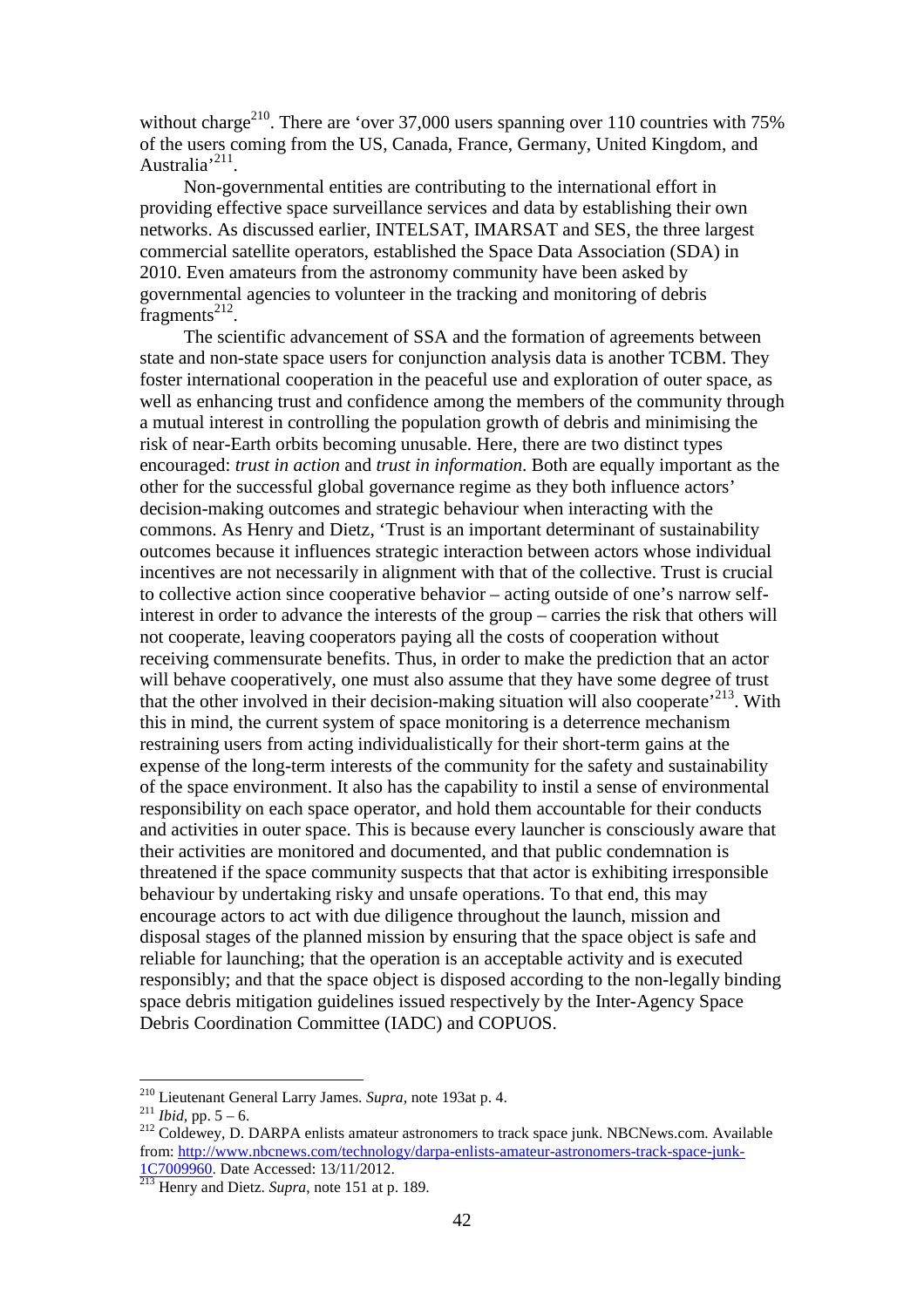Nonetheless, Ostrom's original design principle for local CPRs raises challenges with applied to the Space Commons. One such challenge is that the current space monitoring is technically difficult and requires expensive and highly technical equipment. Only the major space players have the 'capacity', which is here measured on the availability of financial, technical, human and other resources necessary, to create and maintain a robust space surveillance network. A related concern is that if space surveillance services and conjunction analysis data are derived from a nationstate's SSN, such information must be restricted to an extent to ensure that that country's national security is not compromised. There is accordingly an incentive for countries with SSA capabilities like the U.S. to underreport or omit information which might relate to its military use or operations in space. A special challenge to the debris problem arises. Not every space object can be detected, tracked and catalogued. The size of the object might be too small, say less than ten centimetres, that existing SSA capabilities cannot monitor. Given its transboundary nature, a related problem is the difficulty of identifying and attributing responsible to the space polluter that generated those small debris pieces. In light of these challenges, Ostrom's principle must be adjusted accordingly. As opposed to internal monitoring system operated by resource appropriators themselves, it is suggested that an external system of monitoring that is independent from the space appropriators is required. The monitoring agency would be independent from the resource itself meaning that it is a not a space appropriator itself according to the requirements test explained above under Principle 3, and the monitors have no connection or relationship that ties them to any space actor. Since environmental degradation can increase from a single debris-making event, the agency would have an on-going commitment to invest in science and technology to gain a greater understanding of outer space and its environment; how actors interact with the resource and are affected by its use; and how to effectively communicate SSA data to operators. Such improved understandings and developments in surveillance networks would enhance space monitoring and sanctioning. To ensure accountability of its monitoring activities, the agency would be directly accountable to the ASA which is represented by space appropriators who have been elected membership and so are the most interested and affected by the safety and sustainability of near-Earth orbits. Under this proposal, the costs of establishing and maintaining an external, independent monitoring agency would however be high. To that end, it is suggested that the ASA should create a fund whereby the financial costs for the monitoring network is apportioned between the state and non-state space actors. Further, the fund should provide fiscal packages to the monitoring agency for the purposes of stimulating scientific and technological research in providing improved space surveillance and SSA sharing.

#### **1.3.5. Principle 5: Graduated sanctions for non-compliance**

Commitment by the resource appropriators to comply with the operational rules is necessary for a robust and self-governing CPR arrangement. Principle 4 by itself is inadequacy to achieve this outcome. There must be a system of sanctioning that operates in parallel with the system of monitoring. Proponents of the conventional wisdom would argue that external coercion is needed to resolve the problem of commitment. Through theoretical models, they would presume that 'if individuals commit themselves to a contract whereby a stiff sanction … will be imposed by an external enforcer to ensure compliance during all future time periods, then can make a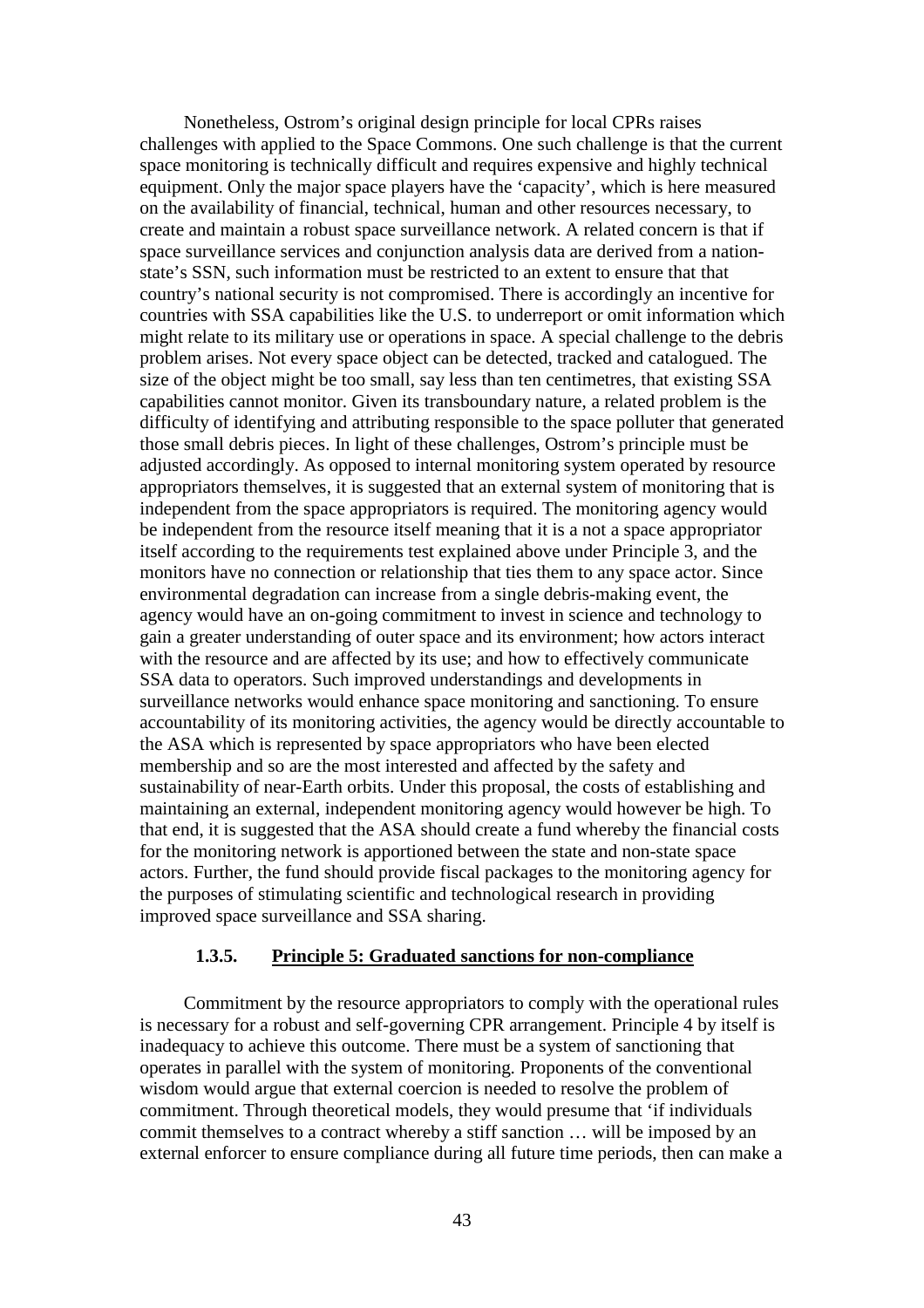credible commitment and obtain benefits that would not otherwise be attainable<sup> $214$ </sup>. These models however provide no an explanation reasoning as to what motivates the external enforcer to monitor behaviour and impose sanctions. Disciples under this school of thought further postulate that individuals would have little to no incentive to participate in the monitoring and enforcing a set of rules, even if they are able to develop those rules themselves, because the costs of punishment are borne directly by the enforcer whilst the benefits from the punishment are distributed for all members to enjoy. Ostrom, on other hand, argues that the problem of commitment can be resolved without an external enforcer if resource appropriators develop their sanctioning activities and become enforcers themselves. Her field work illustrates that resource appropriators are indeed motivated to monitor rule-compliance and willing to impose sanctions against rule-breakers to keep conformance high, and that either the costs of monitoring are lower or the benefits to an individual are higher, or both, than initially presumed under the theoretical models<sup>215</sup>. To that end, the fifth design principle provides that resource appropriators must create their own internal enforcement to ensure compliance to the operational rules, deter actors from rule-breaking; and punish those who violate the rules-in-use. Ostrom is of the opinion that a system of graduate sanctions would decrease the costs of monitoring and enforcing the operational rules and increase the benefits shared from such activities and in turn motivate individuals, who believe that such system of monitoring and sanctioning would protect their respective interests in the commons, to make a declaration of selfcommitment to comply to the rule-in-use. It also means that 'once appropriators have made contingent self-commitments, they are then motivated to monitor other people's behaviour, at least from time to time, in order to assure themselves that others are following the rules most of the time $i^{216}$ .

Under a system of graduate sanctions, the type of punishment an enforcer can impose onto rule-breakers is not limited to pecuniary penalties, therefore. As Ostrom writes, '[a] large monetary fine may not be needed to return an occasional to the fold of those who are quasi-voluntary with the rules. A large monetary fine imposed on a person facing an unusual problem may produce resentment and unwillingness to conform to the rules in the future. Graduate punishments ranging from insignificant fines all the way to banishment, applied in settings in which the sanctioners know a great deal about the personal circumstances of the other appropriators and the potential harm that could be created by excessive sanctions, may be far more effective than a major fine imposed on a first offender<sup> $217$ </sup>. Here, Ostrom suggests that the punishment imposed must be proportionate to the nature and seriousness of the rule violation. Furthermore, aggravating and mitigating circumstances ought to be considered by the enforcer when deciding the appropriate sanction. For instance, repeated offenders would be severely punished to the extent that an exclusionary period or renunciation of their rights to access and use the resource would be applied. Whereas, appropriators of previously good character or the nature of the rule infraction is minor would be sanctioned with lenient punishments. The literature on environmental regulation suggests that 'smart regulation' strategies are also suitable for these types of rule-breakers. Such mechanism as 'naming-and-shaming' offenders in public is a sufficient incentive for individuals to renew their commitments to the CPR by proactively complying with the rules-in-use, and thus enable these

<sup>214</sup> *Governing the Commons: The Evolution of Institutions for Collective Action*. *Supra*, note 3 at p.44. <sup>215</sup> *Ibid,* pp. 44 – 46 and 94 – 100.

<sup>216</sup> *Ibid,* p. 100.

<sup>217</sup> *Ibid,* p. 98.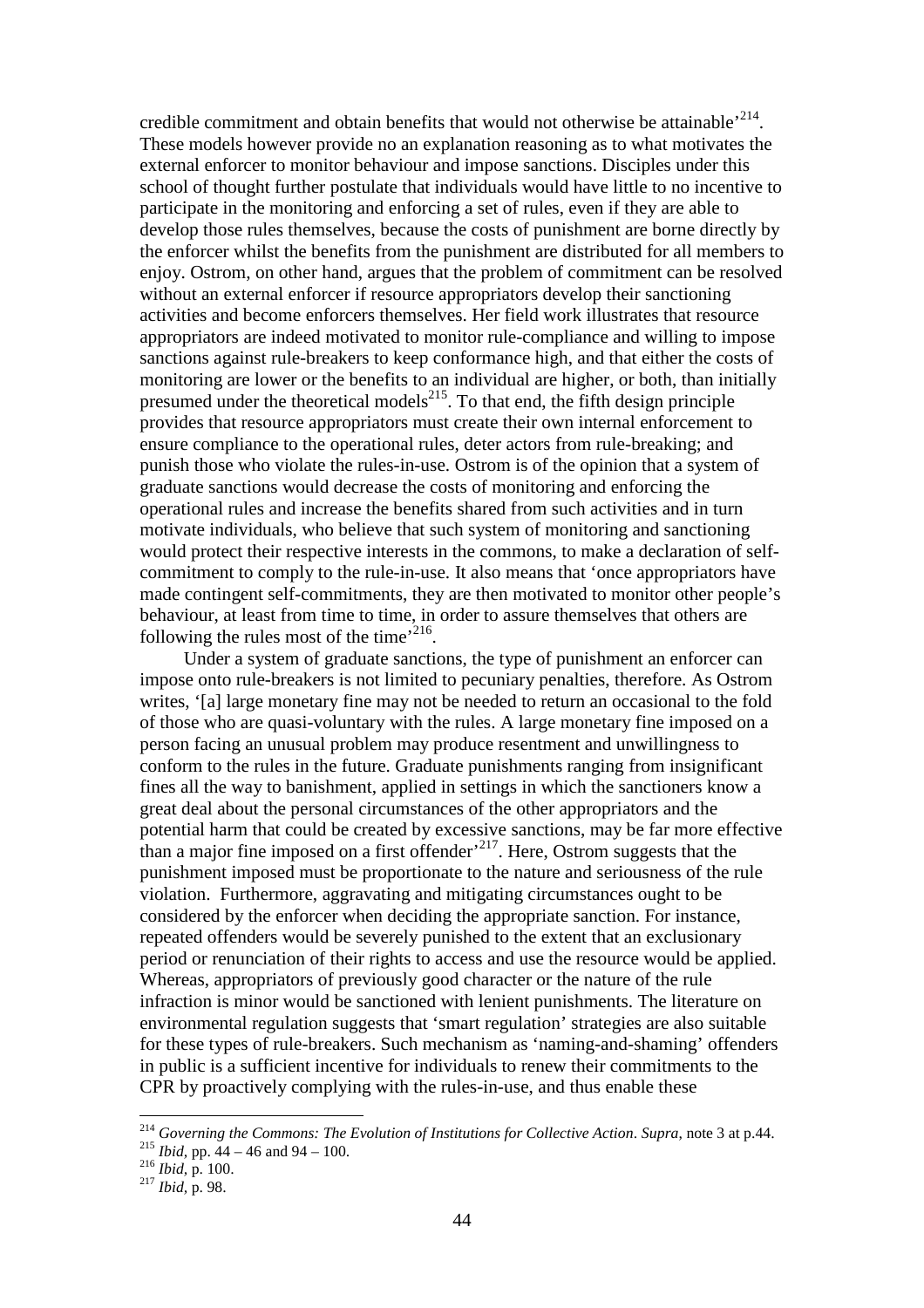appropriators to rebuild their reputations among the remaining members of the  $resource<sup>218</sup>$ .

A system of graduated sanctions can promote governance certainty in the sense that enforcement and sanctioning activities are universal and invariable, which may encourage those individuals who expressed their conditional willingness to comply with the rules if free-riders are identified and punished to ensure that they do not gaining competitive advantages through their non-compliance<sup>219</sup>. Moreover, such a system is a form of flexible regulation that could help to avoid enforcement challenges which are shared at both the international and national levels. As Weeden and Chow state, '[m]embers may be unwilling to commit to strict enforcement measures for fear of limiting freedom of action in the future or having to follow through on politically and unsavoury sanctions at a later date. As a result, many governance solutions lack any teeth at all, thereby rendering them ineffectual. Flexible penalties enable enforcement and give the regime some teeth without committing members to unduly harsh action for instances of future noncompliance<sup>, 220</sup>. Some commentators such as Stern, on the hand, take the opposing view. Although graduated sanctions are just as important with global CPRs as local, they are difficult to implement at the international arena. They argue that sanctioning can be a major challenge under circumstances where the parties involved live in different countries with different legal and political systems, or live in different centuries<sup>221</sup>. The problem is heightened by the fact that there is no centralised regulator policing the international plane or a system of law enforcement comprehensively developed. The United Nations Security Council may authorise the use of force to compel states to comply with its decisions, but only under certain circumstances. That is to say, there must be a prior act of aggression or the threat of such an act. Further, any of the Council's five permanent members – China, France, Russia, the United Kingdom, and the U.S. – can veto any such enforcement action.<sup>2</sup> .

With respect to the current space governance regime, concerns over the enforcement of international space law become apparent in light of the North Korea's rocket launch which was claimed to be carrying a satellite in December 2012, and was perceived by many as a long-range ballistic missile test. Given that the underlying purpose of the activity was opaque, there was no substantive basis for aggrieved state parties to the *Outer Space Treaty* in arguing that North Korea's launch was not for peaceful purposes and thus contravened Article I of that treaty. As a result, the space community could not use the possible breach as a ground to invoke Article 60(2) of the *Vienna Convention of the Law of Treaties* 1969<sup>223</sup>. This provision provides that, as a consequence of a material breach of a multilateral treaty by one of the parties entitles, 'the other parties by unanimous agreement to suspend the operation of the treaty in whole or in part to terminate it either: (i) in the relations between themselves and the defaulting State; or (ii) as between all the parties'. It is suggested that the enforcement of Article 60(2) would not have had terminate or suspend the operation

<sup>218</sup> See, for example: Bloor, M.; H. Sampson.; S. Baker.; D. Walker.; K.Dahlgren.; E. Wadsworth and P. James. Room for Manoeuvre? Regulatory Compliance in the Global Shipping Industry. *Social & Legal Studies.* 2013, Vol. 22(2), pp. 171 – 189 at pp. 173 and 175 – 176.

<sup>219</sup> *Ibid*, p. 179.

<sup>220</sup> Weeden and Chow. *Supra*, note 164.

<sup>221</sup> Stern. *Supra*, note 105 p. 222.

 $222$  Shaw, M.N. 2012. *International Law*.  $6<sup>th</sup>$  ed. Cambridge University Press: Cambridge.

<sup>&</sup>lt;sup>223</sup> Vienna Convention of the Law of Treaties 1969. Done at Vienna on 23 May 1969. Entered into force on 27 January 1980. *United Nations, Treaty Series*. Vol. 1155, p. 331.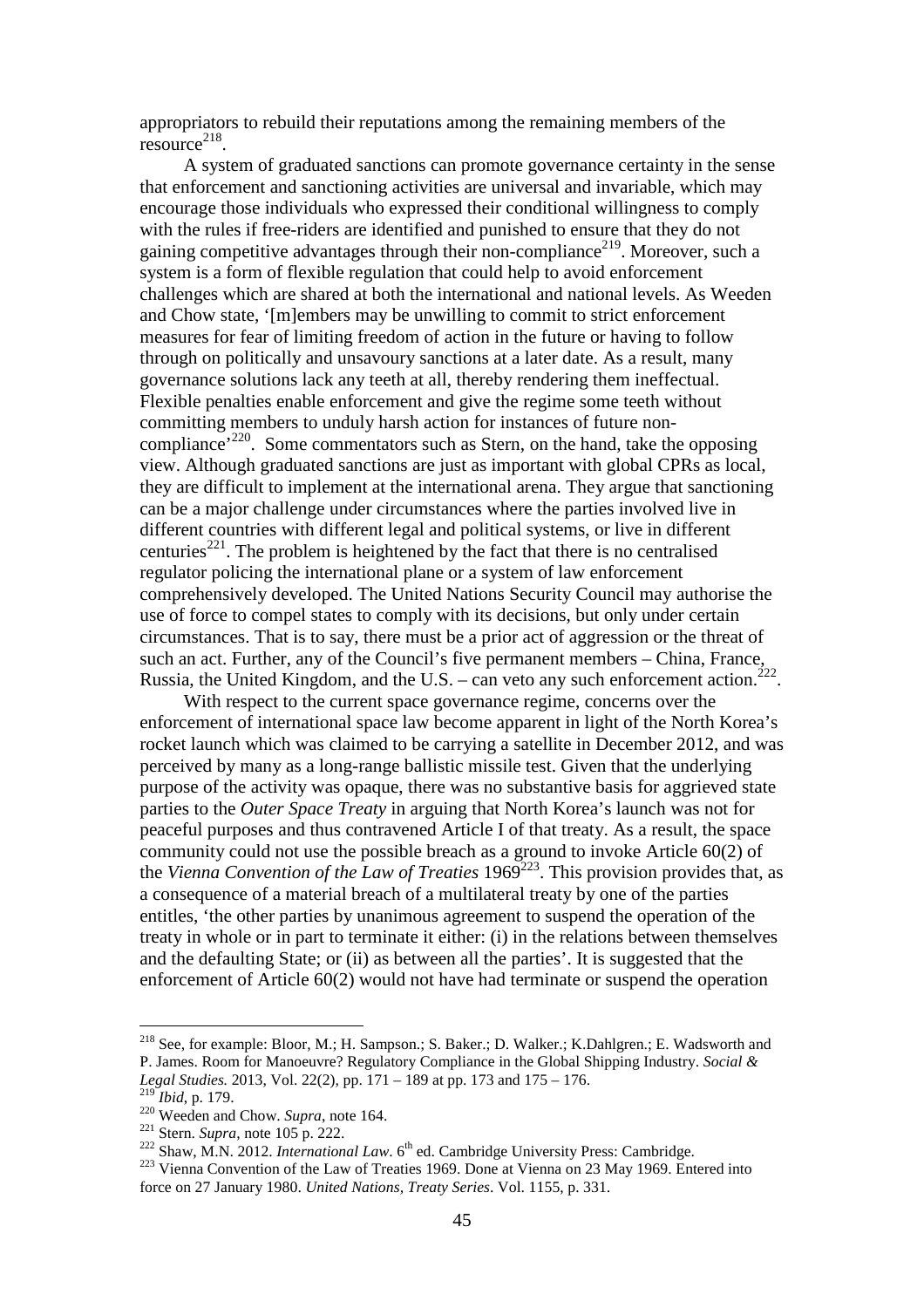of the *Outer Space Treaty*<sup>224</sup>, but severed North's Korea's membership to the space governance regime; thus renouncing its rights under Article I of the *Outer Space Treaty* and, theoretically, excluding it from future access and usage of space. Instead, enforcement action was taken by the UN Security Council which adopted Resolution 2087 on January 22, 2013. This Resolution denounced North Korea's rocket launch stating that that launch used long-range ballistic missile technology and was in violation with earlier Resolutions which prohibited the state from possessing such technologies. Sanctions were also imposed individuals who were responsible with North Korea's launching activity under Resolution 2087<sup>225</sup>.

Nonetheless, recent space-related events as part of anti-satellite missile tests (ASATs) which involved China in 2007 and 2010 and the U.S. in 2008 do suggest that a system of graduated sanctions crystallised in an alternative institutional arrangement for space can effectively shape patterns of behaviour to ensure voluntary compliance to the operational rules, and deter space appropriators from acting opportunistically and contrary to those rules. The first event concerns the Chinese *Fengyun-1C* incident in 2007, which was described briefly above. Here, the People's Republic of China successfully performed an ASAT experiment but, although a state party to the *Outer Space Treaty*<sup>226</sup>, at the expense of adhering to its existing international obligation under Article IX of that treaty<sup>227</sup>. The Chinese government did not pre-emptively warn the space community with sufficient information nor held any international consultations, allowing the possibility of open debate, about the intentional destruction of its own weather satellite with other state parties<sup> $228$ </sup>. The international community did not enforce sanctions against China for its irresponsible behaviour and acts after the test, however. Rather, certain national governments such Japan used diplomatic channels to publicly condemn China for resuming a military exercise which had not been conducted since 1985 - the era of the Cold War between the U.S. and the former Soviet Union - and thus broke a *de facto* rule against ASAT testing that was observed for more than  $25$  years<sup> $229$ </sup>.

The *USA – 193* which was performed a year after the *Fengyun – 1C* satellite destruction is the second space-related event. Unlike the Chinese's ASAT experiment, it appears that the U.S. recognised had a partial, but not complete, international obligation under Article IX of the *Outer Space Treaty*. By virtue of Ambassador Christina Rocca's statement to the Conference on Disarmament<sup>230</sup>, America

 $\overline{a}$ 

Congressional Research Service: The Library of Congress. April 23, 2007, pp. CRS-1 – CRS-6 at CRS-2. Available from: http://www.fas.org/sgp/crs/row/RS22652.pdf. Date Accessed: 22/01/2011. <sup>229</sup> Mineiro. *Ibid,* pp. 321 and 341; and Kan. *Ibid* at p. CRS-2. .

<sup>224</sup> Gabrynowicz, J.I. *The Outer Space Treaty and Enhancing Space Security*. In: Chapter 11, pp. 113 – 123 at p. 116. Available from:

http://kms1.isn.ethz.ch/serviceengine/Files/ISN/109001/ichaptersection\_singledocument/2f8a3f67- 9b8a-4615-b72f-18953b45d4aa/en/Chap11.pdf. Date Accessed: 03/07/2013.

<sup>225</sup> Hertzfeld and Li. *Supra*, note 142 at p. 93.

<sup>&</sup>lt;sup>226</sup> China became a signatory to the *Outer Space Treaty* on December 30, 1983 in Washington. See: United Nations Office for Outer Space Affairs. *Treaty Signatures*. United Nations Office for Outer Space Affairs. Available from: http://www.oosa.unvienna.org/oosatdb/showTreatySignatures.do. Date Accessed: 21/01/2010.

 $^{227}$  Mineiro. M.C. FY-1C and USA-193 ASAT Intercepts: An Assessment of Legal Obligations Under Article IX of the Outer Space Treaty. *Journal of Space Law*. 2008, Vol. 34, pp. 321 – 356 at p. 344. <sup>228</sup> *Ibid*, p. 341; and Kan, S. *CRS Report for Congress: China's Anti-Satellite Weapon Test*.

<sup>230</sup> Ambassador Christina Rocca. *Statement to the Conference on Disarmament By Ambassador Christina Rocca U.S. Permanent Representative: Prevention of an Arms Race in Outer Space*. Conference on Disarmament, First Session. February 13, 2007. Available from: http://www.reachingcriticalwill.org/political/cd/speeches07/1session/Feb13USA.pdf. Date Accessed: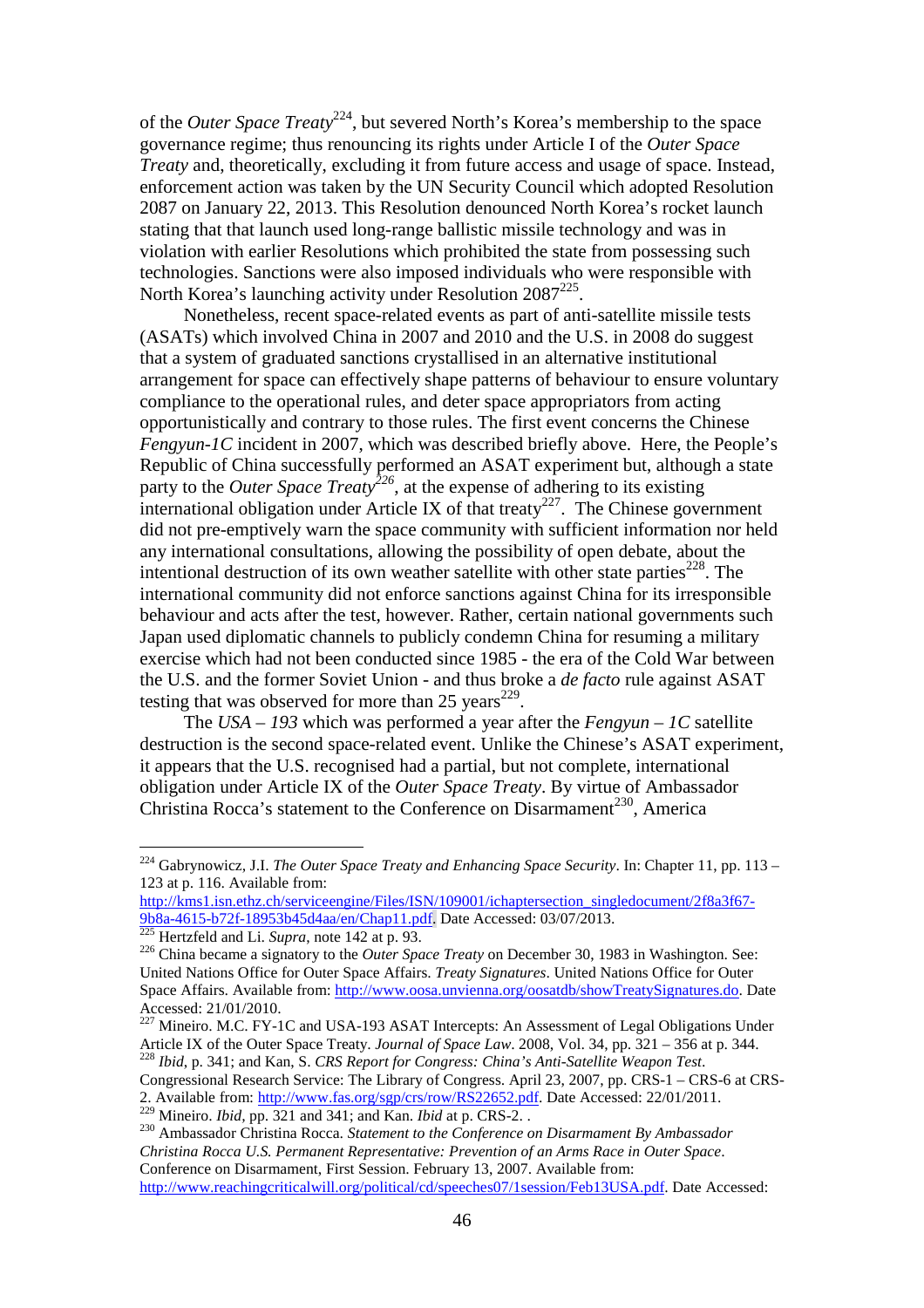discharged the procedural duty of notifying states of the intentional destruction of its toxic defunct satellite prior to the launch of the missile, but did not satisfy the substantive requirement of holding an appropriate international consultation. Nonetheless, this act of informing states and space organisations shows America's responsible attitude and behaviour towards a safer and secure orbiting environment. Having regard to its consistent leadership in space competitiveness, the United States' conduct sets an influential trend, hopefully solidifying into an international custom for other nations to follow. In other words, American's conduct encourages space-capable countries to become transparent and publicly declare to the community from the outset of planning space operations that it bears the risk of producing debris.

China's failure to publicly consult with the community prior to the launch of the *Fengyun-1C* test heightened the country's opaque space policies, increased mistrust among space states actors, and undermined international peace and security. Against this background, it could be said that the U.S government's decision to publicly disclose the *USA – 193* mission, indeed, had had an influential effect on China's subsequent behaviour and conducts in outer space. Whereas many would perceived that the third space –related event involved China performing its second ASAT experiment in 2010, the technical profile of the activity would not support such conclusion. Rather, the on-orbit rendezvous manoeuvres are consistent with docking procedures which would be required when China launches its space station. Furthermore, unlike 2007, the country's behaviour and conduct during the launch, mission and end of the space activity was executed in a responsible manner. That is to say, the Chinese government were transparency with its planned mission publicly announced it prior to launch, and there is was no apparent damage to either satellites involved in or debris created from the on-orbit rendezvous manoeuvres $^{231}$ .

The three case studies above suggest that smart-regulation strategies have their place in fostering trust and reciprocity of actions in an arena where state and non-state actors are parties. Such mechanisms have the competency to dictate the patterns of the behaviour exhibited by individuals and incentivise them to comply with the rule-inuse through the fear of being detected of non-compliance and the consequences of such detection. To that end, and light of the New Space Age, it is recommended that a comprehensive system of graduated sanctions consisting of informal formal mechanisms and law enforcement should be developed by the ASA. Upon detection of non-compliance reported by the independent, external monitoring agency, it is onus of Association to enforce the operational rules by imposing the appropriation sanction that is proportionate to the seriousness and in context of the rule violation against the offending space user.

#### **1.3.6. Principle 6: Conflict-resolution mechanisms**

 $\overline{a}$ 

If individuals are going to follow rules over a long period of time, there must be some mechanisms for discussing and resolving what constitutes an infraction. To that

<sup>25/01/2011;</sup> and Ambassador Christina Rocca. *Statement by Ambassador Christina Rocca, Permanent Representative of the United States to the Conference on Disarmament*. Geneva, February 15, 2008. Available from:

http://www.unog.ch/80256EDD006B8954/(httpAssets)/DE7EEEEB629D982FC12573F0004A1E07/\$f ile/Statement+by+Ambassador+Rocca.pdf. Date Accessed: 24/01/2011.

<sup>231</sup> Weeden, B. *Dancing in the dark: The orbital rendezvous of SJ-12 and SJ-06F*. The Space Review. August 30, 2010. Available from: http://www.thespacereview.com/article/1689/1. Date Accessed: 30/08/2010.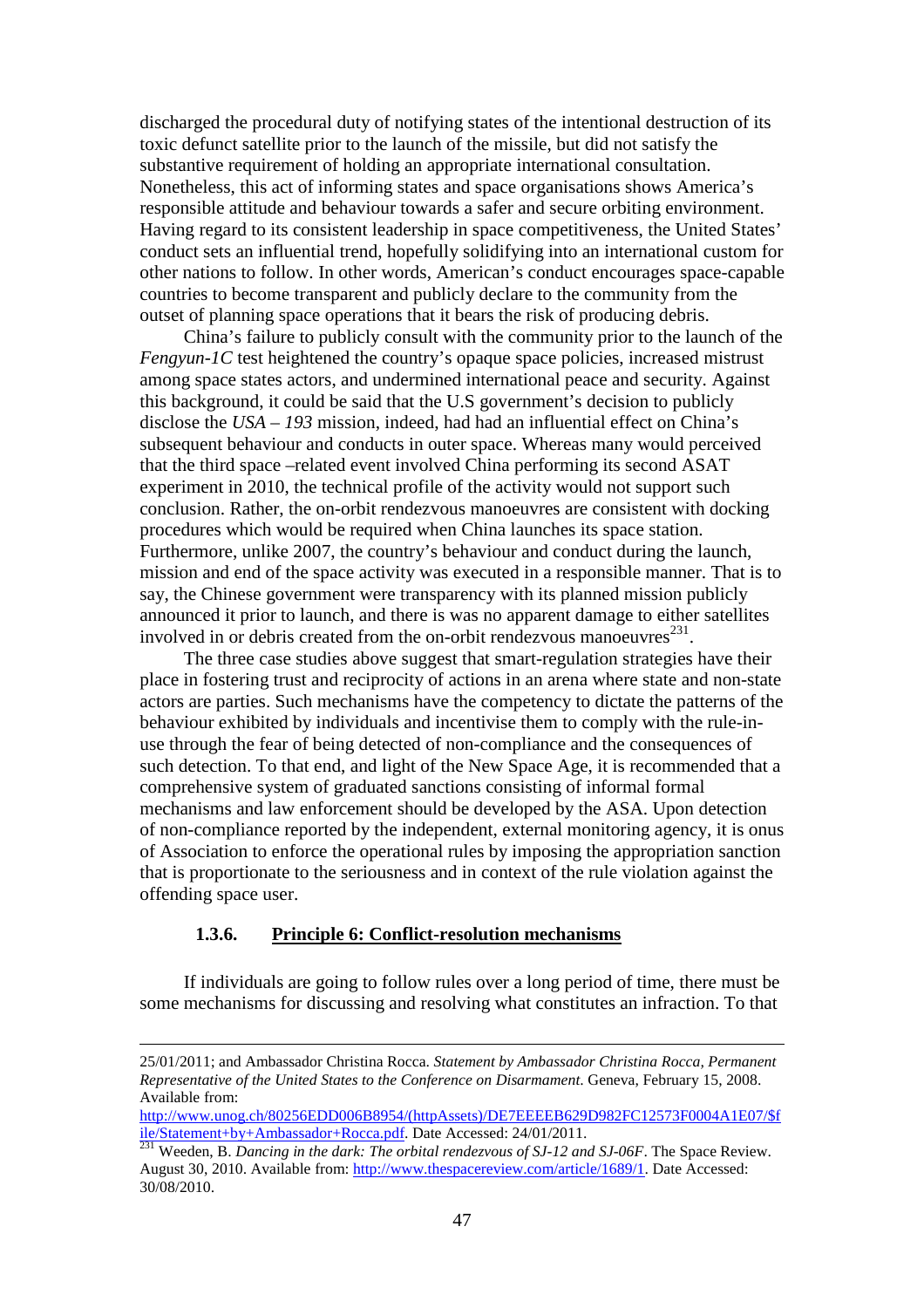end, Principle 6 provides for the development of conflict-resolution mechanisms. Such mechanisms can be formal or informal, or a combination of both. In the context of local-scale CPRs, a simple informal conflict-resolution mechanism is where certain resource appropriators are selected as leaders to resolve the dispute through negotiation, conciliation or even arbitration with the parties involved. In legal scholarship, such informal mechanisms are known as 'alternative dispute resolution' (ADR) procedures which have been defined as: 'A set of practices and techniques that aim 1) to permit legal disputes to be resolved outside the courts for the benefit of all disputants; 2) to reduce the cost of conventional litigation and the delays to which it is ordinary subject; or 3) to prevent legal disputes that would otherwise likely brought to the courts'<sup>232</sup>. Where, on the other hand, resource scarcity is so high, well-developed, formal mechanisms such as to the courts might be needed. To ensure rule-legitimacy and rule-compliance, it is essential that the dispute-resolution mechanisms are quick to access and low in costs, and are available to resource users and their officials to resolve conflicts among users or between users and officials $233$ .

Ostrom's sixth design principle is not satisfied under the current space governance regime as it does not fully develop a framework for conflict-resolution<sup>234</sup>. Under the outer space regime, the space treaties does prescribe the ways in which to settled disputes, but are limited in their application and largely lays down procedural than substantive rules. The *Outer Space Treaty* sets forth the liability provisions under Articles VI and VII. Article VI provides that state parties to the treaty shall bear international responsibility for national activities whether such activities carried out by governmental agencies and non-governmental entities. Since non-governmental entities may access and use space only with the authorisation and continuing supervision of the relevant state, any liability of such an entity is imputed to the nation-state that authorised and supervised its activities. Article VII prescribes the nation-state that is subject to international responsibility for damage caused by its outer space activities state to a foreign state or national of that foreign state. That is to say, the launching state which is broadly defined in the Article as: 'Each State Party to the Treaty that launches or procures the launch of an object into outer space, including the moon and other celestial bodies, and each State Party from whose territory or facility an object is launched...'. Although the Outer Space Treaty contains these liability provisions, Articles VI and VII are neither comprehensive nor susceptible of precise application. Furthermore, the treaty does not establish an administrative or judicial tribunal to resolve space-related disputes and thus develops an effective system for conflict-resolution<sup>235</sup>. However, the Liability Convention that was adopted in 1972 supplements the guidelines under the Outer Space Treaty, and sets out detailed rules on claims procedure, compensation and liability of nations for damage caused by a launching state's space object.

<sup>&</sup>lt;sup>232</sup> Wong, K.F. Collaboration in the Exploration of Outer Space: Using ADR to resolve conflicts in Space. *Cardozo Journal of Conflict Resolution*. 2006. Vol. 7, pp. 445 – 472 at p. 458. <sup>233</sup> *Governing the Commons: The Evolution of Institutions for Collective Action*. Supra, note 2 at pp.

 $100 - 101.$ 

<sup>234</sup> Firestone, M.S. Problems in the Resolution of disputes concerning damage caused in space. *Tulane Law Review*. 1985, Vol. 59, pp. 747 – 780; Diedericks-Verchoor, I.H.Ph. and Gormley, W. P. The future legal status of nongovernmental entities in Outer Space: Private individuals and companies as subjects and beneficiaries of International Space Law. *Journal of Space Law*. 1997, Vol. 5, pp. 125 – 155; and Goh, G.M. 2007. *Dispute Settlement in International Space Law: A Multi-Door Courthouse for Outer Space*. Martinus Nijihoff Publishers: Leiden.

<sup>235</sup> Firestone. *Ibid*, p. 752.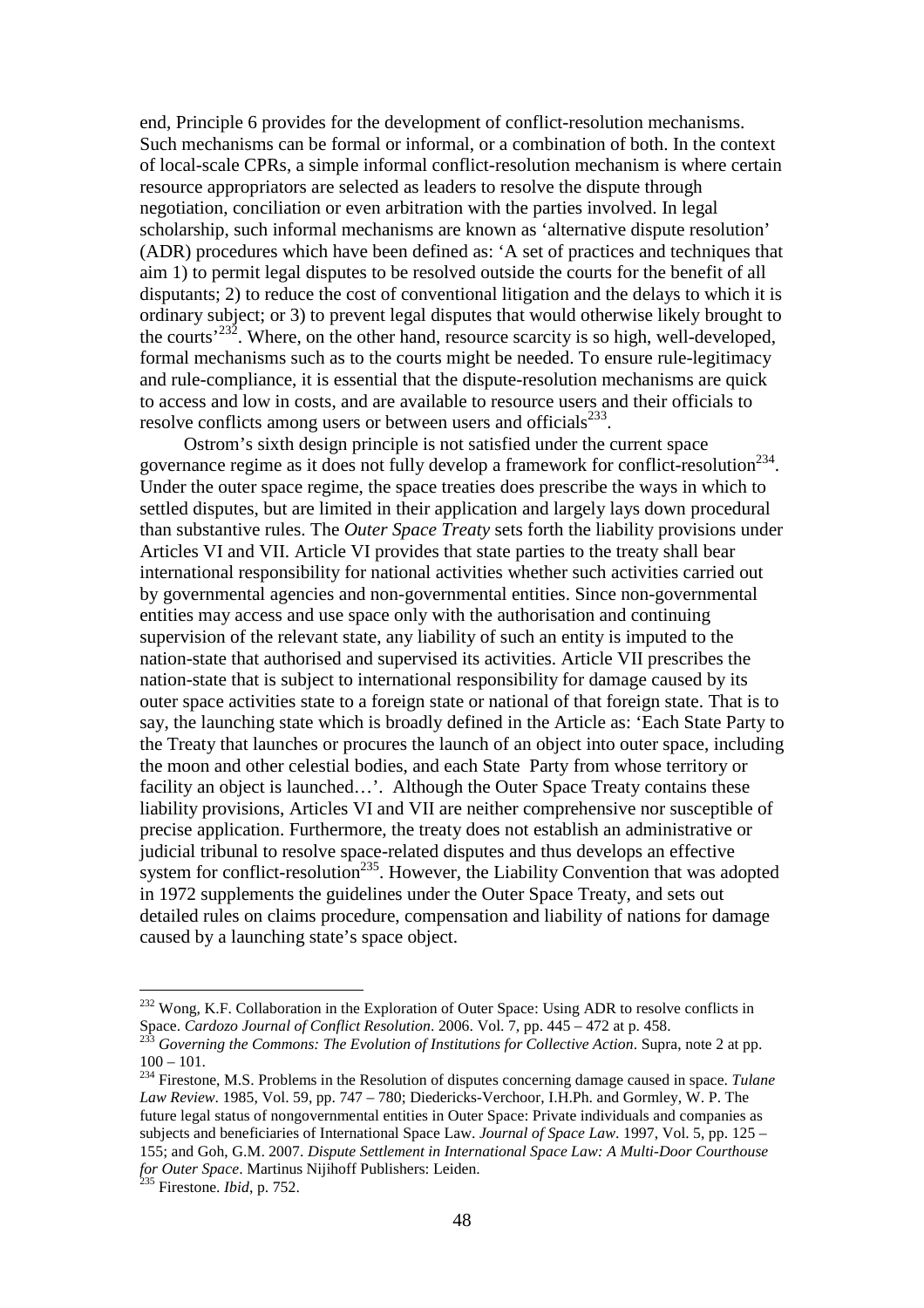The Convention primarily deals with state responsibility, and so its compatibility challenges Ostrom's sixth principle. This is because the scope of parties allowed to invoke the treaty's provisions and be subject to claims of liability for damage caused by a space object are limited to nation-states. The defendant nationstate to such claims is the "launching state", defined under Article I(c) as a state which launches or procures the launching of a space object; or a state from whose territory or facility a space object is launched. The claimant nation-state, on the other hand, that may present to the launching state a claim for compensation for damage is not limited to the state of nationality. If the State of nationality has not presented a claim, another State may, in respect of damage sustained in its territory by any natural or juridical person, present a claim to a launching State. If neither the State of nationality nor the State in whose territory the damage was sustained has presented a claim or notified its intention of presenting a claim, another State may, in respect of damage sustained by its permanent residents, present a claim to a launching State<sup>236</sup>. The Convention thus crystallises the classical doctrine of international law that states are subjects to international law and have *locus standi* to present claims before an international forum. Non-governmental entities are objects of international law with no means, or indeed legal right, for individuals to assert their claims at the international arena, and accordingly it is the claimant nation-state that must present the claim for damages on behalf of the non-state actors under its auspices<sup>237</sup>. However, it is incorrect to assume that it is the mandatory obligation upon the claimant state to approve, and so become a party to, the claim pursed by a private entity. Such outcome is at the discretion of that country as indicated by the word 'may' in Article VIII of the Liability Convention. By virtue Article VI of the Outer Space Treaty, that nation may prevent the non-governmental entity from proceeding with the claim if it determines that legal action undermine diplomatic relations or its efforts with another nation<sup>238</sup>. In such event, recourse would have to be taken at the domestic arena of the launching state where non-governmental entities retain their legal standing to assert their rights<sup>239</sup>.

The Liability Convention is applicable to disputes concerning damages caused by space objects in two limited scenarios, and the substantive basis of liability varies according to where damage is sustained. The first circumstance is provided in Article II which establishes that the launching State shall be absolutely liable for damage caused by its space objects on the surface of the earth or to aircraft in flight, except to the extent to which such damage has been caused by the gross negligence or an act or omission on the part of the victim or of the claimant State done with intent to cause  $\alpha$ damage<sup>240</sup>. The second scenario is stated under Article III, providing that in the event of damage being caused elsewhere than on the surface of the Earth to a space object of one launching state or to persons or property on broad such a space object by a space object of another launching state, the latter shall be liable only if the damage is due to its fault or the fault of persons of whom it is responsible.

 $236$  Article VIII(2) and (3) of the Liability Convention.

<sup>&</sup>lt;sup>237</sup> Diedericks-Verchoor, I.H.Ph. and Gormley, W. P. The future legal status of nongovernmental entities in Outer Space: Private individuals and companies as subjects and beneficiaries of International Space Law. *Journal of Space Law*. 1997, Vol. 5, pp. 125 – 155.<br><sup>238</sup> Maaks Super Law. 1997, Vol. 5, pp. 125 – 155.

<sup>238</sup> Meek. *Supra*, note 131; and Listner, M. *ROSAT and the Liability Convention*. Space Review. October 17, 2011. Available from: http://www.thespacereview.com/article/1948/1. Date Accessed: 17/10/2010.

 $^{239}$  Article XI(2) of the Liability Convention.

 $^{240}$  Article VI(1) of the Liability Convention.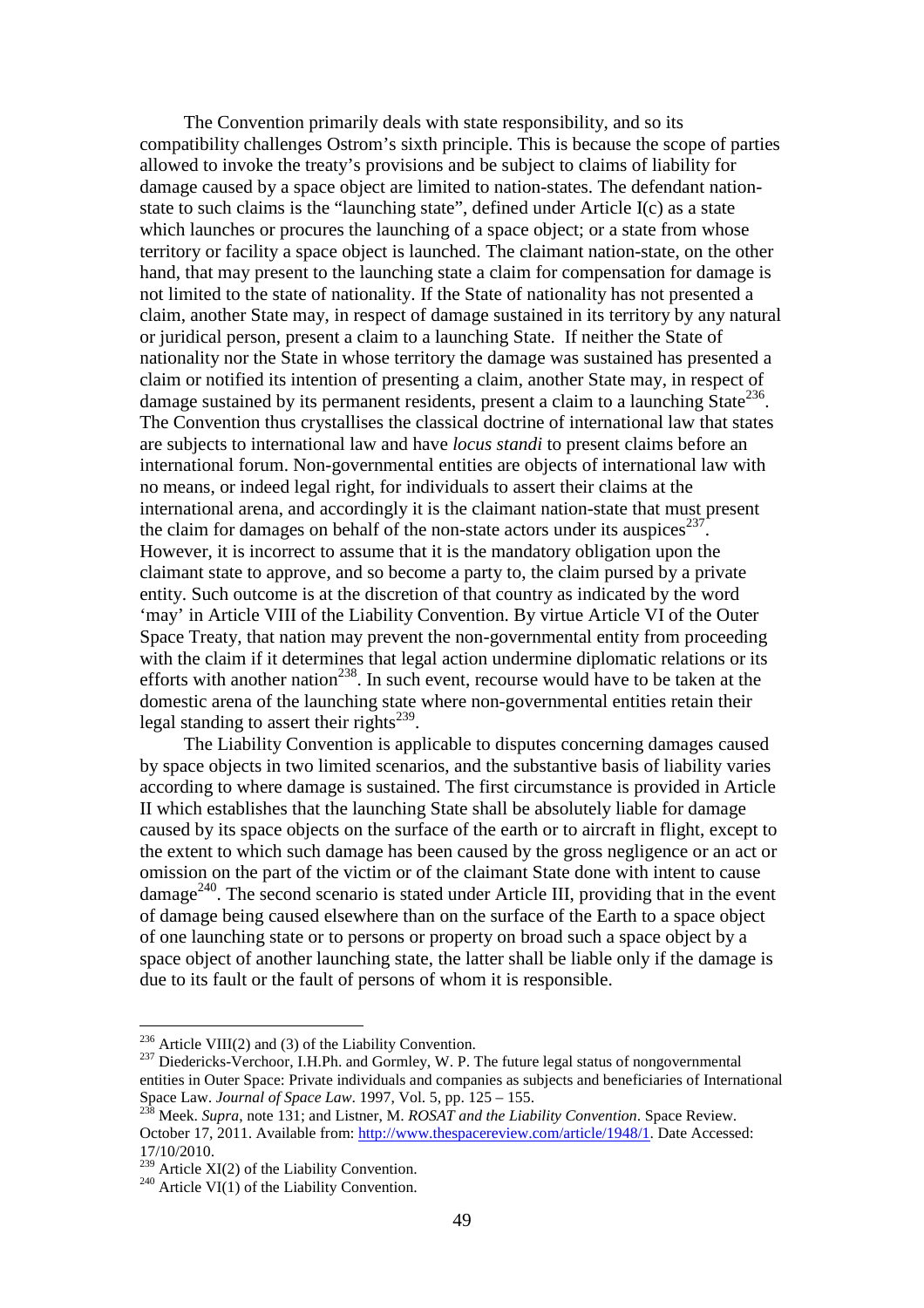An innovative attribute of the Liability Convention which is consistent with Ostrom's principle 6 is that it establishes a system of alternative dispute resolutions. Article IX provides that a claim of compensation for damage shall be presented to a launching nation-state through diplomatic channels, first. If, however, settlements of a claim through diplomatic negotiations are not reached within one year from the date the claimant state presented the claim, arbitration procedures are then followed with either party being able to request a Claims Commission to be established. Articles XV through XX detail how the Commission is set up, the members forming it, and the procedures it is to follow, and the effect of its decision. Under Article XIX(2), the decision of the Commission is final and binding if the parties have so agreed. Otherwise, the Commission shall be render a final and recommendatory award, which the parties shall consider in good faith. A scrutiny of the conflict-resolution mechanisms offered under the Liability Convention generates both positive and negative criticisms. On the one hand, the adoption of ADR procedures has the capacity to resolve space-related disputed in a peaceful and cooperative manner without litigation and adversarial confrontations that might otherwise breaking down or undermining diplomatic relations between sovereign nations. Such a positive feature of the system can be illustrated with the Soviet *Cosmos 954* satellite incident in 1978 which settled the dispute for damages successful at the first stage of the claim; that is, through diplomatic negotiations. This event involved a threat of contaminating Earth's environment from radioactive material. Here, the Soviet satellite, using uranium as a source of fuel, re-entered Earth. This unscheduled reentry decayed the satellite but scattered radioactive remains landed on Earth. Majority of the debris was located in the Northwest of Canada which was inhabited. The affected territories had to undergo an extensive search and clean-up operation, and such expenses borne on the Canadian authorities exceeded one million Canadian  $\text{dollars}^{241}$ . Canada presented a claim of damage for the sum of six million Canadian dollars to the Soviet Union under the Liability Convention. Consistent with Article IX, the states entered into diplomatic negotiations and, after a few sessions, settled the dispute with the Soviet Union agreeing to compensate Canada three million Canadian dollars in full and final settlement without recourse to the establishment of a Claims Commissions<sup>242</sup>. Another positive point highlighted from this case study is that '[t]he fact that parties to settle rather than create a Claims Commission shows the responsible approach of the parties and how parties willing to reach an agreement will  $\frac{1}{2}$  do so by compromise<sup>, 243</sup>. On the other hand, and perhaps justifies why state parties might be willing to settling the disputed upon first presentation of the claim, is that the outcome of the Claims Commission is merely a recommendatory award if parties agree not to be bound and thus must consider that award in good faith. For a binding decision, parties would have to seek redress under the municipal law of the launching state. This, in turn, questions the efficacy of the arbitration procedures under the Liability Convention if the Commission's decision is set aside altogether, and costly and time-consuming litigation and adversarial mechanisms are at any rate needed for compensation to be paid<sup> $244$ </sup>.

<sup>241</sup> Cheng, B. *Convention on International Liability for Damage Caused by Space Objects*. In: Jasentuliyana, N. and R.S.K. Lee (eds). 1979. Manual on Space Law. Vol.1. Oceana Publications, Inc: New York. Chapter 3 at p. 84; and Viikari. *Supra*, note 2 at p. 48.

<sup>242</sup> Wong, *Supra*, note 232 at p. 463.

 $^{243}$  *Ibid*, pp. 464 – 465.

<sup>244</sup> *Ibid,* pp. 460 – 461.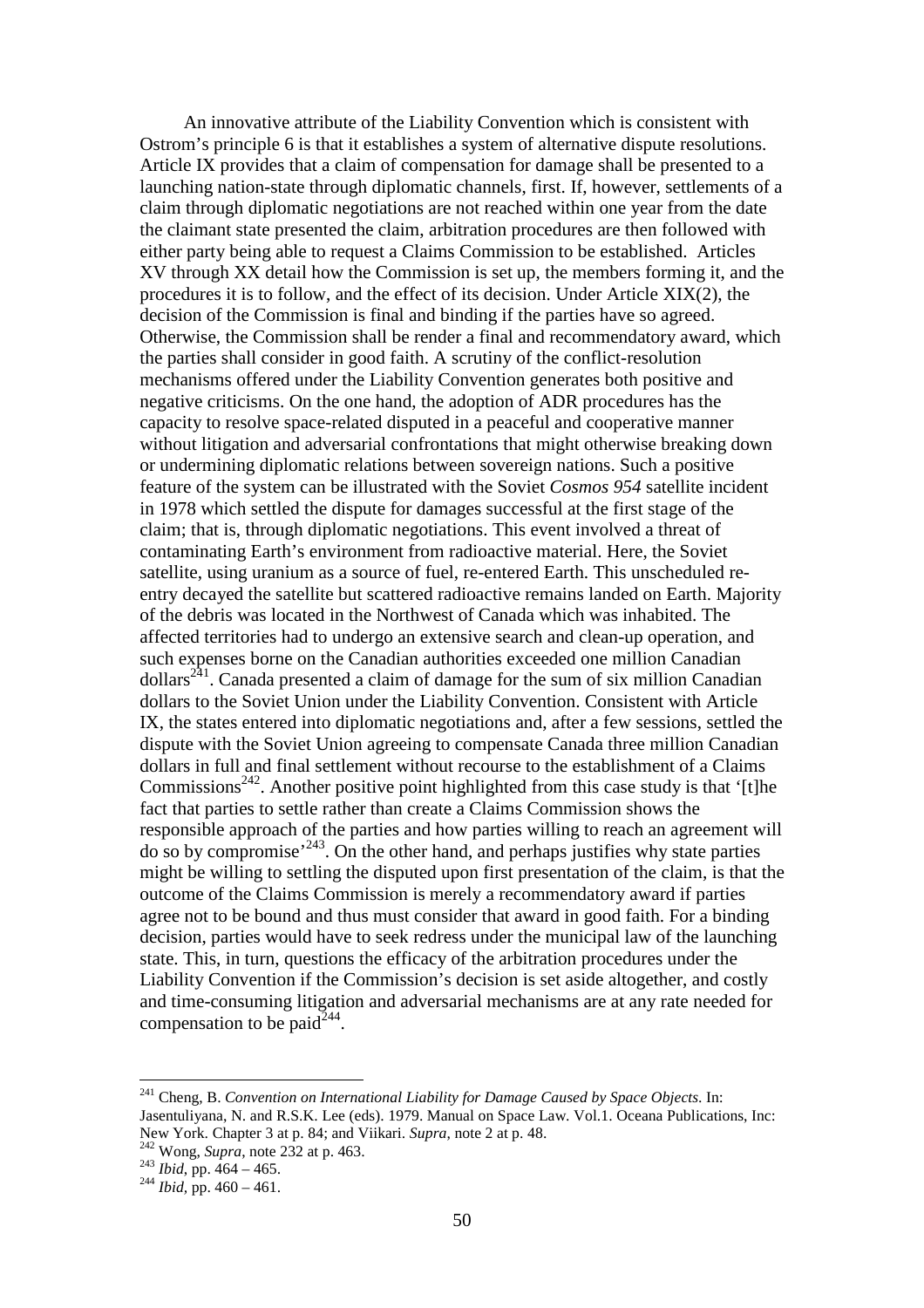Under the telecommunications regime, the ITU prescribes its conflict-resolution system for ITU members over disputes involving the allocation of GEO orbital slots and interference to radio communications. Under Article 56 of the ITU Constitution, member states may settle their disputes on questions relating to the interpretation or application of the ITU Constitution, of the ITU Convention or of the ITU Administrative Regulations (including Radio Regulations governing space communications) by negotiation, through diplomatic channels, or according to procedures established by bilateral or multilateral treaties concluded between them for the settlement of international disputes, or by any other method mutually agreed upon. If none of these methods of settlement is adopted, any Member State party to the dispute may have recourse to arbitration in accordance with the arbitration procedure as specified in Article 41 of the ITU Convention. Member States have also concluded an Optional Protocol on the Compulsory Settlement of Dispute Relating to ITU regulatory regime, which is applicable among member states to the protocol. This Protocol states that arbitration procedures as defined in Article 41 of the ITU Convention are compulsory for the settlement of disputes among state parties to the protocol. According to Jakhu, in practice, neither Article 41 of the Convention nor the Optional Protocol has been used<sup> $245$ </sup>. All the harmful problems have been and are resolved in accordance to Article 15 of the Radio Regulations, which primarily deals with disputes through bilateral negotiations between the states concerned, and they are urged to 'exercise the upmost goodwill and mutual assistance in the application of Article 45 of the Constitution and Article 15 of the Radio Regulations to settlement problems of harmful interference<sup>246</sup>. The ITU Radiocommunication Bureau may intervene but only if the state requires its services and any conclusion adopted is a non-binding recommendation, and accordingly highlights the 'voluntaristic norm' of the ITU $^{247}$ . That is to say, the Union lacks the competency to enforce its own rules and regulations over sovereign states through such formal mechanisms as sanctioning or coercive measures $^{248}$ .

From the above, there are therefore fundamental legal vacuums within the current dispute-resolution mechanisms under international space law. The ADR procedures under the Liability Convention are limited in their scope, covering only claims for compensation for damage caused by space objects on the surface of the Earth, or to aircraft in flight, or in outer space, and lack binding power to enforce the decision unless a specific agreement exists between the parties concerned<sup>249</sup>. The arbitration procedures under the ITU regime are also used in certain matters such as disputes involving the harmful interference to registered radio frequencies. For

<sup>245</sup> Jakhu, R. *Dispute resolution under the ITU agreements*. Available from: http://swfound.org/media/48115/Jakhu-

Dispute%20resolution%20under%20the%20ITU%20agreements.pdf. Date Accessed: 08/08/2011. <sup>246</sup> Article 45 of the ITU Constitution read: 'All stations, whatever their purpose, must be established and operated in such a manner as not to cause harmful interference to the radio serices or communications of other Mmeberes or of recognized organised agencies, or of other duly authorized operating agencies which carru on a radio service, and which operate in accordance with the provisios of the Radio Regulations'. Article 15 of the ITU Radio Regulations reads: '(1) All stations are forbidden to carry out unnecessary transmission, or the transmission of superfluous signals, or the transmission of false or misleading signals, or the transmission of signals without identification (except as provided for in Article 19). (2) Transmitting stations shall radiate only as much power as is necessary to ensure a satisfactory service'.

<sup>247</sup> Vogler. *Supra*, note 21 at p. 114.

<sup>248</sup> Jakhu. *Supra* 124 at p. 181; and *Dispute resolution under the ITU agreements*. *Supra*, note 244. <sup>249</sup> Judge Pocar, F. An Introduction to the PCA's Optional Rules for Arbitration of Disputes Relating to Outer Space Activities. *Journal of Space Law*. 2012, Vol. 38, pp. 171 – 185 at p.176.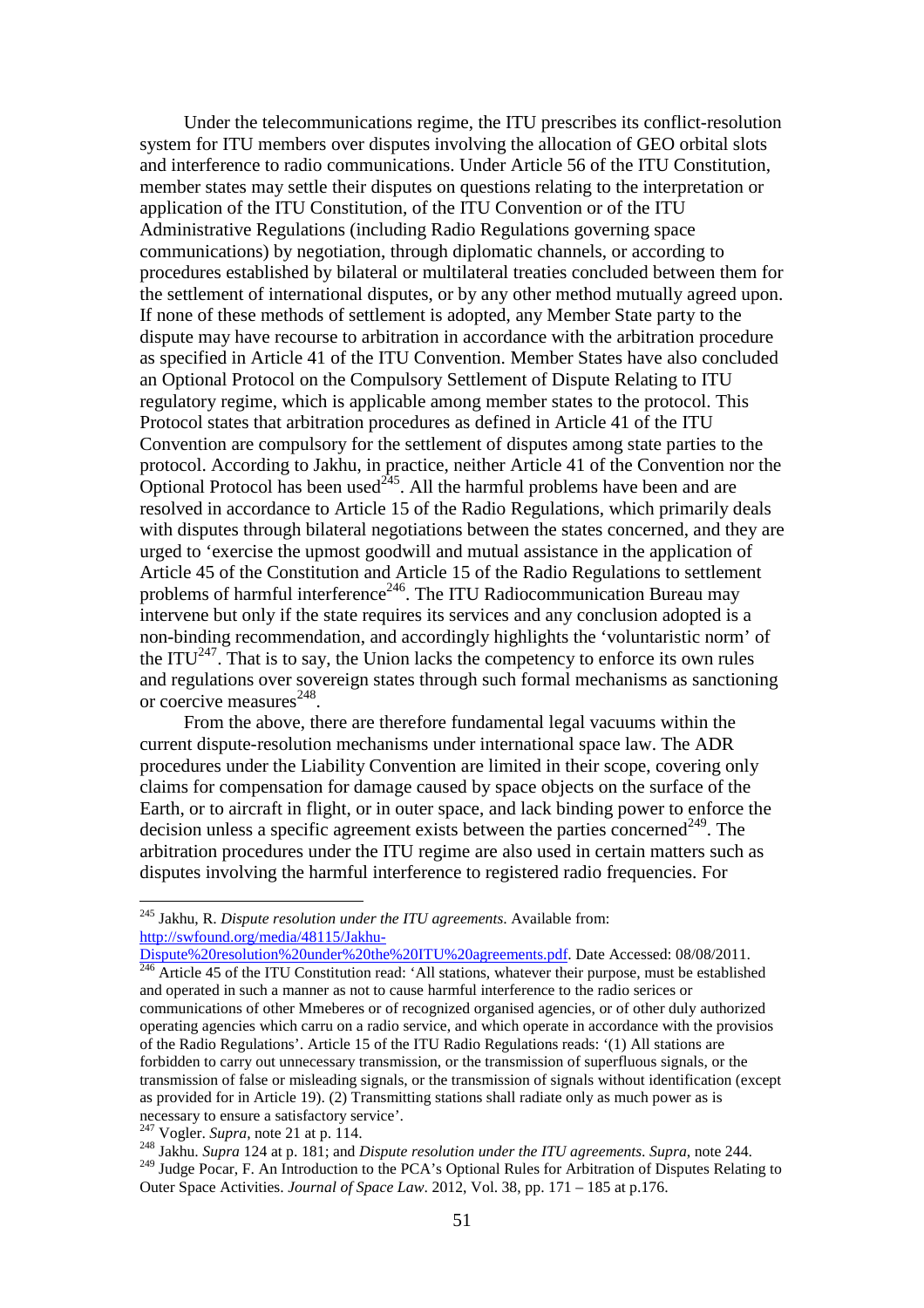disputes outside the matters covered by the outer space and telecommunication regimes, respectively, there is no other outer space specific means of conflictresolution for nation-states to consider<sup>250</sup>. Furthermore, the dispute-resolution systems under international space law were envisaged to only be used by states: private entities do not have direct access to these forums. In light of the diversification and intensification of space activities and non-state space actors, the space community has recently recognised that not only the number of space-related disputes would arise but such disputes 'can arise between states, states agencies, intergovernmental, regional or international organizations, and private entities, such as national and multinational corporations. With the advent of space tourism, even private persons may become entangled in disputes relating to outer space activities<sup> $251$ </sup>. To that end, on December 6, 2011, the Administrative Council of the Permanent Court of Arbitration (PCA) adopted the Optional rules for Arbitration of Disputes Relating to Outer Space Activities (Outer Space Rules) as an effort to address the problems with the current dispute-resolution system by providing a means of voluntary and binding dispute resolution available to all parties – state and non-state – engaged in outer space activities and tailored to the particularities of this unique area of economic  $\arct{activity}^{252}$ . The PCA is an intergovernmental organisation with 115 member states that have acceded to its founding conventions. It was established through the 1899 Convention for Pacific Settlement of International Disputes and the 1907 Convention for the Pacific Settlement of International Disputes. One of the PCA's purpose is to provide forum for arbitration and other forms of dispute resolution between various combinations of states, state entities, intergovernmental organisations, and private parties. The Outer Space Rules are based on the 2010 United Nations Commission on International Trade Law (UNICITRAL) Arbitration Rules and have been adapted to provide a set of specialised arbitration rules for disputes arising from the space sector. The Rules reflect the particular characteristics of disputes having an outer space component involving the use of outer space by States, international organizations and private entities; and reflect the public international law element that pertains to disputes that may involve States and the use of outer space, and international practice appropriate to such disputes. They establish the jurisdiction of the PCA to arbitrate and specifying the authority of Secretary-General of the PCA at The Hague. Moreover, the Outer Space Rules providing the parties the freedom to choose an arbitral tribunal composed of one, three, or five persons; provide a specialised list of arbitrators with specialised competencies within the field of outer space and a list of scientific and technical experts to address technical issues that may be pertinent to a dispute; and provide suggestions for establishing procedures at ensuring confidentiality. The Rules are optional and emphasise flexibility and party autonomy. For example, the Rules, and the services of the Secretary-General and the PCA, are available to states, international organizations, and private parties. Also, they may be used in relation to disputes two or more States parties to a multilateral agreement relating to the use of or access to outer space concerning the interpretation or application of that agreement $^{253}$ . Judge Pocar, who chaired the Advisory group which

<sup>&</sup>lt;sup>250</sup> Listner, M. A new paradigm for arbitrating disputes in outer space. The Space Review. January 9<sup>th</sup>, 2012. Available from: http://www.thespacereview.com/article/2002/1. Date Accessed: 09/01/2012.

<sup>251</sup> Judge Pocar. *Supra*, note 249 at p. 175.

<sup>252</sup> *Ibid*, p. 171.

<sup>253</sup> Permanent Court of Arbitration. *Optional Rules for Arbitration of Disputes relating to Outer Space Activities*. December 6, 2011. Available from: http://www.pca-cpa.org/showfile.asp?fil\_id=1774. Date Accessed: 06/12/2011.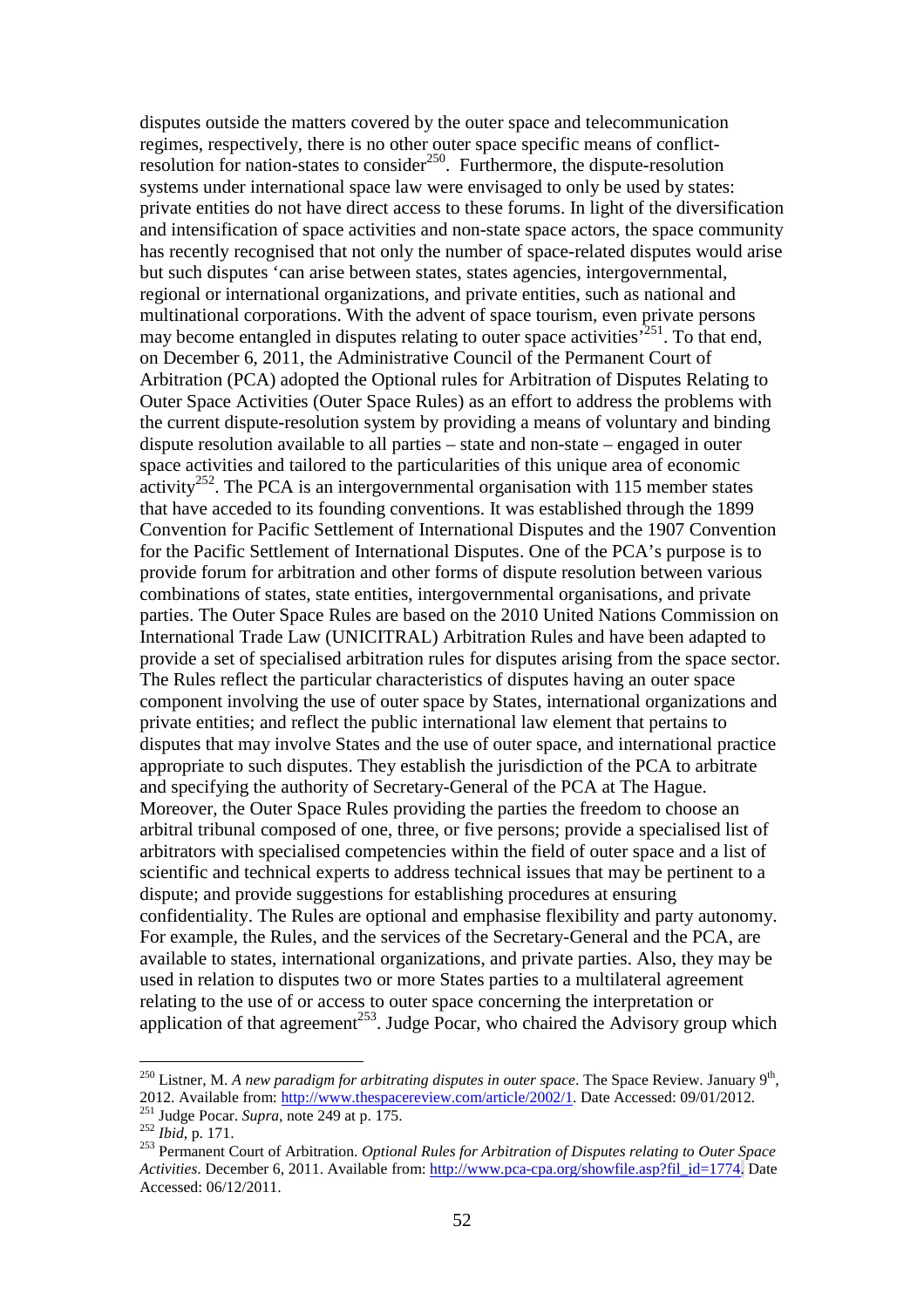drafted the Outer Space Rules, takes the view that such flexibility and voluntary mechanisms of the arbitration procedures is important where states are involved, as it may incentivise them to agree to binding dispute resolution under discrete agreements than to enter into a new significant to enter into new significant multilateral treaty to the effect that all space-related disputes are dealt in an universal and invariable way<sup>254</sup>. Unlike the Liability Convention which provides recommendatory decisions if parties do not agree to be bound, arbitration outcomes are final and binding. There are no appeals and only limited grounds for challenges are available. As Judge Pocar states: 'This can be of great importance given that space activities often operate on precise and fixed schedules, especially as regards to the time windows for landing, atmospheric re-entry, descent and landing, and orbit insertion. In these situations, only swiftly-obtained final decisions are of any value<sup>255</sup>. A novel addition to the Outer Space Rules sets forth a model clause for arbitration of existing and future disputes for parties to consider inserting or modifying into treaties or contracts. The purpose of arbitration clause is indicate the express intent of parties to settle any dispute, controversy or claim arising from the contract or treaty through arbitration in accordance with the PCA's Outer Space Rules.

The recent emergence of the PCA's Outer Space Rules highlights the space community's efforts to develop a comprehensive dispute-resolution system that has the capacity to adapt to the maturing space industry; hereby alleviating the failures of the current body of international space law. The significance of the Rules goes beyond than providing a viable forum that is accessible to both state and non-state actors to resolve outer space-related disputes through ADR procedures. It also has the potential to promote confidence within the members of the space community that ruleinfractions and other types of conflicts would be swiftly and competently settled to ensure that existing and planned space operations are not affected or postponed, and that development of the space sector is not stifled. With this in mind, it is suggested that under the proposed alternative institutional arrangement for outer space entrenches the PCA's Outer Space Rules as its conflict-resolution mechanisms.

# **1.3.7. Principle 7: Minimal recognition of rights to organise**

Principle 7 provides that external governmental authorities permit and do not challenge the rights of appropriators to devise their own institutions. Providing that the external governmental agencies give a least minimal recognition to the legitimacy of such rules, resource users themselves may be able to enforce the rules themselves. Ostrom, however, warns, that if external governmental officials presume that only they have the authority to set the rules, then it will be very difficult for local appropriators to sustain a rule governed CPR over the long run. In a situation in which one wishes to get around the rules created by the appropriators, one may go to the external government and try to get local rules overturned<sup>256</sup>.

Ostrom's seventh design principle echoes the concept of institutional legitimacy under the literature of organizational theory<sup>257</sup>. Here, 'legitimacy' has both a

<sup>254</sup> Judge Pocar. *Supra*, note 249 at p. 171.

<sup>255</sup> *Ibid*, p. 178.

<sup>256</sup> *Governing the Commons: The Evolution of Institutions for Collective Action*. *Supra*, note 3 at p. 101.

<sup>257</sup> See, for example: Suchman, M.C. Legitimacy: Strategic and Institutional Approaches. *The Academy of Management Review*. 1995, Vol. 20(3), pp. 571 – 610; and Buchanan, A. and R.O. Keohane. The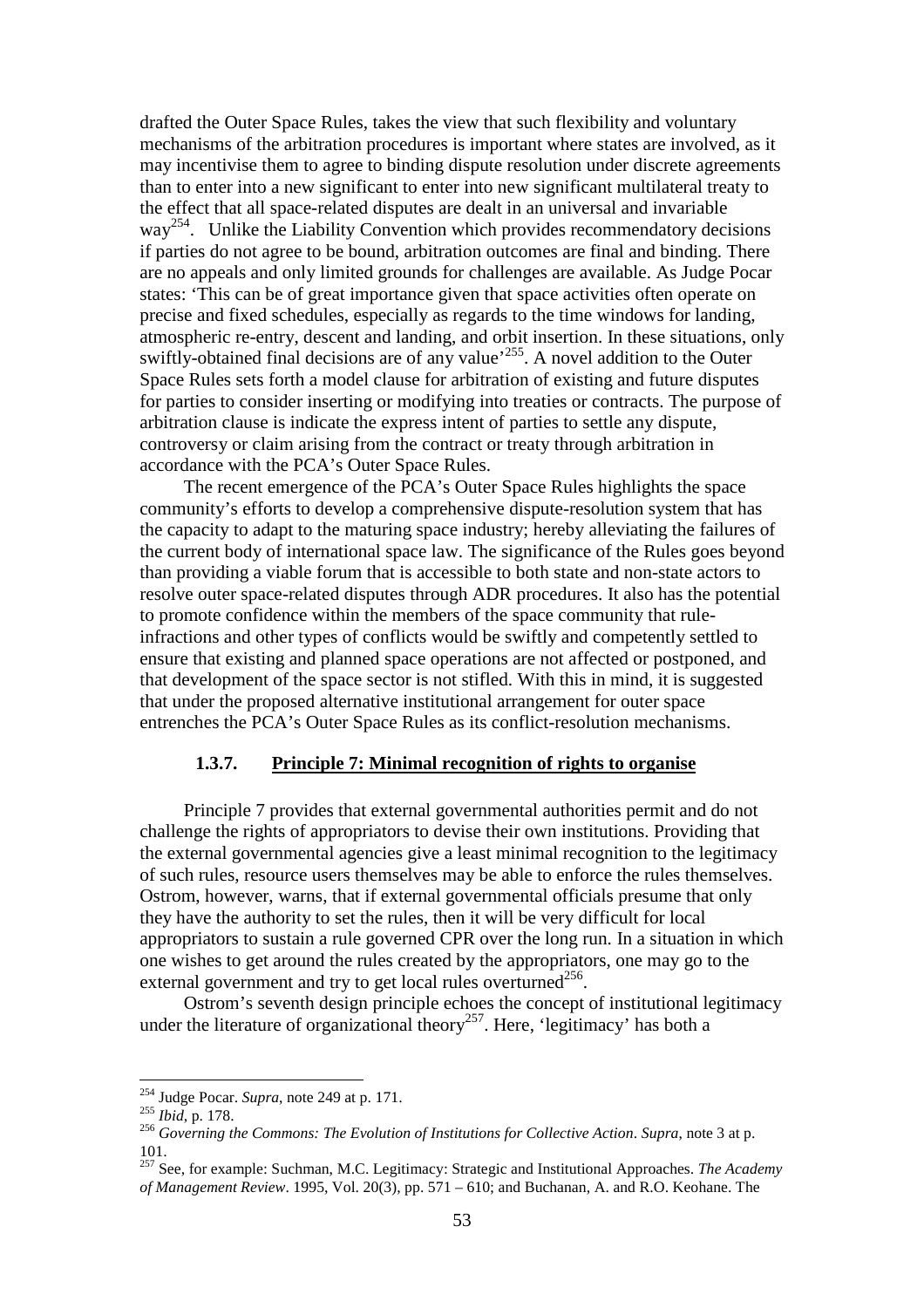normative and a sociological meaning. In the normative sense, a legitimate institution can assert it right to rule; that is, to make rule-making outcomes, adopt mechanisms to assure rule-compliance and enforce sanctions against rule-breakers. An institution is legitimate in the sociological sense when it is widely believed to have the right to rule. If the institution lacks legitimacy, then it claim to authority is unfounded and it is not entitled to on-going support and compliance from state and non-state actors<sup>258</sup>. Ostrom's empirical studies suggest that legitimacy of local CPR institutions are not too difficult to establish, but the same might not hold true for those international institutions whose governance activities are carried out by both state and non-state  $\arccos^{259}$ . With this in mind, it is assumed that the proposed Association of Space Appropriators has institutional legitimacy to regulate the use and exploration of outer space and oversee access and the activities of state and non-state space actors, and recommend that further research is required to examine the theoretical strategies to determine if the ASA can gain and, if so, maintain its legitimacy as a global governance institution.

#### **1.3.8. Principle 8: Nested enterprises for larger, complex CPRs**

The final design principle under Ostrom's framework for institutional arrangement is that the appropriation, provision, monitoring, enforcement, conflict resolution, and governance activities are organised in multiple layers of nested enterprises<sup>260</sup>. In other words, Principle 8 recommends a polycentric governance system for larger, complex interactive resource CPRs. As explained above, this multilayered institutional arrangement fosters a co-management arrangement whereby authority over regulating access and use of the commons resource is vested to more than one entity, and does not exclude resource stakeholders like individuals, communities and non-governmental organisations from working cooperatively with regional authorities and national governments to tackle overexploitation and misuse. It also means that there is room for different types of environmental regulations such as command-and-control, market-based regulations and soft laws to influence the governance of global resources. However, as Stern states, the challenge is to find combination of institutional forms that can effectively implement the other design principles<sup>261</sup>. According to the commons literature, the success of polycentric management is determined by the linkages, or nesting, among the pre-existing institutions with responsibilities for managing parts of the system and the communications between them for information affecting their respective part of commons and in turn the resource system as a whole  $262$ .

The existing space governance regime are organised in a polycentric system, As seen above, there are two levels where collective and operational choice outcomes are

legitimacy of Global Governance Institutions. *Ethics & International Affairs*. Vol. 20(4), pp. 405 – 437.

<sup>258</sup> Buchanan and Keohane. *Ibid*, pp. 405 and 407.

<sup>259</sup> Stern. *Supra*, note 105 at p. 222.

<sup>260</sup> *Governing the Commons: The Evolution of Institutions for Collective Action*. *Supra*, note 2 at pp.  $101 - 102.$ 

<sup>261</sup> Stern. *Supra*, note 105 at p. 224.

<sup>&</sup>lt;sup>262</sup> Governing the Commons: The Evolution of Institutions for Collective Action. Supra, note 2 at p. 101; and Stern, P.C. T. Dietz., N. Dolšak., E. Ostrom., and Stonich, S. *Knowledge and Questions After 15 Years of Year*. In: The Drama of the Commons. Committee on the Human Dimensions of Global Change. Ostrom,. E., T. Dietz., N. Dolšak., P.C. Stern., S. Stonich., Weber, E.U. (eds). 2002. National Academy Press: Washington, D.C. Chapter 13, pp. 445 – 489 at p. 463.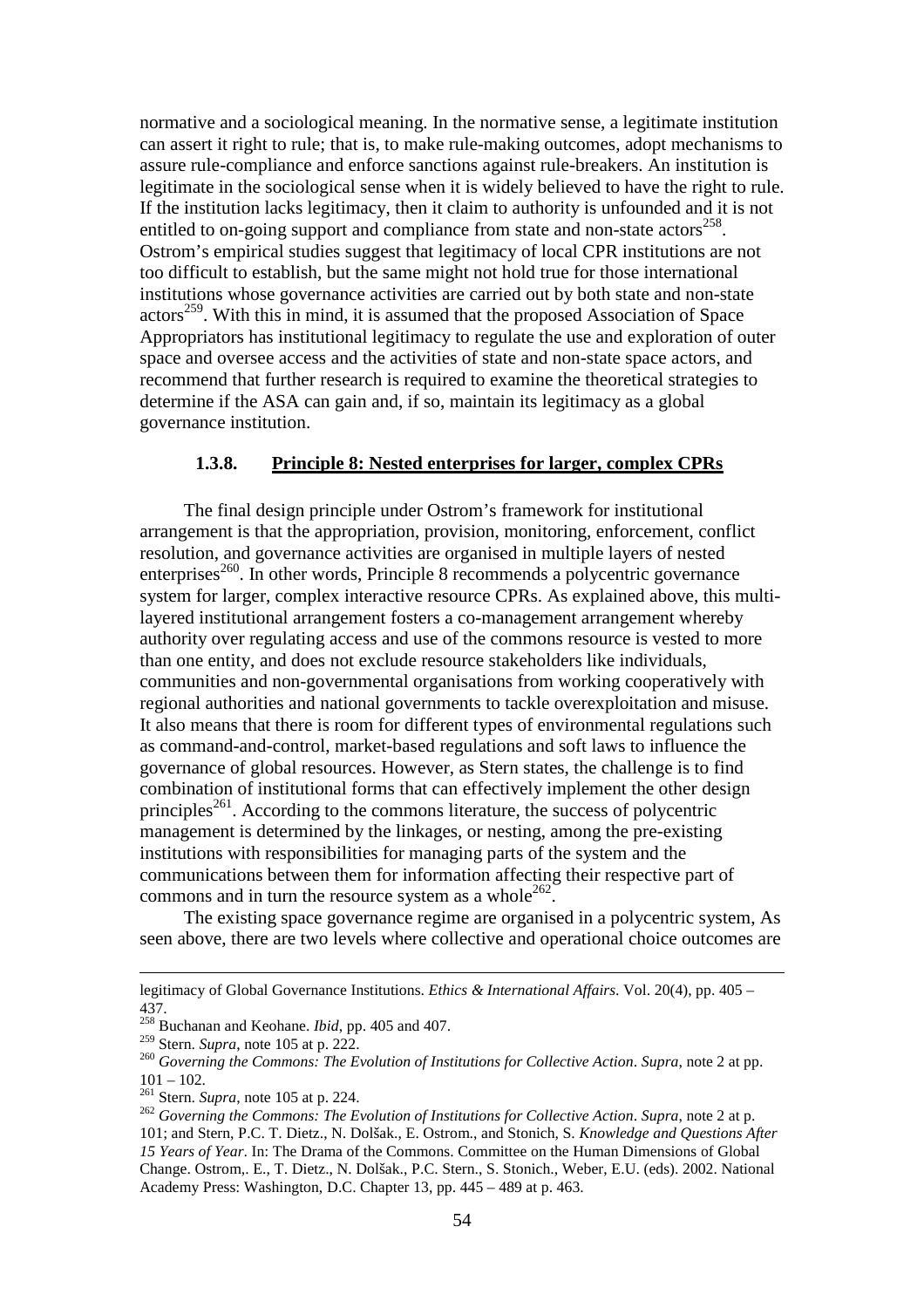produced – the international and national arenas. It, however, would be incorrect to assume that this intuitional arrangement satisfies Ostrom's eighth design as its success and robustness in governing outer space is doubted. It is argued that, owing to the polycentric system, the existing space governance regime is inadequacy to regulate the use and exploration of the orbits and oversee the activities of space actors, and to address such collection action problems as space debris for the long-term safety and sustainable of the space environment. A paradox emerges the international plane; that is, there are two different legal regimes operating concurrently to govern and manage the same resource system – the 'outer space regime' and 'telecommunications regime'. However, the institutional linkage among the international bodies responsible for the Space Commons is absence. The efforts from the ITU have little to do with the overarching provisions of the Outer Space Treaty. By the same token, the five space treaties have little operation for the regulation and management of the radio frequency spectrum<sup>263</sup>. Communication, or interplay, between the two regimes is also lacking to the extent that it not resulted only in a fragmented legal regime for outer space activities but has too endangered the unity and coherence of international space law because of competing provisions within the space treaties and ITU regulations<sup>264</sup>. The lack of interplay between the international institutions become apparent by the 1976 *Bogotá Declaration*<sup>265</sup>, where developing countries party to the agreement at COPUOS attempted to treat the ITU technical regulations as *de facto* international space law in order to assert preferential rights in the allocation of orbital positions in GEO above their respective national territories<sup>266</sup>. Taking the sum of these two international governance systems shows that there is not only a fragmented regime for space, but they lack the competency to address commons problems such as orbital debris which affect resource users regulated under either the outer space or telecommunications regime $^{267}$ .

By virtue of Article VI of the Outer Space Treaty and the ITU Radio Regulations, there is cross-scale institutional interplay between the first (international) and second (national) collective-choice levels. As a result, there are many institutions constantly interacting with one another both "horizontally" or at the same scale or level of social organisation, and "vertically" or across level of social organisation<sup>268</sup>. The resultant interaction among these institutions may generate consequences which affect the performance of an individual institution and robustness to deal with commons- related problems such as environmental degradation<sup> $269$ </sup>. Owing to this bifurcated arrangement, it is argued that the problems and weaknesses with the international governance arrangement for space designed at the international plane are mirrored in the regime formation processes created by nation-states at the national

<sup>269</sup> *Ibid*, p. 263.

<sup>263</sup> Young, O.R. *Governing International Spaces: Antarctica and Beyond*. pp. 287 – 294 at p. 293. In: Berkman, P.A., M.A. Lang., D.W. H. Walton, and O.R. Young (eds). 2011. Science Diplomacy: Science, Antarctica, and the Governance of International Spaces. Smithsonian Institution Scholarly Press.

<sup>264</sup> Danilenko. *Supra*, note 165 at p. 239.

<sup>265</sup> Declaration of the First Meeting of the Equatorial States, Bogotá, December 3, 1976. *Journal of Space*. 1978, Vol. 6, pp. 193 – 196.

 $\overline{6}$  Danilenko. *Supra*, note 165 at p. 239.

<sup>267</sup> *Governing International Spaces: Antarctica and Beyond*. *Supra*, note 264 at p. 293.

<sup>268</sup> Young, O.R. *Institutional Interplay: The Environmental Consequences of Cross-Scale Interactions*. Chapter 8, pp.  $263 - 291$  at pp.  $263 - 264$ . In: The Drama of the Commons. Committee on the Human Dimensions of Global Change. Ostrom,. E., T. Dietz., N. Dolšak., P.C. Stern., S. Stonich., Weber, E.U. (eds). 2002. National Academy Press: Washington, D.C.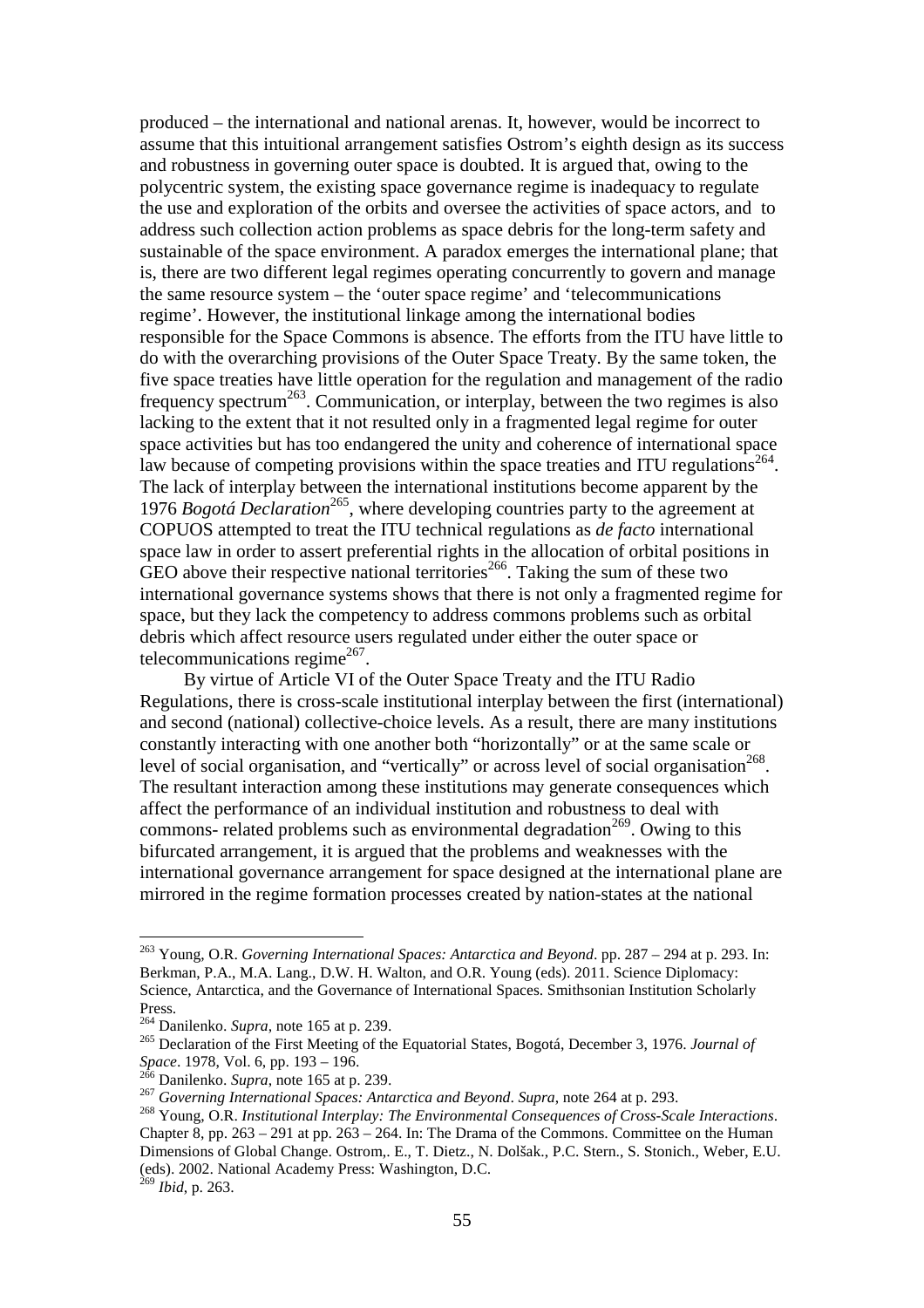arena. This is because, as aforesaid, international instruments and other outcomes created in CD, COPUOS and ITU are however subject to the autonomous choice of spacefaring state actors to adopt these measures into their domestic legal systems. Furthermore, treaty provisions such as Article VI of the Outer Space Treaty are framed in terms that are sufficiently generic to allow an individual member state a wide margin of appreciation to design and implement a regime in a manner it chooses and that is consistent with legal traditions prevailing in that country<sup>270</sup>. Such topbottom interactions means that individual states would have had implemented at least two regulatory regimes in its legal systems in order to give effect to its international obligations as prescribed under the 'outer space' and 'telecommunications' regimes. Across the second collective-choice level, there is no single national arena that is responsible for the development of collective rules, including the implementation of the international regimes into the domestic legal systems of spacefaring and spacecapable states, and the policing of space activities by commercial and private space launchers. Moreover, the exclusion of the commercial space sector from membership to the international bodies responsible for the governance of space at the constitutional-choice level means that non-governmental users of outer space are excluded from participating in the formation, revision and implementation of the rules used to create the operational- choice rules. The only arenas for collective-choice outcomes are external to actual users of space. Individual states delegate rule and decision-making authority to external entities outside the space community that do not directly generate benefits from the appropriation and utility of space and its resources. It is argued that the resultant consequence of such institutional linkage between the international and national arenas is the danger of haphazard and perverse decisionmaking outcomes. Legislators and administrators may act opportunistically, taking decisions that ignore, or even contradict, the international agreements on space in order in order to maximise their utility of space and the benefits derived at the expense of the collective aim for the efficient usage of space and the minimise interference to other users' current and planned missions<sup>271</sup>. To that end, domestic legal frameworks may undermine and possibly be asymmetrical to international space law, and thus lead to considerable variance of performance among individual spacefaring nations when it comes to fulfilling their international obligations. It is argued that such variance in performance between member states at the national arena, where heterogeneity already exists, is an additional barrier which substantially challenges the overall robustness of the 'outer space' and 'telecommunications' regimes to collectively promote the long-term management and environmental sustainability of space and encourage international cooperation between state actors to address common problems such as space congestion.

In light of the institutional analysis performed on the existing space governance regime, a polycentric approach for an alternative institutional arrangement to govern outer space should not be avoided. As Stern stated above, the challenge is finding the institutional form that can effectively implement the other design principles<sup> $272$ </sup>. By applying Ostrom's eighth principle to outer space, a co-management arrangement with state and non-state space actors forming an Association of Space Appropriators should be organised. To effectively implement the other design principles, a

<sup>270</sup> *Ibid*, pp. 277 – 278. See also: Telecommunications Management Group, Inc. *Legal and Institutional Aspects of Regulation*. Module 6 of the ICT Regulation Toolkit at pp. 16 – 25. November 2006. Available from: http://www.ictregulationtoolkit.org/en/Section.1254.html. Date Accessed: 09/12/2012. <sup>271</sup> Lyall. *Supra*, note 161.

<sup>272</sup> Stern. *Supra*, note 105 at p. 224.